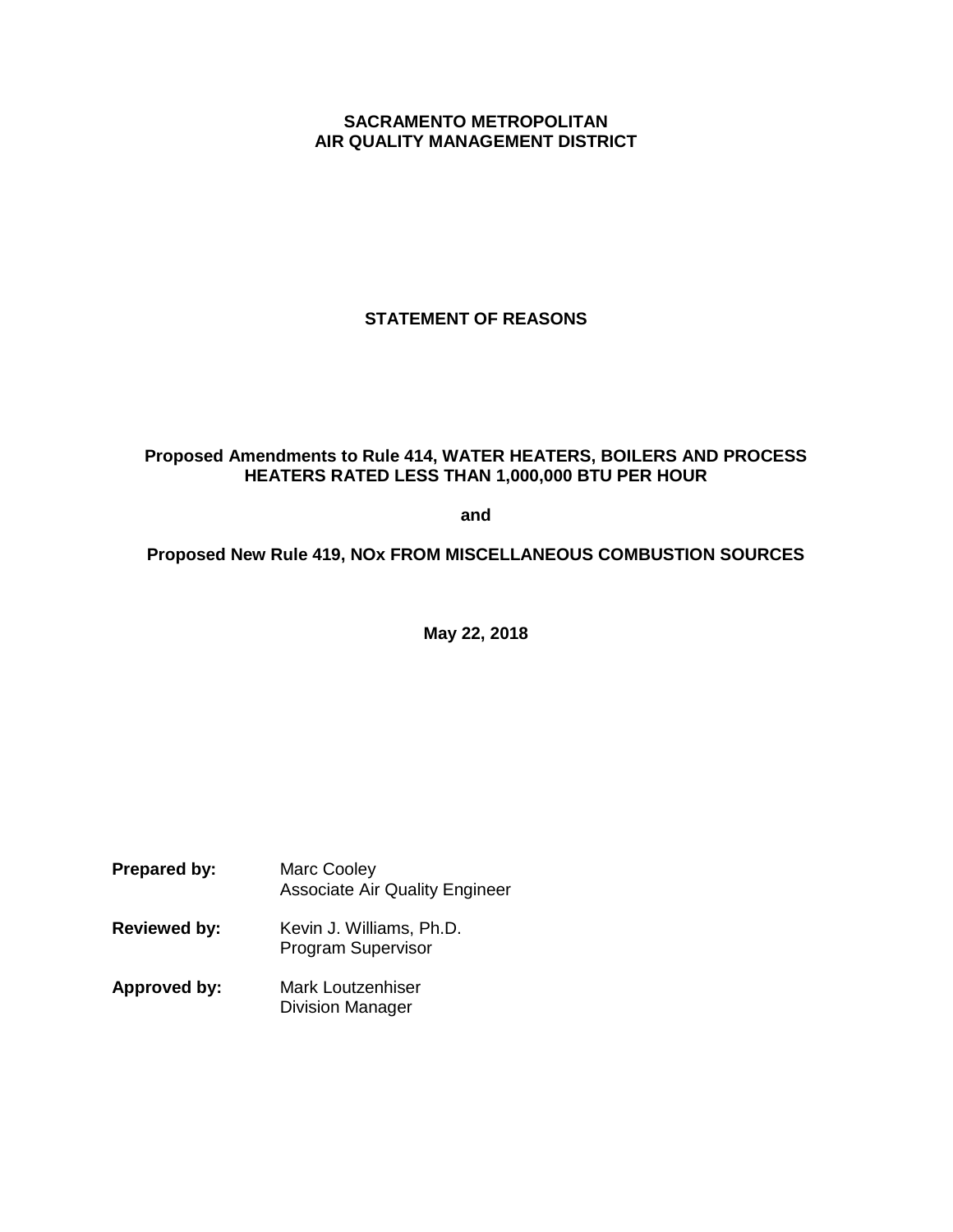# TABLE OF CONTENTS

| SUMMARY OF PROPOSED AMENDMENTS TO RULE 414, WATER HEATERS, BOILERS AND<br>PROCESS HEATERS RATED LESS THAN 1,000,000 BTU PER HOUR13 |  |
|------------------------------------------------------------------------------------------------------------------------------------|--|
| SUMMARY OF PROPOSED NEW RULE 419, NOx FROM MISCELLANEOUS COMBUSTION                                                                |  |
|                                                                                                                                    |  |
|                                                                                                                                    |  |
|                                                                                                                                    |  |
|                                                                                                                                    |  |
|                                                                                                                                    |  |
|                                                                                                                                    |  |
|                                                                                                                                    |  |
|                                                                                                                                    |  |
|                                                                                                                                    |  |
|                                                                                                                                    |  |
|                                                                                                                                    |  |
|                                                                                                                                    |  |
|                                                                                                                                    |  |
| Type of industry or business, including small business affected by the proposed rule:23                                            |  |
| Impact on employment and economy in the District of the proposed rule:24                                                           |  |
| Range of probable costs, including costs to industry or business, including small business of                                      |  |
| Availability and cost-effectiveness of alternatives to the proposed rule: 25                                                       |  |
|                                                                                                                                    |  |
|                                                                                                                                    |  |
|                                                                                                                                    |  |
|                                                                                                                                    |  |
|                                                                                                                                    |  |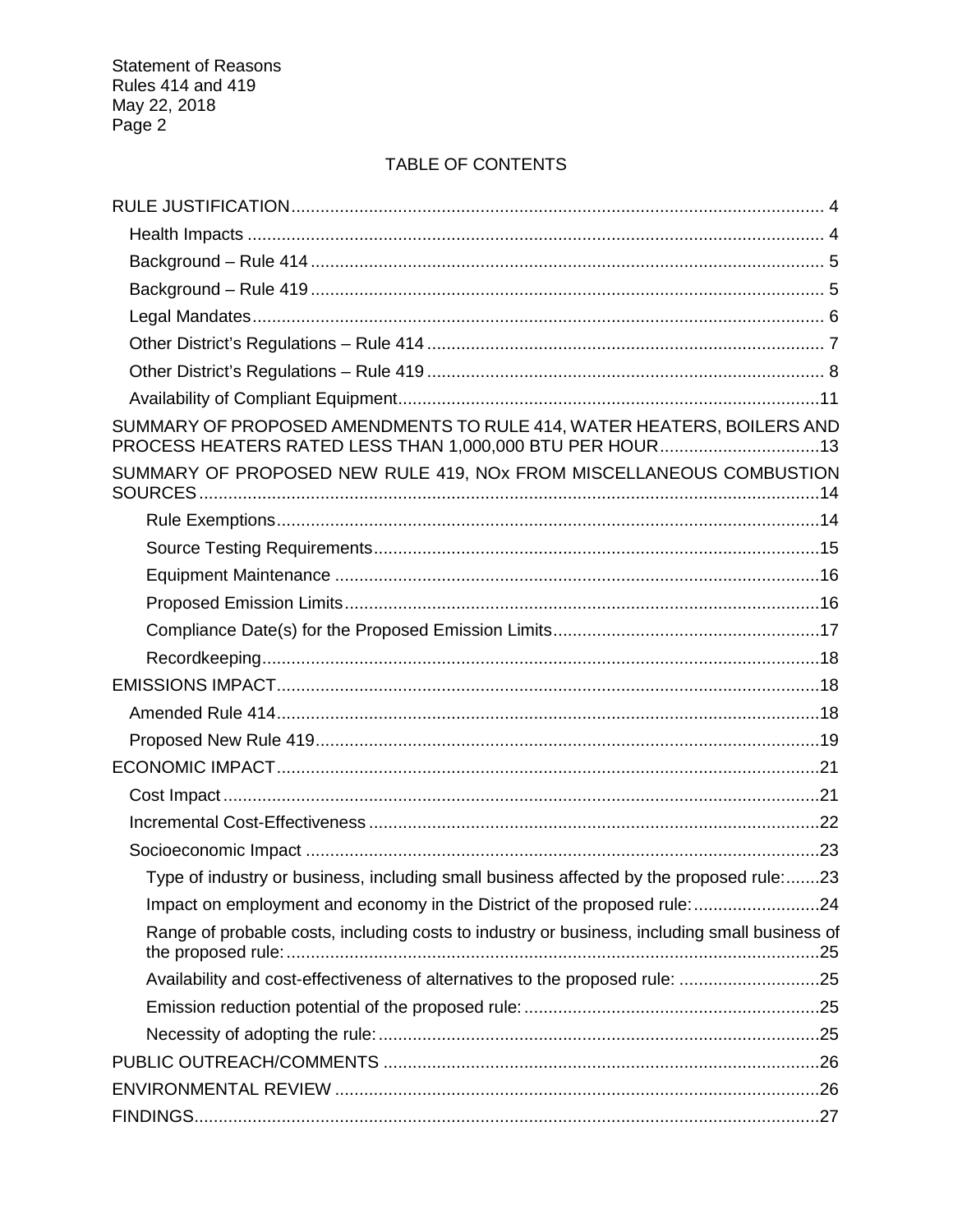| Proposed Amendments to Rule 414 - Water Heaters, Boilers and Process Heaters Rated Less |  |
|-----------------------------------------------------------------------------------------|--|
| Proposed New Rule 419 - NOx from Miscellaneous Combustion Sources30                     |  |
| APPENDIX B COMPARISION OF PROPOSED RULE REQUIREMENTS WITH OTHER AIR                     |  |
|                                                                                         |  |
|                                                                                         |  |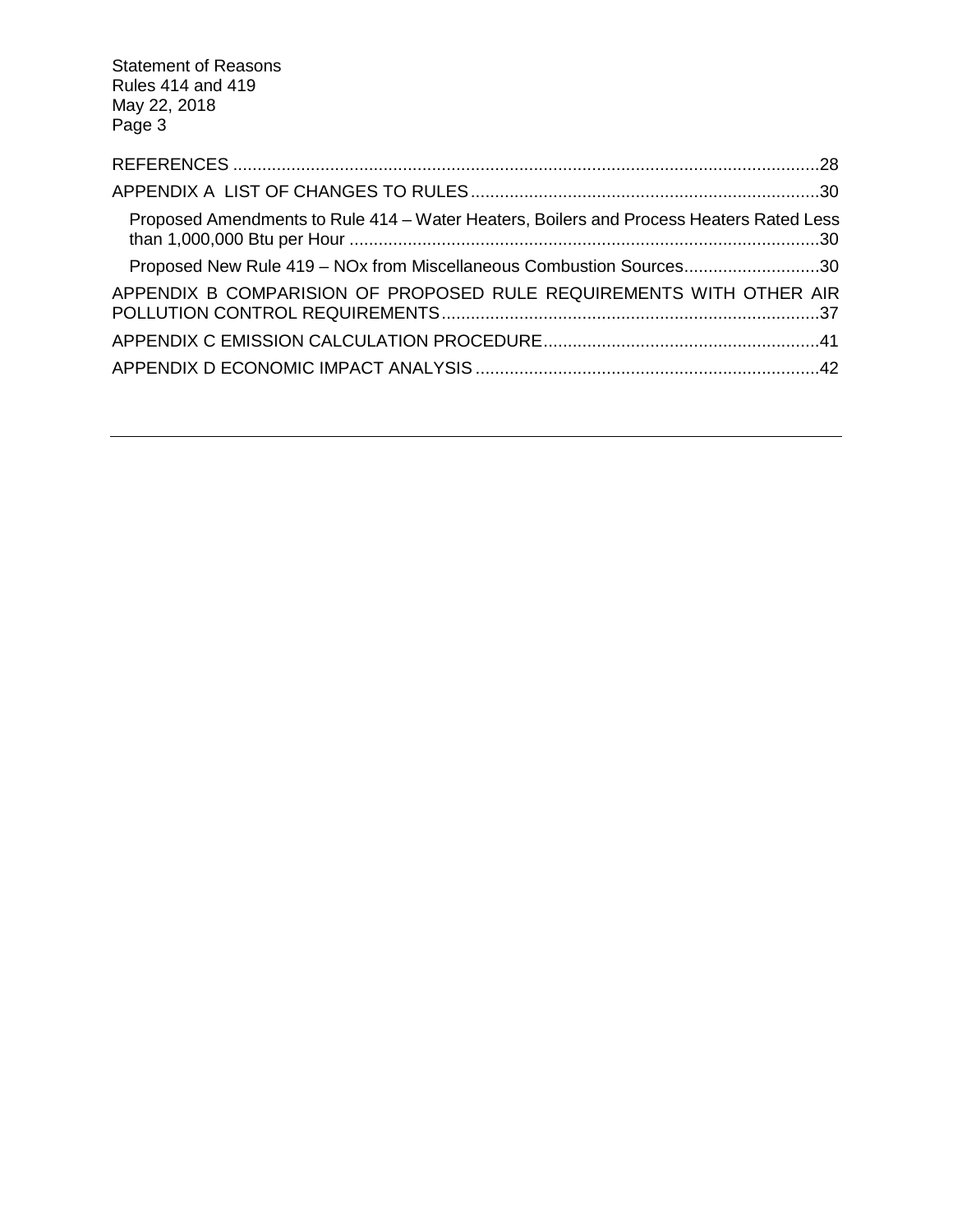# **RULE JUSTIFICATION**

# **Health Impacts**

Ground level ozone is a secondary pollutant formed from photochemical reactions of nitrogen oxides (NOx) and volatile organic compounds (VOC) in the presence of sunlight. Ozone is a strong irritant that adversely affects human health and damages crops and other environmental resources. As documented by the U.S. Environmental Protection Agency (EPA) in the most recent science assessment for ozone<sup>1</sup>, both short-term and long-term exposure to ozone can irritate and damage the human respiratory system, resulting in:

- reproductive and developmental effects, such as low birth weight from long to exposure to ozone;
- decreased lung function;
- development and aggravation of asthma;
- increased risk of cardiovascular problems such as heart attacks and strokes;
- central nervous system affects, such as memory and sleep patterns;
- increased hospitalizations and emergency room visits; and
- premature deaths.

The District is currently designated as a nonattainment area for both the state and federal ozone standards. Since NOx is a precursor to ozone, one of the strategies to control ozone pollution is to reduce NOx emissions from existing stationary sources. The summer season NOx emissions from miscellaneous combustion sources are estimated to be 0.5415 tons per day for 2018 in Sacramento County<sup>2</sup>. Annual NOx emissions from miscellaneous combustion sources in 2018 are estimated to be 97 tons per year.

The District is also designated as a nonattainment area for the federal health standards for PM2.5 $3$ and state PM10 health standards<sup>4</sup>. Since NOx is a precursor to PM2.5 and PM10, one of the strategies to control particulate concentrations is to reduce NOx emissions.

Health studies reviewed by the U.S. Environmental Protection Agency (EPA) have linked exposure to particulate matter, especially fine particles, to several significant health problems, including:

- increased respiratory symptoms, such as irritation of the airways, coughing, or difficulty breathing;
- decreased lung function;

<sup>&</sup>lt;sup>1</sup> "Integrated Science Assessment for Ozone and Related Photochemical Oxidants," U.S. EPA, February 2013, Table 2-1.

<sup>2</sup> "CPAM: California 2016 Ozone SIP Baseline Emission Projections – Version 1.04, Sacramento Nonattainment Area Tool." California Air Resources Board (CARB). June 24, 2016

<sup>3</sup> In 2017, EPA found that the District attained the 2006 24 hour PM2.5 NAAQS by the attainment date of December 31, 2015 (82 FR 21711). However, EPA has not yet redesignated the area to attainment, pending submission and EPA approval of a Maintenance/Implementation Plan and Redesignation Request.

<sup>4</sup> Title 17, California Code of Regulations, Section 60205.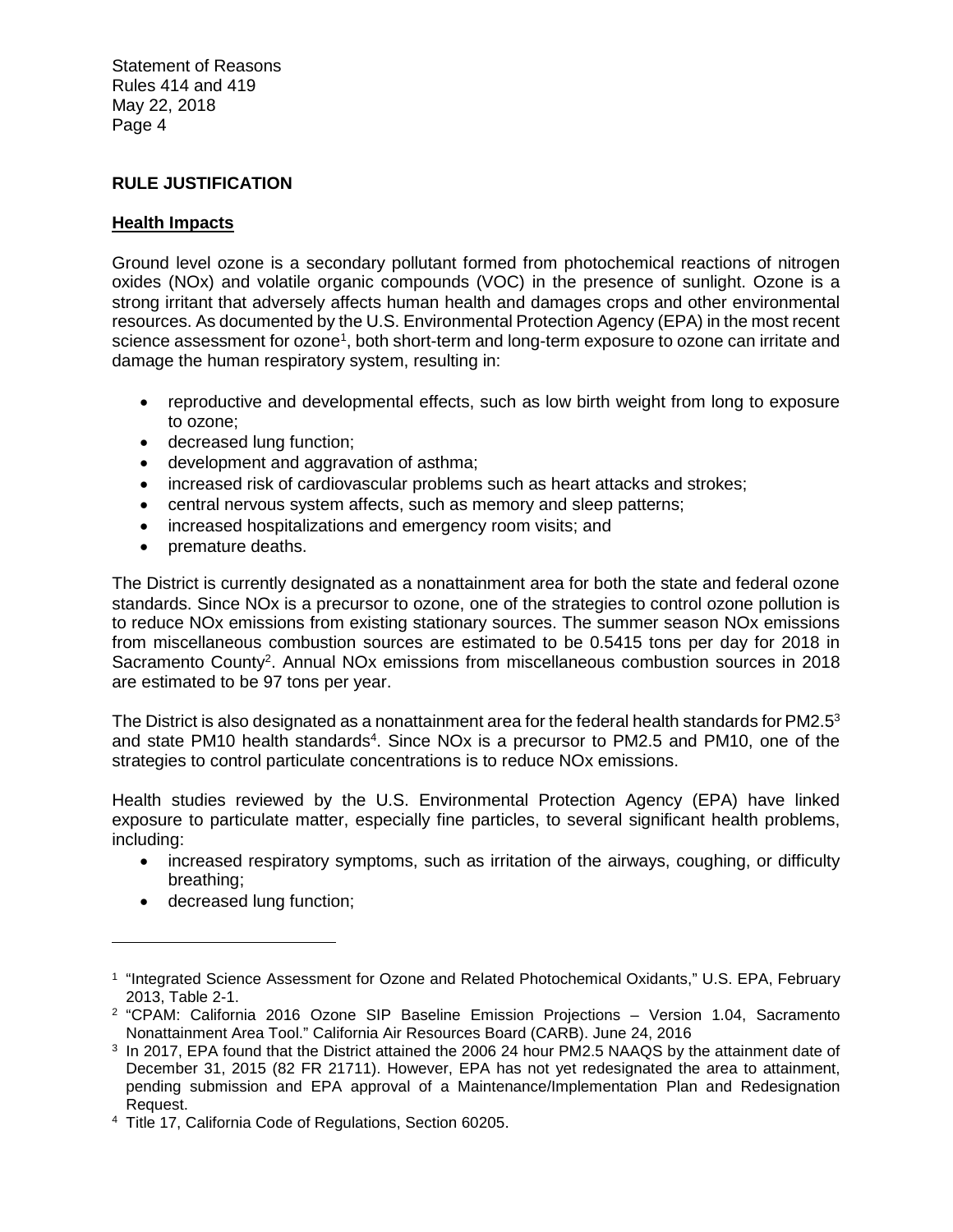- aggravated asthma;
- development of chronic bronchitis;
- irregular heartbeat;
- nonfatal heart attacks,
- premature death in people with heart or lung disease; and
- increased risk of cardiovascular and cerebrovascular events in post-menopausal women.

# **Background – Rule 414**

Rule 414, WATER HEATERS, BOILERS AND PROCESS HEATER RATED LESS THAN 1,000,000 BTU PER HOUR, applies to any person who manufactures, distributes, offers for sale, sells, or installs any type of water heater, boiler or process heater with a rated heat input capacity less than 1,000,000 British thermal units per hour (Btu/hr), fired with gaseous or nongaseous fuels, for use in the District. Although hot water pressure washers are subject to the requirements of Rule 414, these units were not considered when Rule 414 was adopted and subsequently amended. Hot water pressure washers are used to clean and degrease machinery, vehicles, works surfaces, and floors. The San Joaquin Valley Unified Air Pollution Control District (SJVUAPCD) staff report for Rule 4308 noted that, "hot water pressure washers are typically used for a few hours a day and are equipped with trigger guns to stop the flow of water when not needed and limit heating and fuel burning<sup>5</sup>".

Staff is proposing to amend Rule 414 to exempt diesel-fired hot water pressure washers from the rule requirements, consistent with SJVUAPCD. The South Coast Air Quality Management District (SCAQMD) also exempts these units if they are diesel fired and have maximum rated heat inputs of 550,000 MMBtu/hr or less. Staff is proposing to exempt all hot water pressure washers from the rule. Diesel fired hot water pressure washers of all sizes and gaseous fuel-fired hot water pressure washers of 1 MMBtu/hr or greater would continue to be subject to the permitting requirements of Rule 201 – General Permit Requirements and Rule 202 – New Source Review, including Best Available Control Technology (BACT) where applicable.

# **Background – Rule 419**

There are several District Regulation 4 prohibitory rules that limit NOx emissions from specific combustion sources, such as boilers, turbines, and internal combustion engines. However, there are other types of combustion units that are not subject to a NOx emission limit contained in any current District rule. These miscellaneous combustion units include equipment such as cooking units, crematories, dehydrators, dryers, furnaces, heaters, incinerators, kilns, ovens, and roasters.

Staff is proposing Rule 419 to reduce NOx emissions from these miscellaneous combustion sources. The rule applies to units with a total rated heat input of 2 million British thermal units per hour (MMBtu/hr) or greater that are located at a major stationary source of NOx and units with a total rated heat input of 5 MMBtu/hr or greater that are not located at a major stationary source of NOx. The rule will require owners or operators of subjected units to demonstrate compliance

<sup>5</sup> "Final Draft Staff Report: Rule 4308 – Proposed Amendments to Rule 4308 (Boilers, Steam Generators, and Process Heaters – 0.75 MMBtu/hr to less than 2.0 MMBtu/hr." SJVUAPCD. November 14, 2013. pp. 7-8.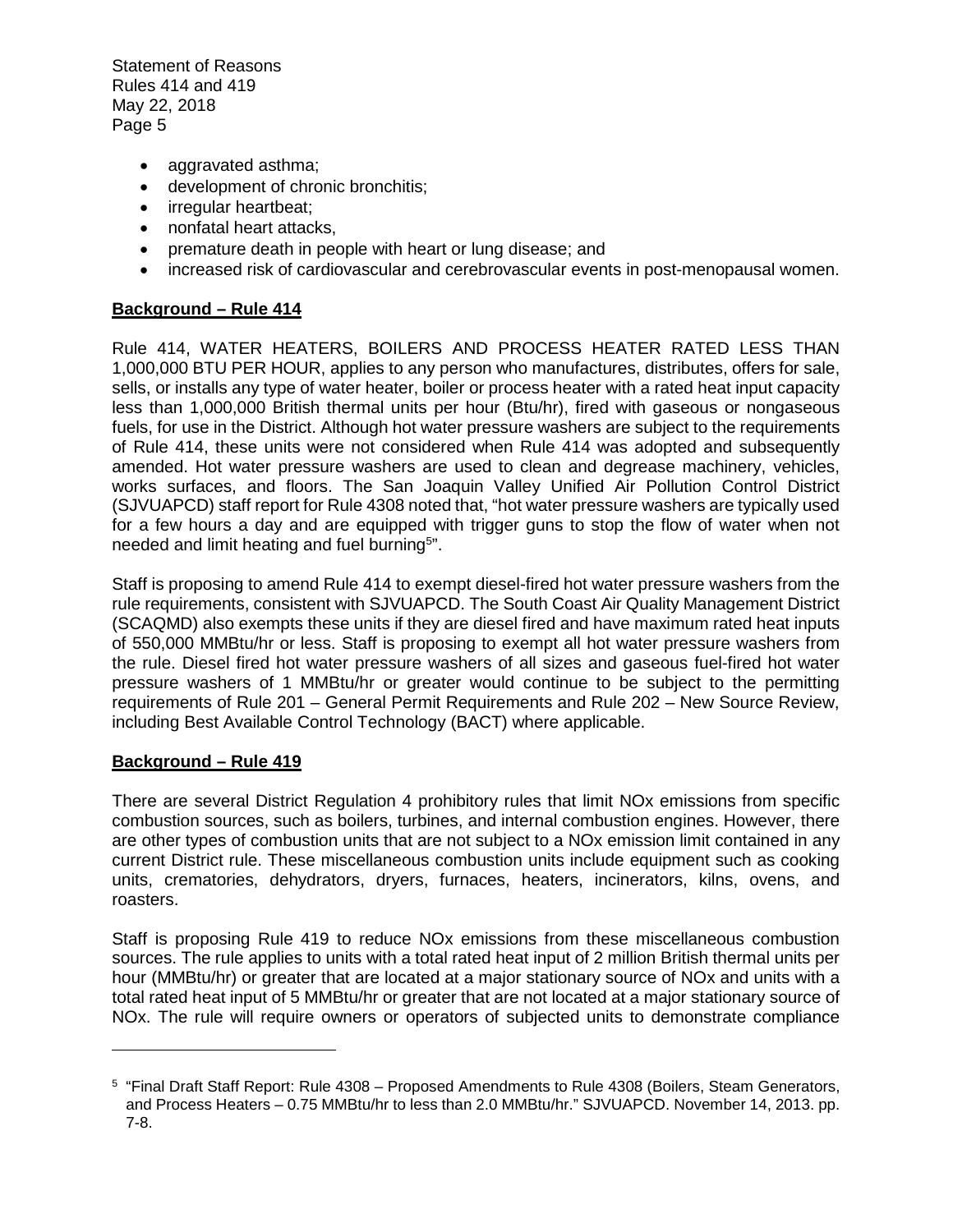within three months for units located at a major stationary source of NOx or within 12 months after the date of adoption for all other sources, with additional compliance time provided for non-major sources with multiple units subject to the rule.

Rule 419 will establish NOx and CO emission limits for categories of miscellaneous combustion units and cooking units. The proposed standards have been shown to be feasible in the San Joaquin Valley Unified Air Pollution Control District (SJVUAPCD), the South Coast Air Quality Management District (SCAQMD), and the Ventura County Air Pollution Control District (VCAPCD).

# **Legal Mandates**

Federal Mandates: The District is designated as a "severe" nonattainment area for the 2008 federal 8-hour ozone standard. The Clean Air Act (CAA), Section 172(c)(1), specifies that State Implementation Plans (SIPs) for nonattainment areas must include "reasonably available control measures" (RACM), including "reasonably available control technology" (RACT), for sources of emissions. EPA defines RACT as "the lowest emission limitation that a particular source is capable of meeting by the application of control technology that is reasonably available considering technological and economic feasibility<sup>6</sup>." Section 182(b)(2)(C) of the CAA provides that for nonattainment areas classified as "moderate" or worse, states must revise their SIPs to include RACT all major stationary sources of VOC. CAA Section 182(f)(1) extends the RACT requirements to all major stationary sources of NOx.

In 2009, the districts of the Sacramento Federal Nonattainment Area adopted an attainment demonstration plan to achieve the federal 8-hour ozone standard by the attainment date of June 15, 2019<sup>7</sup>. Although the amendments to Rule 419 were not included as a plan commitment, the reductions in NOx emissions will help the Sacramento area make progress to attain the federal 8-hour ozone standard

On March 23, 2017, the District's Board of Directors approved a plan document, known as a "RACT SIP<sup>8</sup>," that was subsequently submitted to EPA as a revision to the SIP. The RACT SIP is required to demonstrate that the District's rules implement RACT emission standards as they relate to the 2008 ozone air quality standard. The analysis identified a deficiency in the District's implementation of RACT at major stationary sources of NOx; namely, there is no District rule that establishes RACT emission limits for natural gas fired ovens at such sources. To remedy this deficiency, the District committed to adopt a rule that meets the RACT requirements for natural gas fired ovens at major stationary sources of NOx and submit the rule to EPA for approval into the SIP. Proposed Rule 419 will correct the RACT deficiency.

<sup>6</sup> 44 FR 53761, September 17, 1979.

<sup>7</sup> "Sacramento Regional 8-hour Ozone Attainment and Reasonable Further Progress Plan (2013 SIP Revisions)." El Dorado County Air Quality Management District (AQMD), Feather River AQMD, Placer County Air Pollution Control District (APCD), SMAQMD, Yolo Solano AQMD, March 26, 2009. The plan was approved by EPA effective March 2, 2015, 80 Federal Register (January 29, 2015), pp. 4795 – 4799.

<sup>8</sup> Sacramento Metropolitan Air Quality Management District. *Demonstration of Reasonably Available Control Technology for the 2008 Ozone NAAQS (RACT SIP)*. Sacramento, CA: January 23, 2017.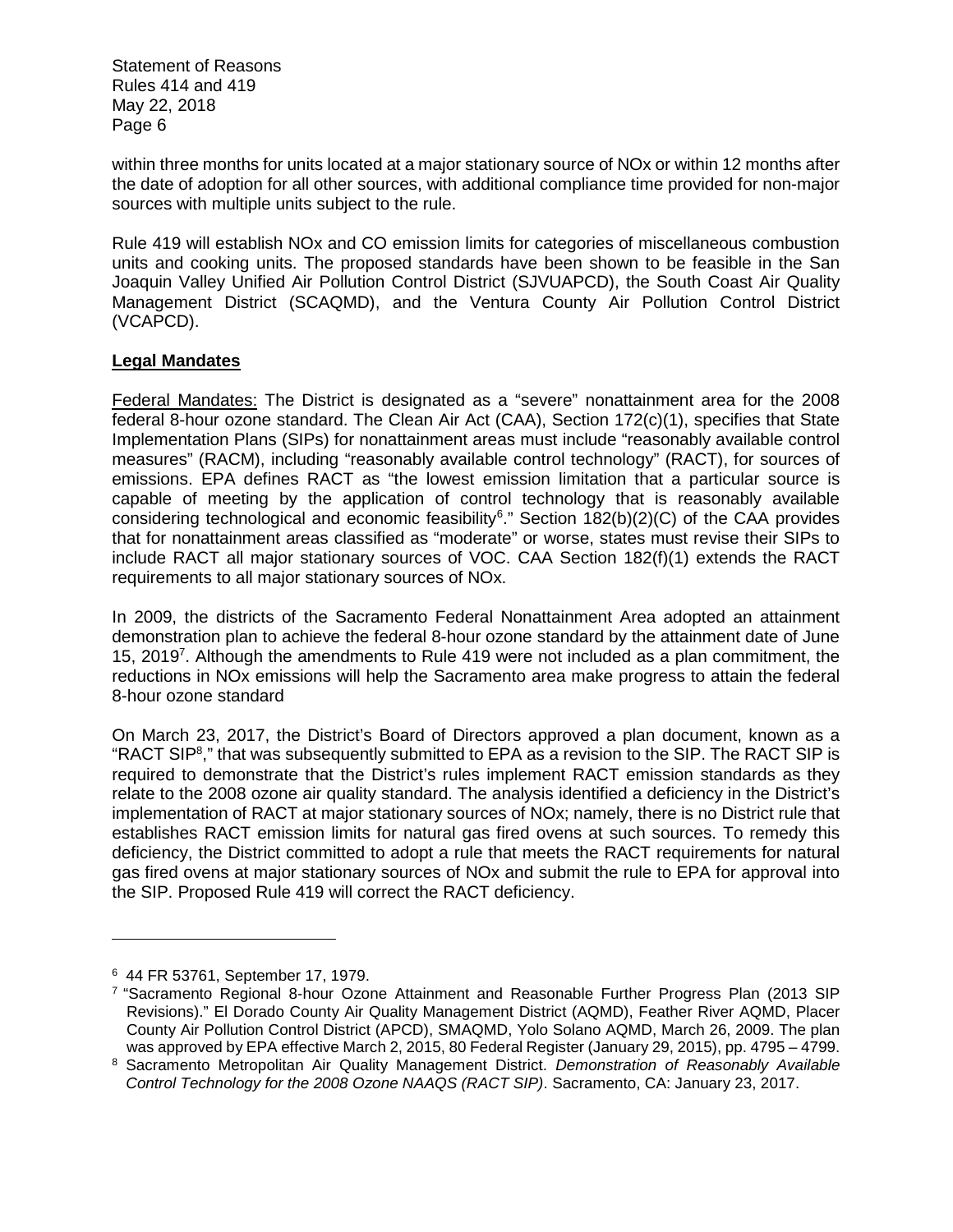The District is designated nonattainment for the federal 24-hour PM2.5 standard. Although EPA has found that the District has attained the standard<sup>9</sup>, submission and EPA approval of a maintenance/implementation plan will be required before the District is redesignated to attainment. The NOx reductions achieved by Rule 419 will help maintain attainment with the PM2.5 standard because NOx is a precursor to PM2.5.

State Mandates: The District is designated "serious" nonattainment for the state ozone standard. The California Clean Air Act requires areas with this designation to adopt certain control measures, including:

- California Health and Safety Code (CHSC) Section 40919 requires districts designated serious nonattainment for ozone to adopt Best Available Retrofit Control Technology (BARCT) for all existing permitted sources. BARCT means an emission limitation that is based on the maximum degree of reduction achievable, taking into account environmental, energy, and economic impacts by each class or category of sources<sup>10</sup>.
- CHSC Section 40914 requires a district to adopt "all feasible measures" if it is unable to achieve at least a 5% annual reduction in district wide emissions. The District's 2015 Triennial Report and Air Quality Plan Revision<sup>11</sup> included a commitment to achieve NOx emission reductions from this category.
- Transport Mitigation Emission Control Requirements: Title 17, Section 70600 of the California Code of Regulations requires that districts within the areas of origin of transported air pollutants, as identified in Section 70500(c), include sufficient emission control measures (including "all feasible measures" and BARCT) in their attainment plans for ozone to mitigate the impact of pollution sources within their jurisdictions on ozone concentrations in downwind areas commensurate with the level of contribution. An upwind district must comply with the transport mitigation planning and implementation requirements set forth in this section regardless of its attainment status, unless the upwind district complies with the requirements of Section 70601<sup>12</sup>.

The proposed emission limits in Rule 419 are equivalent to those currently in effect for similar sized equipment in SJVUAPCD, SCAQMD, and VCAPCD. Although the SCAQMD emission limits apply to smaller sources than Rule 419, Staff considers the limits for small sources (less than 5 MMBtu/hr) to be beyond BARCT at this time. Proposed new Rule 419 will meet the "all feasible control measures" and BARCT requirements

# **Other District's Regulations – Rule 414**

The proposed exemption for hot water pressure washer in Rule 414 has been adopted SCAQMD (Rule 219) and SJVUAPCD (Rule 4308). Both of these districts have adopted an exemption for hot water pressure washers.

<sup>9</sup> 78 FR 42018, August 14, 2013.

<sup>10</sup> CHSC §40406.

<sup>11</sup> "Triennial Report and Air Quality Plan Revision." SMAQMD, May 28, 2015.

 $12$  The district must prepare a transport mitigation plan that shows the emissions from the source do not contribute to ozone violations in any downwind area, emission reductions from the sources are not needed to attain an ozone standard in any downwind area, the district is implementing an alternative emissions reduction strategy, or the most recent transport assessment shows that the transport impact is inconsequential.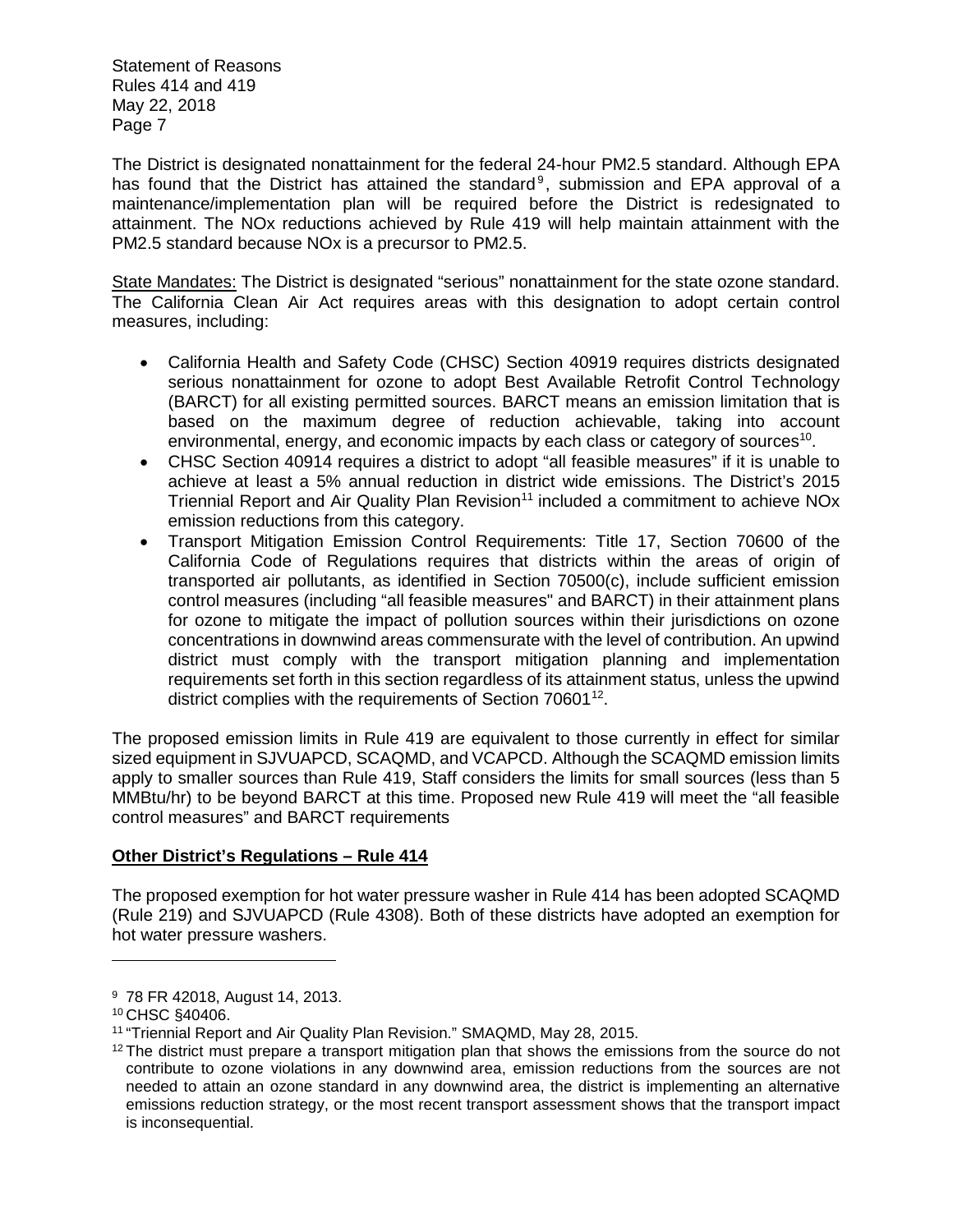SJVUAPCD Rule 4308 – Boilers, Steam Generators, and Process Heaters - 0.075 MMBtu/hr to less than 2.0 MMBtu/hr exempts all hot water pressure washers. Diesel fuel-fired hot water pressure washers in SJVUAPCD continue to require a permit to operate which may trigger BACT requirements.

SCAQMD Rule 219 – Equipment Not Requiring a Written Permit Pursuant to Regulation II exempts from permitting requirements diesel fired hot water pressure washers with a maximum rated heat input of 550,000 Btu/hr or less and a maximum daily fuel usage of 50 gallons of fuel per day.

# **Other District's Regulations – Rule 419**

Rules similar to proposed Rule 419 have been adopted by SCAMQD (Rules 1147 and 1153.1), SJVUAPCD (Rule 4309), and VCAPCD (Rule 74.34).

# SJVUAPCD Rule 4309 – Dyers, Dehydrators, and Ovens

SJVUAPCD – Rule 4309, Dryers, Dehydrators, and Ovens, is applicable only to units that have a total rated heat input of 5 MMBtu/hr or greater and contains NOx and CO emission standards similar to proposed Rule 419. SJVUAPCD Rule 4309 regulates NOx from gaseous and liquid fueled dryers, dehydrators, and ovens. The rule was adopted in December 2005. The emission standards of Rule 4309 are shown in Table 1. NOx emission limits in Rule 4309 are given at 19%  $O_2$ . Table 1 shows the emissions limits at both 19%  $O_2$  and 3%  $O_2$  for comparison to Rule 419.

Emission standards for dryers, dehydrators, and ovens were considered by SJVUAPCD as part of their 2003 PM10 Plan<sup>13</sup>. When Rule 4309 was adopted in 2005, SJVUAPCD estimated that 108 units were subject to the rule<sup>14</sup>.

The emissions standards in proposed Rule 419 are similar to those in SJVUAPCD Rule 4309 when compared at  $3\%$   $O_2$ . The emission standards in SJVUAPCD Rule 4309 for asphalt manufacturing operations are identical, and those for milk, cheese, and dairy processing (considered as cooking units) are also similar, with a few differences that depend on unit size.

| TABLE 1: SJVUAPCD Rule 4309 NOx limits                |                                                                                        |                      |  |
|-------------------------------------------------------|----------------------------------------------------------------------------------------|----------------------|--|
| <b>Equipment Category</b>                             | <b>NO<sub>x</sub></b> Emission Limit<br>ppmv @ 19% $O2$<br>(ppmv @ 3% O <sub>2</sub> ) |                      |  |
|                                                       | Gaseous Fuel<br>Fired                                                                  | Liquid Fuel<br>Fired |  |
| <b>Asphalt Manufacturing Operation</b>                | 4.3<br>(~40)                                                                           | 12.0<br>(~110)       |  |
| Milk, Cheese, and Dairy Processing < 20 MMBtu/hr      | 3.5<br>(~32)                                                                           | 3.5<br>(~32)         |  |
| Milk, Cheese, and Dairy Processing $\geq 20$ MMBtu/hr | 5.3<br>(~49)                                                                           | 5.3<br>(49∼′         |  |

<sup>13</sup> Reference to SJVUAPCD 2003 PM10 Plan

<sup>14</sup> "Final Staff Report: Rule 4309 (Dryers, Dehydrators, and Ovens)." SJVUAPCD. December 15, 2005.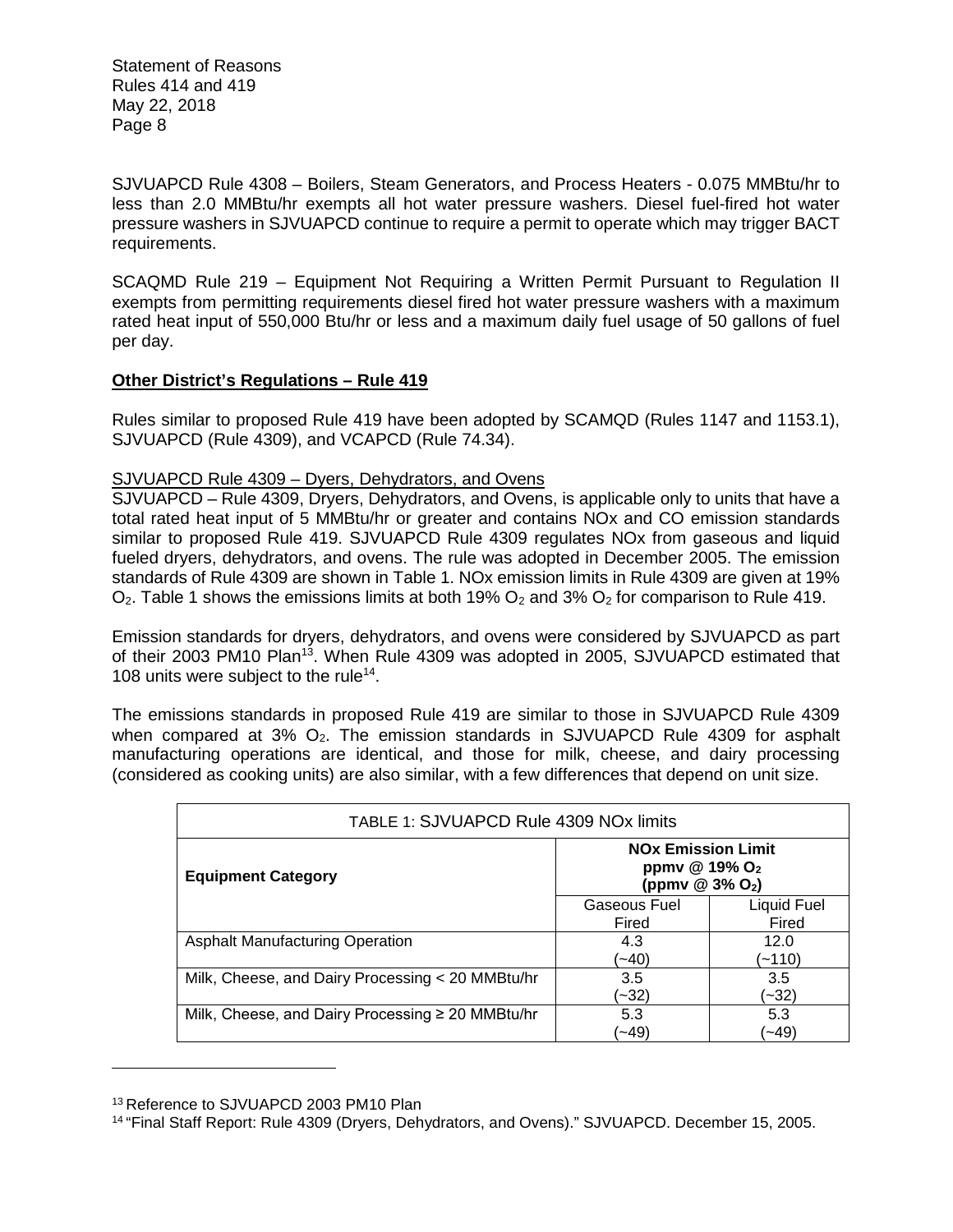| TABLE 1: SJVUAPCD Rule 4309 NOx limits                                 |                                                                                     |                      |  |
|------------------------------------------------------------------------|-------------------------------------------------------------------------------------|----------------------|--|
| <b>Equipment Category</b>                                              | <b>NO<sub>x</sub></b> Emission Limit<br>ppmv @ 19% O <sub>2</sub><br>(ppmv @ 3% O2) |                      |  |
|                                                                        | Gaseous Fuel<br>Fired                                                               | Liquid Fuel<br>Fired |  |
| Other processes (dryers, dehydrators, or ovens) not<br>described above | 4.3<br>$(-40)$                                                                      | 4.3<br>(~40)         |  |

#### SCAQMD Rule 1147 – NOx Reductions from Miscellaneous Sources

The SCAQMD emission limits apply to all permitted sources regardless of the size of the equipment, but an exemption is provided for small sources operating for a limited number of hours.

SCAQMD Rule 1147 regulates NOx emissions from gaseous and liquid fueled combustion equipment that is subject to permit but is not subject to emission standards under any other district rule. The emission standards of SCAQMD Rule 1147 are shown in Table 2. The rule was amended in 2011 to delay the effective date up to two years. As part of the 2011 amendments to Rule 1147, SCAQMD examined the availability of low-NO<sub>x</sub> burner technologies<sup>15</sup> and committed to conducting a technology assessment for small emitters, which was completed in 2016. As a result of the technology assessment, SCAQMD amended Rule 1147 and exempted some very small sources from permitting requirements and, therefore, from Rule 1147.

For more details on the availability of compliant equipment and the technology assessment, see the "Availability of Compliant Equipment" section of this Statement of Reasons.

| TABLE 2: SCAMOD Rule 1147 NOx Limits                                                                                         |                            |                                              |                          |  |
|------------------------------------------------------------------------------------------------------------------------------|----------------------------|----------------------------------------------|--------------------------|--|
| <b>NOx Limit</b><br>ppmv $@3\%$ O <sub>2</sub><br>(Ib/MMBtu)<br><b>Equipment Category</b>                                    |                            |                                              |                          |  |
|                                                                                                                              | <b>Process Temperature</b> |                                              |                          |  |
|                                                                                                                              | $\leq 800^\circ$ F         | $< 800^{\circ}$ F &<br>$<$ 1200 $^{\circ}$ F | $\geq$ 1200 $^{\circ}$ F |  |
| <b>Asphalt Manufacturing Operation</b>                                                                                       | 40                         | 40                                           |                          |  |
| Afterburner, Degassing Unit, Remediation<br>Unit, Thermal Oxidizer, Catalytic Oxidizer, or<br>Vapor Incinerator <sup>1</sup> | 60<br>(0.073)              | 60<br>(0.073)                                | 60<br>(0.073)            |  |
| Crematory or Incinerator                                                                                                     | 60<br>(0.073)              | 60<br>(0.073)                                | 60<br>(0.073)            |  |
| Dual- or Multi-Chamber Burn-off Furnace,<br>Burnout Oven, Incinerator or Crematory with<br><b>Integrated Afterburner</b>     | 60<br>(0.073)              | 60<br>(0.073)                                | 60<br>(0.073)            |  |
| Evaporator, Fryer, Heated Process Tank, or<br>Parts Washer                                                                   | 60<br>(0.073)              | 60<br>(0.073)                                |                          |  |

<sup>15</sup> "Staff Report Proposed Rule 1147 – NOx from Miscellaneous Sources." SCAQMD. September 2011. pp. 3-8 & 3-9.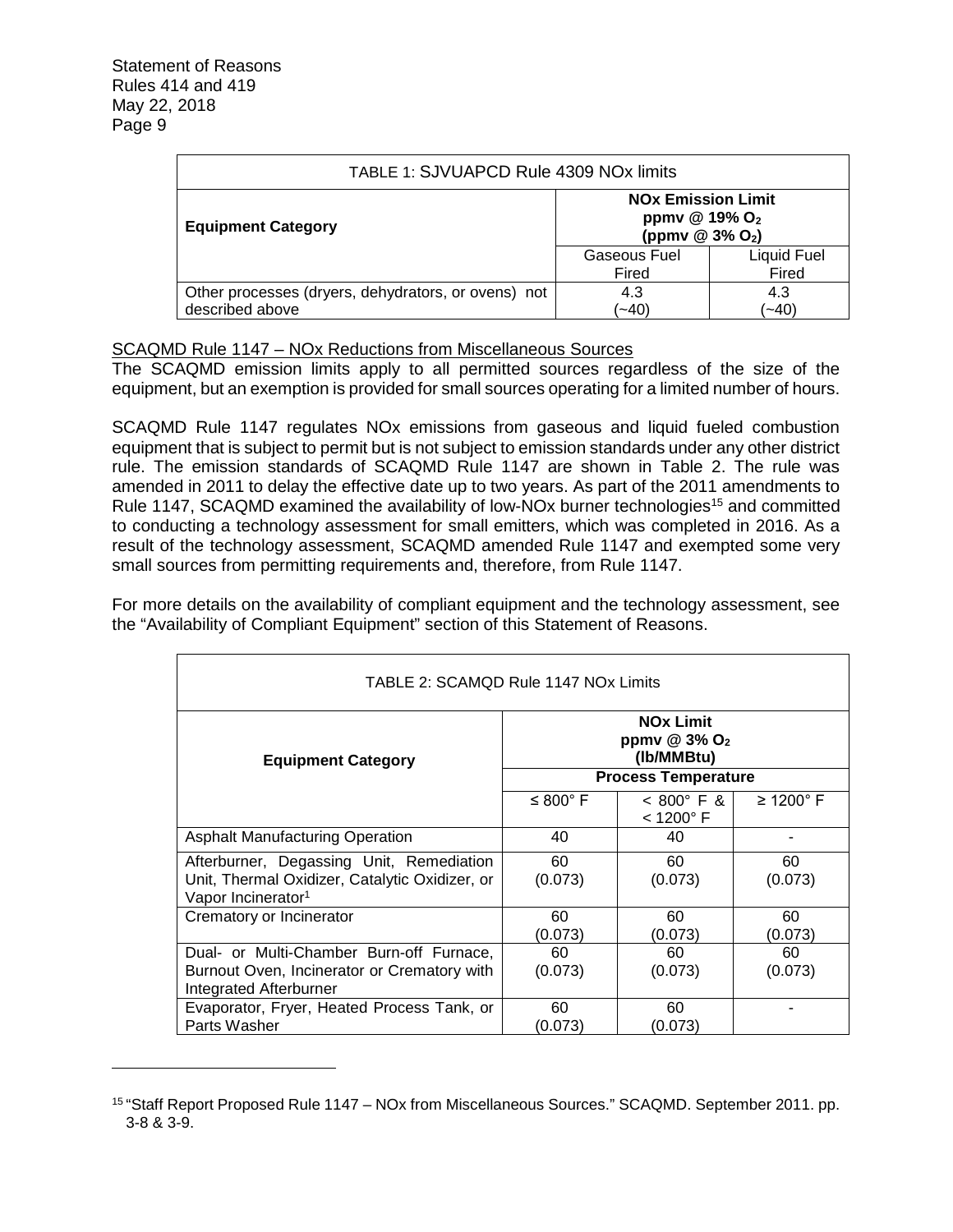| <b>Equipment Category</b>                                                                                                                  | <b>NOx Limit</b><br>ppmv @ 3% O <sub>2</sub><br>(Ib/MMBtu)<br><b>Process Temperature</b> |               |               |  |  |
|--------------------------------------------------------------------------------------------------------------------------------------------|------------------------------------------------------------------------------------------|---------------|---------------|--|--|
|                                                                                                                                            | $\leq 800^\circ$ F<br>$\geq 1200$ °F<br>$< 800^{\circ}$ F &<br>$<$ 1200 $^{\circ}$ F     |               |               |  |  |
| Metal Heat Treating, Metal Melting Furnace,<br>Metal Pot, Tar Pot                                                                          | 60<br>(0.073)                                                                            | 60<br>(0.073) | 60<br>(0.073) |  |  |
| Oven, Dehydrator, Dryer, Heater, Kiln,<br>Calciner, Cooker, Roaster, Furnace, or<br><b>Heated Storage Tank</b>                             | 30<br>(0.036)                                                                            | 30<br>(0.036) | 60<br>(0.073) |  |  |
| Make-Up Air Heater or other Air Heater<br>30<br>located outside of building with temperature<br>(0.036)<br>controlled zone inside building |                                                                                          |               |               |  |  |
| Tenter Frame or Fabric or Carpet Dryer<br>30<br>(0.036)                                                                                    |                                                                                          |               |               |  |  |
| Other unit or process temperature                                                                                                          | 30<br>(0.036)                                                                            | 30<br>(0.036) | 30<br>(0.036) |  |  |
| All liquid fuel-fired units<br>40<br>40<br>60<br>(0.053)<br>(0.053)<br>(0.080)                                                             |                                                                                          |               |               |  |  |

# SCAQMD Rule 1153.1 – Emissions of Oxides of Nitrogen from Commercial Food Ovens

SCAQMD Rule 1153.1 regulates NOx emissions from in-use<sup>16</sup> gaseous and liquid fueled combustion equipment permitted with the district and used to heat, cook, dry or prepare food or products for making beverages for human consumption. Rule 1153.1 is applicable only to permitted cooking units whose combustion emissions are not regulated under any other district prohibitory rule. The emission standards of SCAQMD Rule 1153.1 are shown in Table 3.

| TABLE 3: SCAQMD Rule 1153.1 NOx limits                                                                                                            |                                                     |               |           |  |
|---------------------------------------------------------------------------------------------------------------------------------------------------|-----------------------------------------------------|---------------|-----------|--|
| <b>NO<sub>x</sub></b> Limit<br><b>CO Limit</b><br>ppmv @ 3% O <sub>2</sub><br>ppmv @ 3% O <sub>2</sub><br>(Ib/MMBtu)<br><b>Equipment Category</b> |                                                     |               |           |  |
|                                                                                                                                                   | <b>Process Temperature</b>                          |               | Effective |  |
|                                                                                                                                                   | 1/1/2016<br>$\leq 500^{\circ}$ F<br>$> 500^\circ$ F |               |           |  |
| In-use Cooking Unit                                                                                                                               | 40<br>(0.042)                                       | 60<br>(0.073) | 800       |  |

<sup>&</sup>lt;sup>16</sup> In-use units are units that are in operation prior to the proposed effective date of Rule 1153.1. After the effective date, new, relocated, or modified cooking units are subject to the limits of Rule 1147.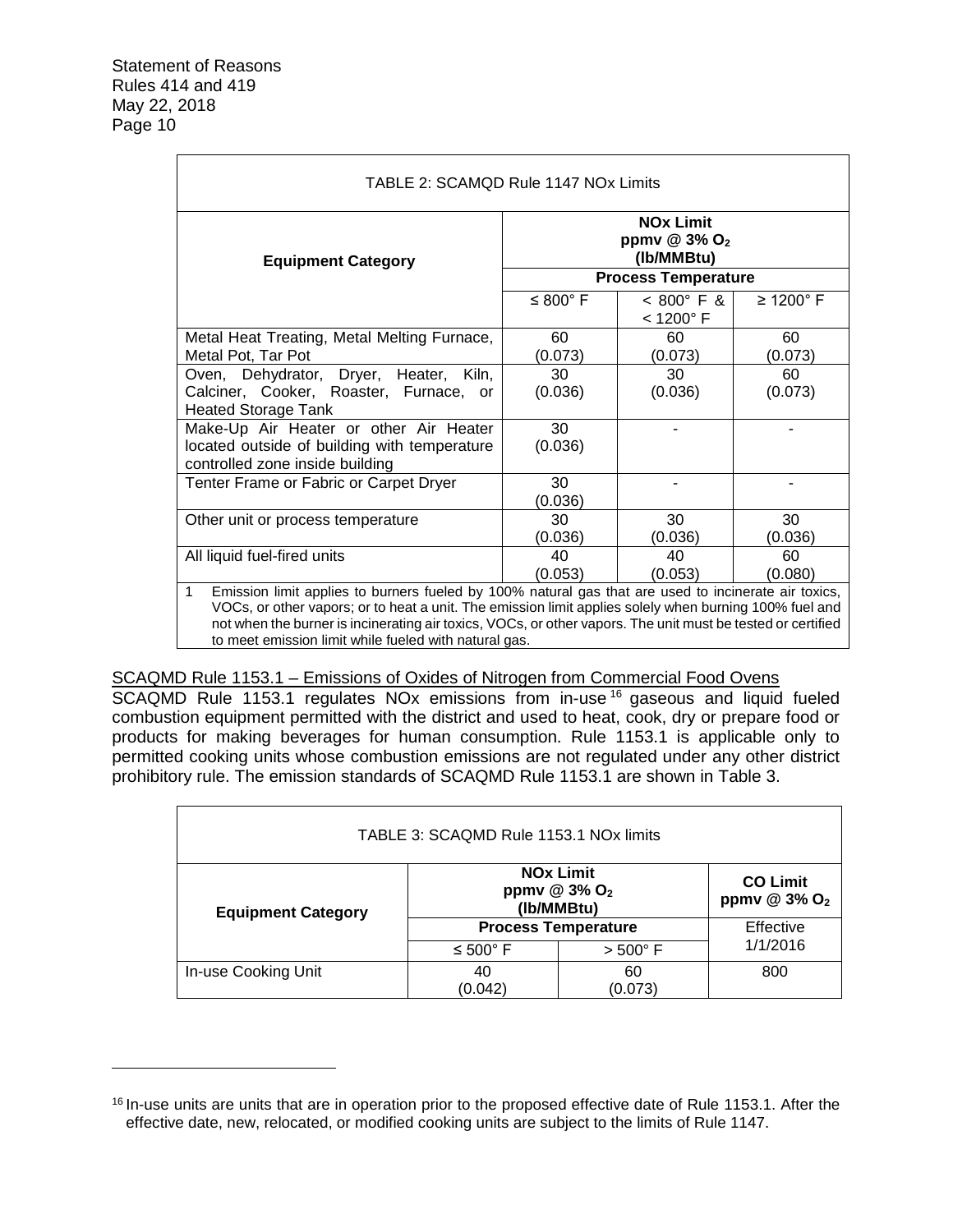VCAPCD Rule 74.34 – NOx Reductions from Miscellaneous Sources

VCAPCD Rule 74.34 regulates NOx emissions from dryers, furnaces, heaters, incinerators, kilns, ovens, and duct burners. The rule was adopted in December 2016 with an effective date of July 1, 2018. Rule 74.34 is applicable to units with a total rated heat input of 5 MMBtu/hr or greater. The rule contains similar NOx and CO emissions standards as proposed Rule 419 but contains a higher source-specific NOx emission standard for a kiln operated in the VCAPCD. Rule 74.34 requires the operator of the kiln to install combustion controls but allows the kiln to show compliance with a higher NOx emissions limit due to the nitrogen content of the aggregate and the nitrogen content a of biodiesel additive<sup>17</sup>.

The emission standards of Rule 74.34 are shown in Table 4. VCAPCD adopted Rule 74.34 as an "all feasible measure" to help attain the state ambient air quality standards.

| TABLE 4: VCAPCD Rule 74.34 NOx limits                                                                                                  |                                                                                       |  |  |
|----------------------------------------------------------------------------------------------------------------------------------------|---------------------------------------------------------------------------------------|--|--|
| <b>Equipment Category</b>                                                                                                              | <b>NOx Limit</b><br>ppmv $@3\%$ O <sub>2</sub><br>(Ib/MMBtu)                          |  |  |
| Asphalt Manufacturing (Dryer)                                                                                                          | 40 (0.048)                                                                            |  |  |
| Sand and Gravel Processing (Dryers)                                                                                                    | 40 (0.048)                                                                            |  |  |
| Paper Products Manufacturing (Hot Air Furnace,<br>Duct Burner, Paper Dryer)                                                            | 40 (0.048)                                                                            |  |  |
| Metal Heat Treating/Metal Melting Furnace                                                                                              | 60 (0.072)                                                                            |  |  |
| Kiln                                                                                                                                   | 80 (0.096)                                                                            |  |  |
| <b>Equipment Category</b>                                                                                                              | <b>Process Temp</b><br><b>Process Temp</b><br>$\geq$ 1200° F<br>$<$ 1200 $^{\circ}$ F |  |  |
| Oven, Dryer (besides asphalt, sand, or paper dryer)<br>Heater, Incinerator, Other Furnaces, or Other Duct<br>Burner (Not Listed Above) | 30<br>60<br>(0.036)<br>(0.072)                                                        |  |  |

\* Carbon monoxide emissions from units subject to this rule shall not exceed 400 ppmv (0.30 lb/MMBtu heat input).

The standards proposed in Rule 419 are similar to the emissions limits in SCAQMD, SJVUAPCD, and VCAPCD.

# **Availability of Compliant Equipment**

NOx from combustion is created through three processes<sup>18</sup>. "Thermal NOx" forms when molecular nitrogen and oxygen from the air react at high temperatures. "Fuel NOx" is formed from the oxidation of nitrogen compounds in the fuel. "Prompt NOx" is formed first from the reaction of molecular nitrogen from the air with the fuel under fuel-rich conditions, then through subsequent oxidation of these nitrogen compounds.

<sup>17</sup> "Staff Report Proposed New Rule 74.34 – NOx Reductions from Miscellaneous Sources." VCAPCD. December 13, 2016. p. 5.

<sup>18</sup> "Technical Bulletin – Nitrogen Oxides (NOx), Why and How they are Controlled." EPA. November 1999. p. 5.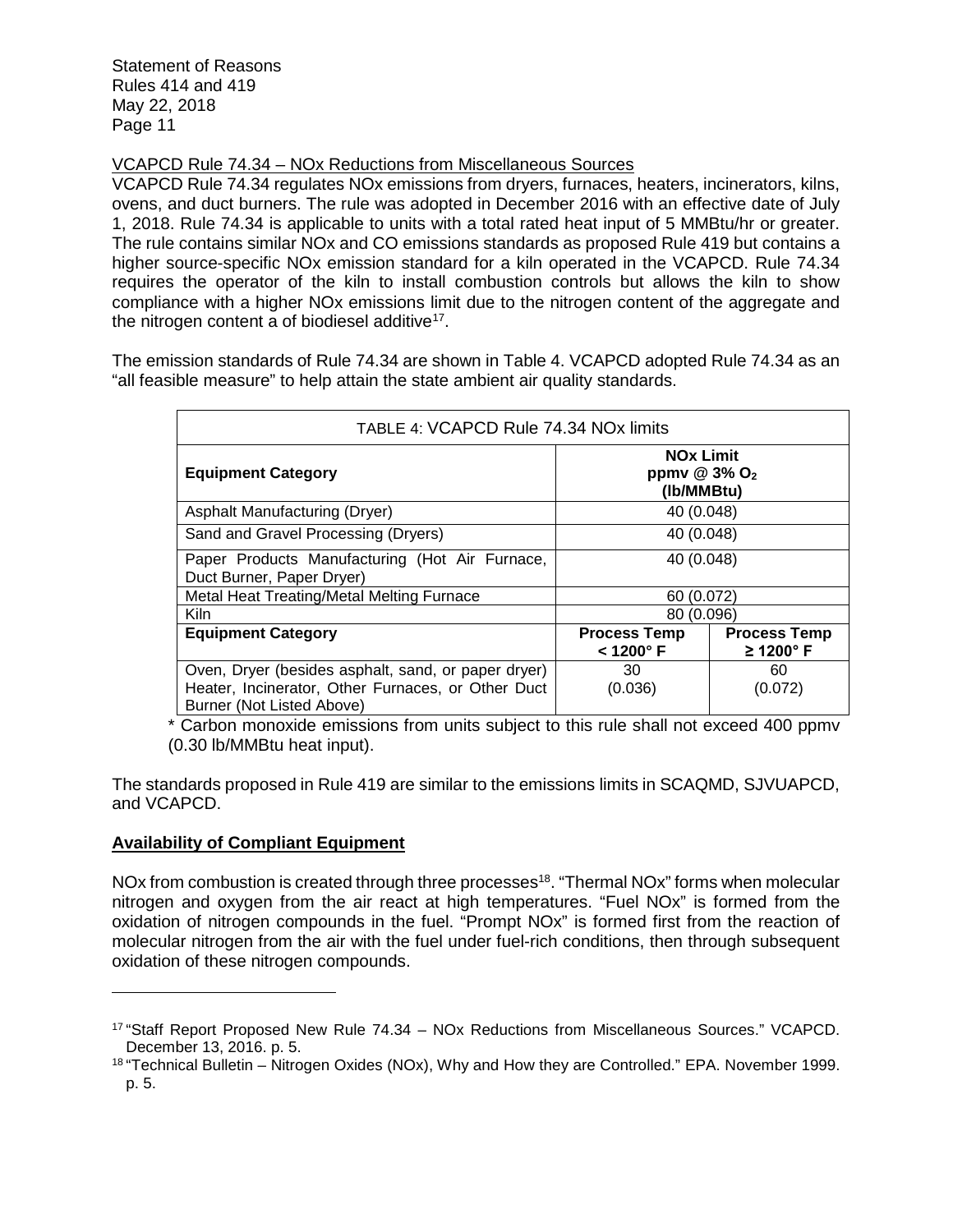NOx formation varies in the combustion process depending on the air-to-fuel ratio, nitrogen content of the fuel, flame temperature, and residence time. The primary method for units to meet the emission limits is through the use of low-NOx burners. Low-NOx burners reduce NOx formation using air-to-fuel ratio control, premix burners<sup>19</sup>, flue gas recirculation, staged combustion, or radiant burners<sup>20</sup>.

Units subject to proposed Rule 419 will be able to comply by replacing the existing burners with low-NOx burners or by replacing existing units with low-NOx units. Low-NOx burners have been available for over a decade, and for some types of equipment for nearly two decades. The use of low-NOx burners is well established and low-NOx burners are already required in the District for other types of combustion units, such as boilers, water heaters, and process heaters.

BACT determinations for the equipment subject to Rule 419 date back ten to 20 years in some cases. For example, the proposed NOx emission limit for asphaltic concrete production has been in effect since the adoption of Rule 4309 in SJVUAPCD in December 2005 and has been considered BACT in SCAQMD since 2000. Low-NOx burners for asphaltic concrete production, meeting a standard of ≤ 36 ppmv @ 3% O<sub>2</sub>, are considered achieved in practice for District BACT purposes<sup>21</sup>. Low-NOx burners meeting 30 ppmv  $@$  3% O<sub>2</sub> for dryers and ovens (both direct and indirect fired) have been considered BACT in SCAQMD since 1998<sup>22</sup>. The District also has several BACT determinations that require units to meet or exceed the NOx emission standards proposed for Rule 419.

Although low-NOx burners have been available on the market for years, SCAQMD nonetheless examined the availability of compliant products for use on miscellaneous combustion units during adoption and amendments to Rule 1147. In 2008, SCAQMD identified several manufacturers and suppliers that produce burner models to meet the proposed limits<sup>23</sup>. In 2011, SCAQMD reexamined the availability of compliant equipment, and identified low-NOx burners from at least three manufacturers in each equipment category and in many of the equipment categories additional manufacturers were identified<sup>24</sup>.

In addition to the burner availability survey, SCAQMD included a requirement in Rule 1147 to conduct a technology assessment of the availability of burner systems and units for processes with NOx emissions of one pound per day or less. SCAQMD completed the assessment in 2016,

<sup>19</sup> "Staff Report Proposed Rule 1147 – NOx Reductions from Miscellaneous Sources." SCAQMD. December 2008. pp. 1-3.

 $20$  "Staff Report Proposed Rule 1153.1 – Emissions of Oxides of Nitrogen from Commercial Food Ovens." SMAQMD. October 2014.

<sup>21</sup> SMAQMD BACT Clearinghouse. BACT Determination Number 90. November 20, 2014.

<sup>&</sup>lt;sup>22</sup> BACT Guideline, Part D: BACT Guidelines for Non-Major Polluting Facilities. SCAQMD. December 2, 2016. p. 43.

<sup>&</sup>lt;sup>23</sup> "Staff Report Proposed Rule 1147 – NOx from Miscellaneous Sources." SCAQMD. December 2008. pp. 1-4 & 1-5.

<sup>24</sup> "Staff Report Proposed Rule 1147 – NOx from Miscellaneous Sources." SCAQMD. September 2011. pp. 3-8 & 3-9.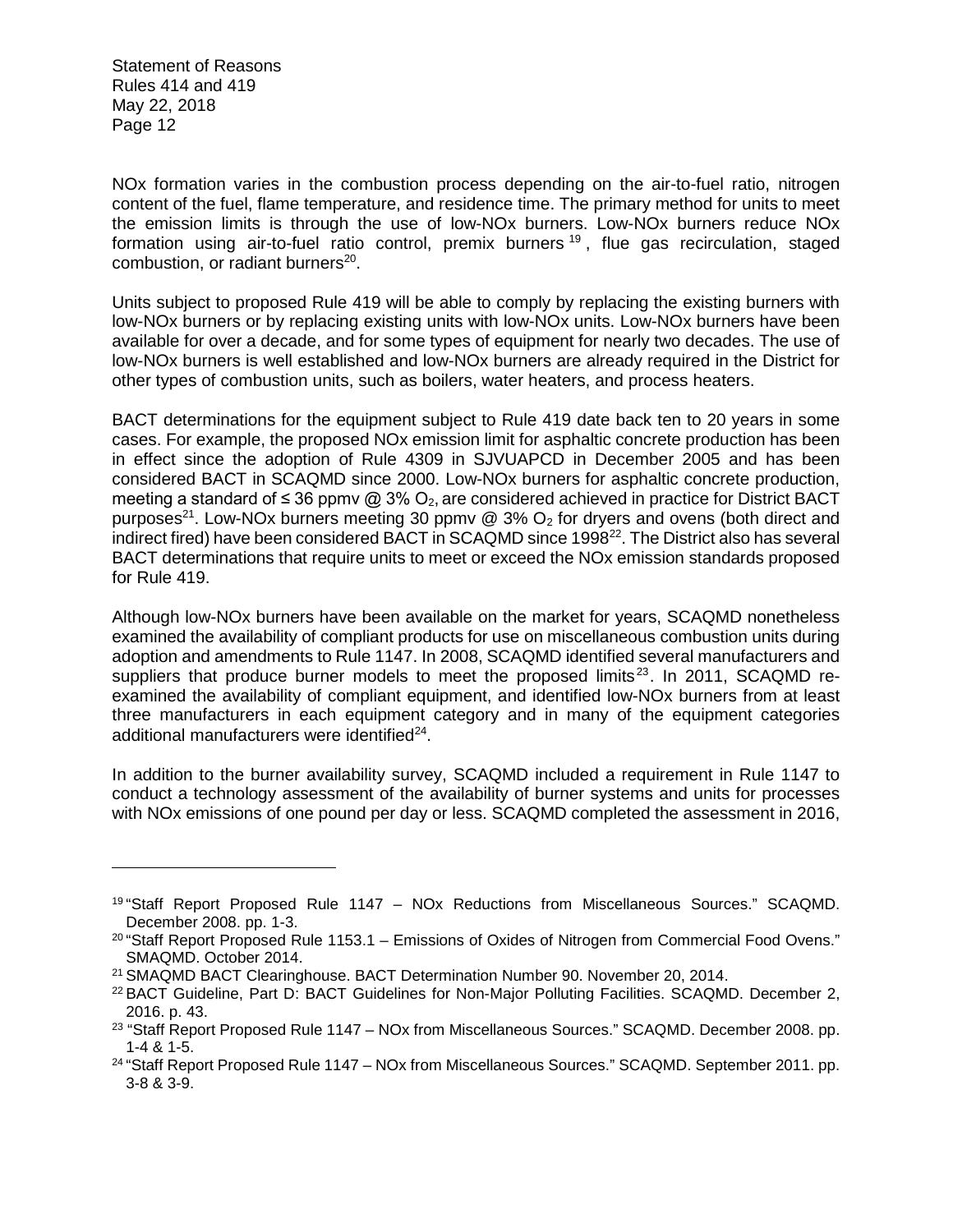and the draft<sup>25</sup> was presented to the SCAQMD Board in March 2016. SCAQMD hired an outside consultant, ETS, Inc., to review the findings of the technology assessment. The independent technical review of the draft technology assessment was completed in October 2016<sup>26</sup>. SCAQMD amended Rule 1147 based on the recommendations from the technology assessment and to incorporate stakeholders' technical concerns<sup>27</sup>. The amendments<sup>28</sup>:

- 1. Removed the requirement to comply with an emission limit for units with a heat input rating of less than 325,000 Btu/hour. These units would still be subject to maintenance and recordkeeping requirements.
- 2. Changed the NOx emission limit from 30 ppmv to 60 ppmv NOx for burn-off ovens, incinerators, and related equipment.
- 3. Delayed the compliance date for small in-use units (with NOx emissions of less than one pound per day).
- 4. Added a testing exemption for ultra-low NOx infrared burners.
- 5. Delayed compliance with the NOx emission limit for existing in-use heated process tanks and pressure washers and allowed for units to be relocated when a facility moves without triggering the rule requirements.
- 6. Delayed compliance with the NOx emission limit for existing small in-use units with actual NOx emissions of one pound per day or less until the combustion system is modified or replaced or the unit is relocated.

Staff has incorporated some of the recommendations from the SCAQMD small emitter technology assessment into proposed Rule 419. The assessment focused mainly on small and low emitting sources but some of the recommendations are relevant to larger equipment that will become subject to Rule 419.

Proposed Rule 419 includes a testing exemption for low-NOx infrared burners, an emissions limit of 60 ppmv NOx for incinerators and other related equipment, and a low fuel usage exemption. For more details, see the Summary of Proposed Amendments section below.

# **SUMMARY OF PROPOSED AMENDMENTS TO RULE 414, WATER HEATERS, BOILERS AND PROCESS HEATERS RATED LESS THAN 1,000,000 BTU PER HOUR**

Staff is proposing to amend Rule 414 to exempt gaseous and liquid fuel-fired hot water pressure washers from the requirements of Rule 414. This exemption is consistent with SJVUAPCD<sup>29</sup> and

<sup>25</sup> "Final Technology Assessment for Rule 1147 Small and Low Emissions Sources." SCAQMD. February 2017.

<sup>&</sup>lt;sup>26</sup> "Independent Technical Review of SCAQMD Draft Technology Assessment for Small and Low Emission Sources – Regulated by SCAQMD Rule 1147 (NOx Reductions from Miscellaneous Sources), Final Report. ETS, Inc. October 26, 2016.

<sup>27</sup> "Final Staff Report Proposed Rule 1147 – NOx from Miscellaneous Sources." SCAQMD. June 2017. <sup>28</sup> Ibid. p. ES-2.

<sup>29</sup> SJVUAPCD. Rule 4308, Boilers, Steam Generators, and Process Heaters – 0.075 MMBtu/hr to less than 2.0 MMBtu/hr. November 14, 2013. §4.3.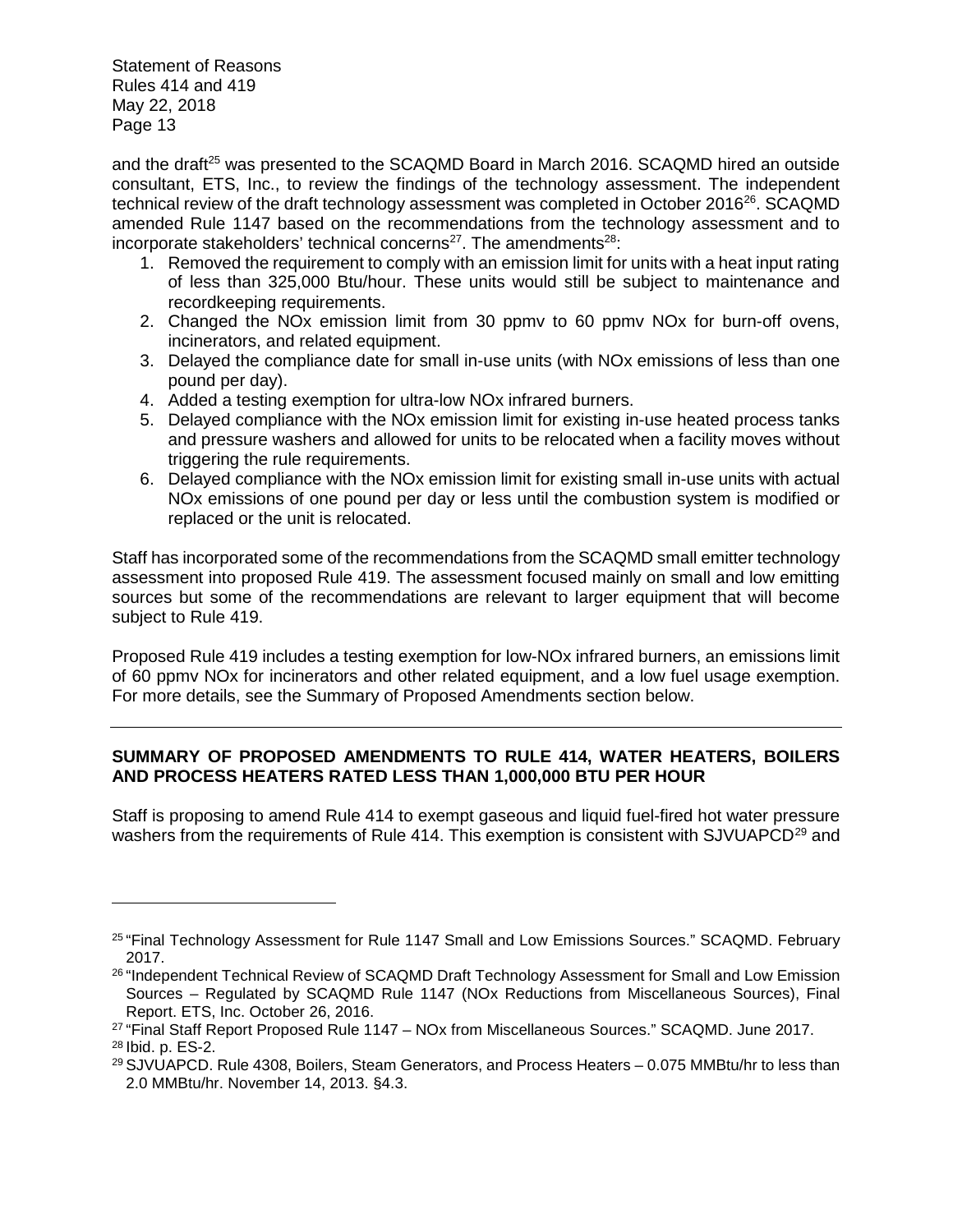similar to SCAQMD<sup>30</sup>. Natural gas-fired hot water pressure washers with a maximum heat input of 1,000,000 Btu per hour or greater $31$  and diesel-fired hot water pressure washers of any size would continue to be required to obtain a District permit under Rule 201, GENERAL PERMIT REQUIREMENTS.

Staff estimates that 24 hot water pressure washers are located and operated in Sacramento County. Staff's conservative (high) estimate of NOx emission reductions that will be foregone by including an exemption for hot water pressure washers is one to three pounds per day. This loss of emission reductions will be offset by the NOx reductions achieved by proposed new Rule 419, which are estimated to be approximately nine times greater. For full details of the foregone emission reductions, see the "Emissions Impact" section.

# **SUMMARY OF PROPOSED NEW RULE 419, NOx FROM MISCELLANEOUS COMBUSTION SOURCES**

Staff is proposing to adopt new Rule 419 to reduce emissions of NOx from miscellaneous combustion sources such as cooking units, crematories, dehydrators, dryers, furnaces, heaters, incinerators, kilns, ovens, roasters and other combustion equipment. In establishing proposed NOx limits, Staff considered and evaluated rules in other California air districts as "all feasible measures." The applicability of proposed Rule 419 is consistent with SJVUAPCD Rule 4309 and VCAPCD Rule 74.34. The emission limits of proposed Rule 419 are consistent with SCAQMD Rules 1147 and 1153.1 and VCAPCD Rule 74.34. The emission limits in SJVUAPCD for miscellaneous units of 5 MMBtu/hr and greater have been in effect in SJVUAPCD since 2007 and similar limits were adopted in VCAPCD in December of 2016.

Proposed Rule 419 applies to miscellaneous combustion units with a total rated heat input capacity of 2 million Btu per hour or greater that are located at a major stationary source of NOx and to miscellaneous combustion units with a total rated heat input capacity of 5 million Btu per hour or greater that are not located at a major stationary source of NOx. Proposed Rule 419 establishes NOx and CO emission limits for specific categories of miscellaneous combustion units. The proposed limits are considered to be BARCT and in some cases are similar to BACT. New or modified units with increased emissions are subject to Rule 202, NEW SOURCE REVIEW, which requires units to install BACT.

The proposed emission standards have been shown to be feasible in SCAQMD, SJVUAPCD, and VCAPCD.

#### Rule Exemptions

An exemption from Rule 419 is provided for units that are subject to requirements in another prohibitory rule. The units that are exempt from Rule 419 under this provision include boilers, some process heaters, steam generators, stationary IC engines, stationary gas turbines, and water heaters.

<sup>30</sup> SCAQMD. Rule 219, Equipment Not Requiring a Written Permit Pursuant to Regulation II. May 3, 2013.  $\$(b)(4)$ .

<sup>31</sup> SMAQMD. Rule 201, GENERAL PERMIT REQUIREMENTS. Amended August 26, 2006. §112.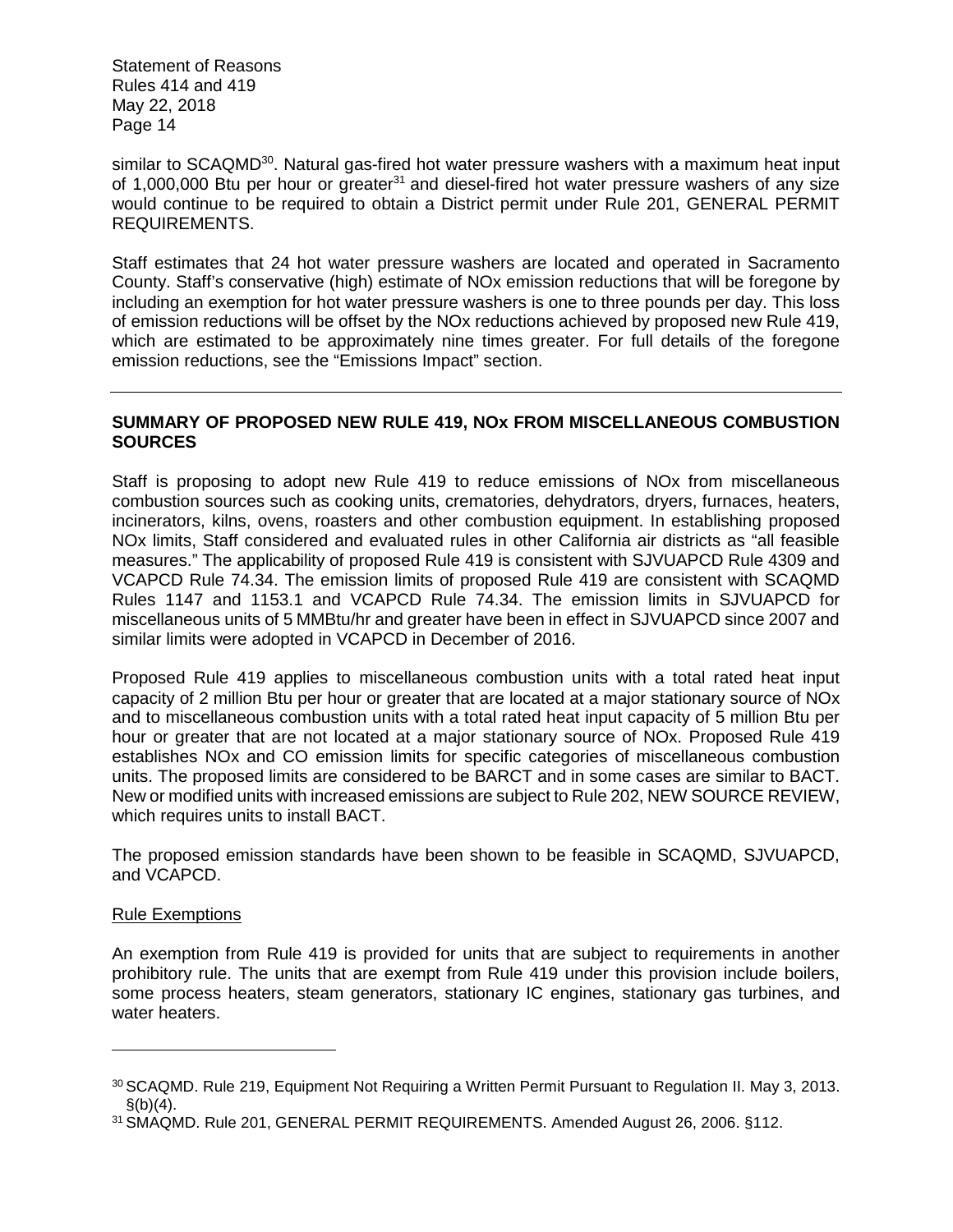In addition to the exemption for operations subject to other District rules, Rule 419 contains exemptions from Rule 419 for the following:

- Units exempt from Rule 201, GENERAL PERMIT REQUIREMENTS;
- Air pollution control devices (e.g. afterburners catalytic oxidizers, flares, thermal oxidizers, or vapor incinerators);
- Duct burners, when upstream of and controlled by a selective catalytic reduction (SCR) add-on NOx control device;
- Electric utility boilers;
- Gas flares; and
- Internal combustion engines.

Exemptions from certain sections of Rule 419 are provided for the following:

- Exemption from the source testing requirements for units heated solely with infrared burners (these units typical operate below 15 ppmv) $32$ ; and
- Exemption from emission limits and source testing requirements for units using less than 30,000 therms per year of fuel that meet the requirements of the low fuel usage exemption (see Section 117).

The owner or operator of any unit requesting a low fuel usage exemption must submit a permit application within six months after the date of adoption of Rule 419 and install (or have installed) and maintain a non-resetting totalizing fuel or hour meter (see Section 303.2). The owner or operator of any unit operating under the low fuel usage exemption that subsequently uses more than 30,000 therms in any calendar year, starting with calendar year 2019, will become subject to the rule emissions limits and testing requirements and will receive a notice of violation.

#### Source Testing Requirements

Sections 403 and 404 establish the source testing frequency and testing protocols for Rule 419. The owner or operator of a miscellaneous combustion unit or cooking unit is required to conduct a source test to demonstrate compliance once every second calendar year. This requirement is consistent with the existing frequency for the six miscellaneous combustion units that are already required to conduct source testing by permit conditions.

Acceptable source test methods are identified in Section 501. These methods include ARB Method 100, and EPA Methods 3A, 7E, 10, and 19. Alternative test methods considered equivalent and that have been approved before the test in writing by the APCO, the California Air Resources Board, and the United States Environmental Protection Agency are also acceptable. The rule requirements for source testing specify a unit should be tested in an as-found operating condition. The rule does not specify whether the units should be operating with product or without product. For example, an asphalt plant may conduct source testing using aggregate in the dryer, or with a heat-absorbing material, or with no material in the dryer. The decision to test with or without materials should be specified by the owner or operator when submitting the source test

<sup>32</sup> "Final Technology Assessment for Rule 1147 Small and Low Emission Sources." SCAQMD. February 2017. p. N-2.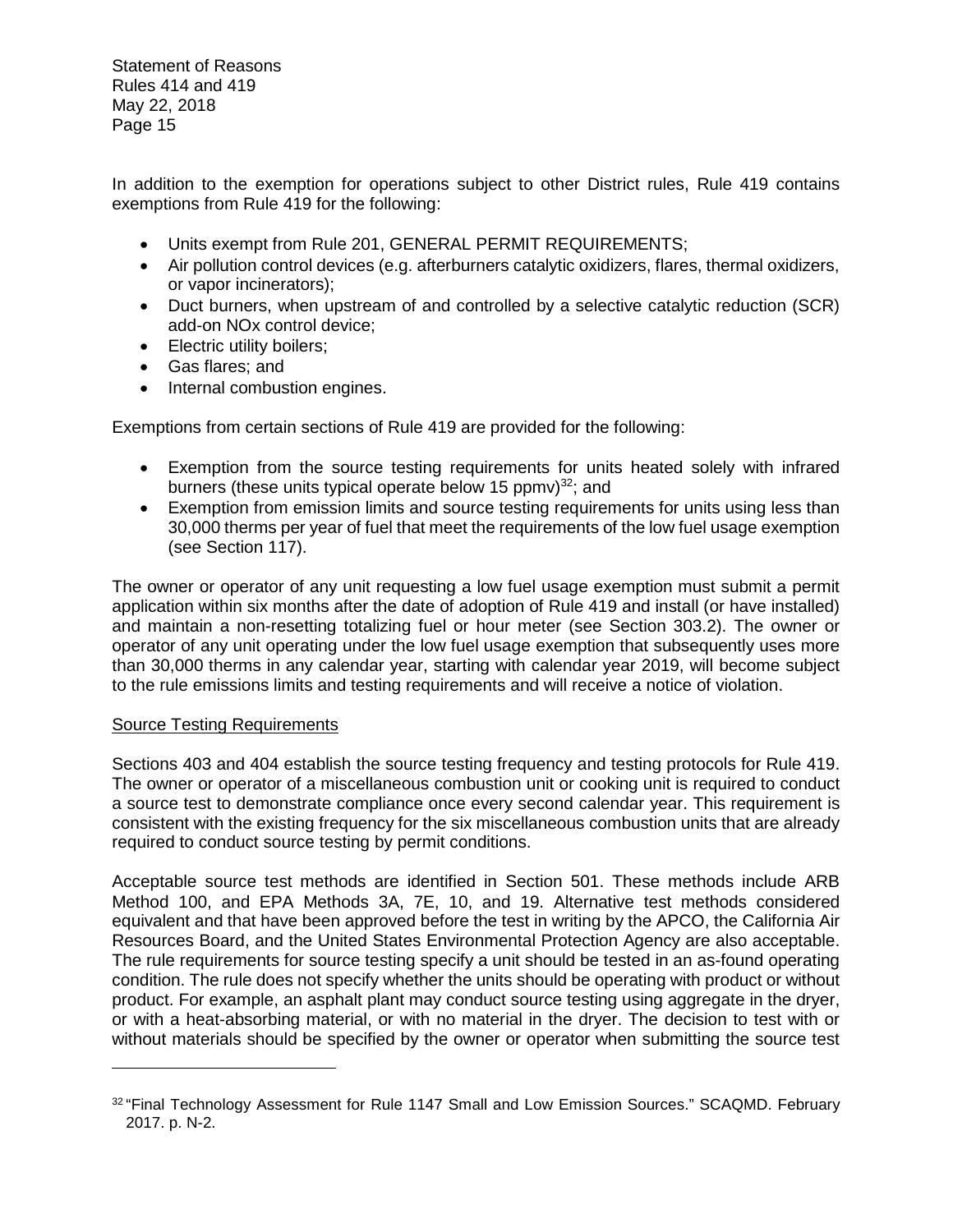plan pursuant to section 404. The source test runs must be conducted for three 40-minute runs unless prior approval has been granted by the Air Pollution Control Officer (APCO). The APCO may grant written approval if the owner or operate demonstrates that the design of a unit prevents operation for 40 consecutive minutes.

#### Equipment Maintenance

Section 304 requires the owner or operator of any unit subject to Rule 419 to perform combustion system maintenance in accordance with the manufacturer's schedule and specifications as identified in the manual, or if these are not available, other written materials supplied by the manufacturer, distributor, installer, or maintenance company. Records of these maintenance activities must be maintained according to the requirements of the recordkeeping section of Rule 419.

# Proposed Emission Limits

Proposed Rule 419 emission limits for miscellaneous combustion sources are consistent with VCAPCD Rule 74.34 and are similar to SJVUAPCD Rule 4309 and SCAQMD Rules 1147 and 1153.1. Rule 419 emission limits are identical to all three other Districts for asphalt plants and similar for other types of miscellaneous combustion sources. Table 5 shows the proposed NOx and CO emission limits for miscellaneous combustion units.

Proposed Rule 419 emission limits for cooking units are consistent with SCAQMD Rule 1153.1. Table 6 shows the proposed NOx and CO emission limits for cooking units. Similar to SCAQMD Rule 1153.1, Staff is proposing higher NOx emission limits for cooking units due to their unique characteristics, as SCAQMD identified during the development of Rule 1153.1 $^{33}$ . These characteristics of cooking units may be necessary to maintain similar taste, texture, appearance, and other qualities of the product.

Staff is also proposing a higher NOx limit of 45 ppmv for a specialized soybean roasting process, which requires the roasting grain feedstock to come into direct contact with the burner flame. Information provided by the burner manufacturer stated that the burners cannot achieve low-NOx emissions under the direct contact conditions.

| TABLE 5: Miscellaneous Combustion Units NOx and CO Emission Limits                                                                                        |                       |                            |        |  |
|-----------------------------------------------------------------------------------------------------------------------------------------------------------|-----------------------|----------------------------|--------|--|
| <b>CO Limit</b><br><b>NOx Limit</b><br>ppmv $@3\%$ O <sub>2</sub><br>ppmv @ $3\%$ O <sub>2</sub><br>(Ib/MMBtu)<br>(Ib/MMBtu)<br><b>Equipment Category</b> |                       |                            |        |  |
| <b>Effective (see Section 401)</b>                                                                                                                        |                       |                            |        |  |
|                                                                                                                                                           |                       | <b>Process Temperature</b> |        |  |
| <b>Gaseous Fuel-Fired Equipment</b>                                                                                                                       | $<$ 1200 $^{\circ}$ F | $\geq$ 1200 $^{\circ}$ F   |        |  |
| <b>Asphalt Manufacturing Operation</b>                                                                                                                    | 40                    | 40                         | 400    |  |
|                                                                                                                                                           | (0.049)               | (0.049)                    | (0.30) |  |

<sup>33</sup> "Staff Report Proposed Rule 1153.1 – Emission of Oxides of Nitrogen from Commercial Food Ovens." SCAQMD. November 7, 2014. pp.1-6 & 1-7.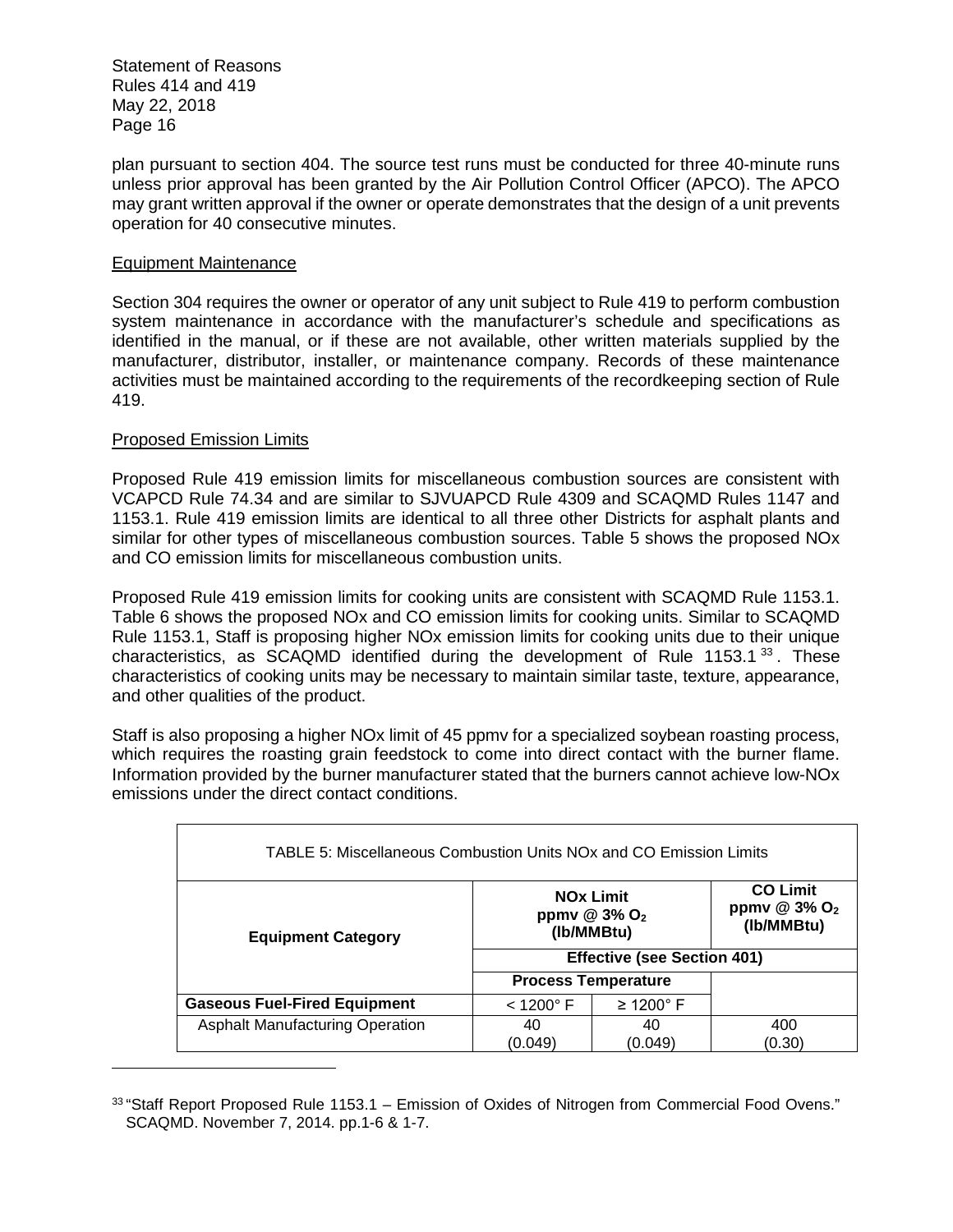Г

| <b>TABLE 5: Miscellaneous Combustion Units NOx and CO Emission Limits</b> |                       |                                                                          |                                                             |  |
|---------------------------------------------------------------------------|-----------------------|--------------------------------------------------------------------------|-------------------------------------------------------------|--|
| <b>Equipment Category</b>                                                 |                       | <b>NO<sub>x</sub></b> Limit<br>ppmv @ $3\%$ O <sub>2</sub><br>(Ib/MMBtu) | <b>CO Limit</b><br>ppmv $@3\%$ O <sub>2</sub><br>(Ib/MMBtu) |  |
| <b>Effective (see Section 401)</b>                                        |                       |                                                                          |                                                             |  |
|                                                                           |                       | <b>Process Temperature</b>                                               |                                                             |  |
| <b>Gaseous Fuel-Fired Equipment</b>                                       | $<$ 1200 $^{\circ}$ F | $\geq$ 1200 $^{\circ}$ F                                                 |                                                             |  |
| Incinerator or Crematory                                                  | 60                    | 60                                                                       | 400                                                         |  |
|                                                                           | (0.073)               | (0.073)                                                                  | (0.30)                                                      |  |
| Metal Heat Treating or Metal Melting                                      | 60                    | 60                                                                       | 400                                                         |  |
| Furnace                                                                   | (0.073)               | (0.073)                                                                  | (0.30)                                                      |  |
| Other Furnace                                                             | 30                    | 60                                                                       | 400                                                         |  |
|                                                                           | (0.036)               | (0.073)                                                                  | (0.30)                                                      |  |
| Oven, Dehydrator, Dryer, Heater, or                                       | 30                    | 60                                                                       | 400                                                         |  |
| Kiln,                                                                     | (0.036)               | (0.073)                                                                  | (0.30)                                                      |  |
| Soybean Roaster                                                           | 45                    | 60                                                                       | 400                                                         |  |
|                                                                           | (0.055)               | (0.073)                                                                  | (0.30)                                                      |  |
| Other miscellaneous combustion unit                                       | 30                    | 60                                                                       | 400                                                         |  |
| not listed above                                                          | (0.036)               | (0.073)                                                                  | (0.30)                                                      |  |
| <b>Liquid Fuel-Fired Equipment</b>                                        | $<$ 1200 $^{\circ}$ F | $\geq 1200$ ° F                                                          |                                                             |  |
| All miscellaneous combustion units                                        | 40                    | 60                                                                       | 400                                                         |  |
| when liquid fuel-fired                                                    | (0.051)               | (0.077)                                                                  | (0.31)                                                      |  |

| TABLE 6: Cooking Units NOx and CO Emission Limits                                                                                    |                            |                      |        |  |
|--------------------------------------------------------------------------------------------------------------------------------------|----------------------------|----------------------|--------|--|
| <b>CO Limit</b><br><b>NO<sub>x</sub></b> Limit<br>ppmv @ 3% O <sub>2</sub><br>ppmv $@3\%$ O <sub>2</sub><br>(Ib/MMBtu)<br>(Ib/MMBtu) |                            |                      |        |  |
| <b>Equipment Category</b><br><b>Effective (see Section 401)</b>                                                                      |                            |                      |        |  |
|                                                                                                                                      | <b>Process Temperature</b> |                      |        |  |
|                                                                                                                                      | $< 500^{\circ}$ F          | $\geq 500^{\circ}$ F |        |  |
| Cooking Unit                                                                                                                         | 40                         | 60                   | 800    |  |
|                                                                                                                                      | (0.049)                    | (0.073)              | (0.62) |  |

# Compliance Date(s) for the Proposed Emission Limits

For all new units, the owner or operator must demonstrate compliance within 60 days after initial operation of the unit. New units are subject New Source Review and potentially BACT requirements that will, at a minimum, meet the rule standards. Typically, BACT emission limits are lower than those limits in source specific rules.

For existing units located at major stationary sources of NOx, the owner or operator units must demonstrate compliance within three months after the date of adoption of the rule. Two units located at a major stationary source of NOx have been identified. These two units are permitted at compliant NOx and CO emissions limits but are not yet required to perform periodic source tests. The owner or operator of these units must submit a source test plan and conduct an initial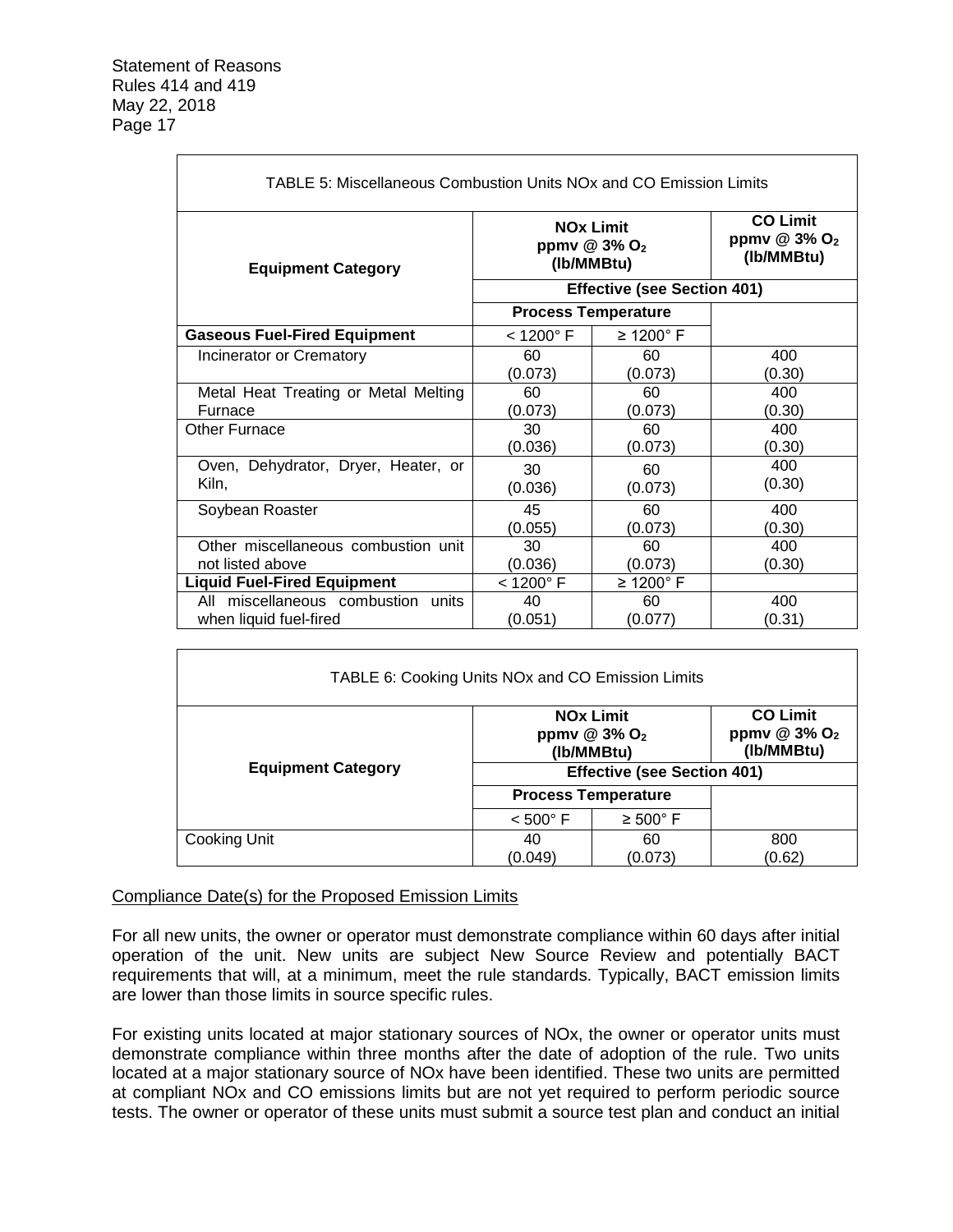source test within three months after the date of adoption to demonstrate these units are compliant, and once every second calendar year thereafter.

For all other existing units, the rule requires owners or operators to demonstrate compliance within 12 months after the date of adoption, with additional compliance time provided for sources with multiple units subject to the rule. The compliance schedule for existing units not located at major stationary sources of NOx are shown in Table 7.

| <b>TABLE 7: Compliance Schedule</b>                                                                                                                                                                                                                                                                                                                                                                                           |  |  |     |  |
|-------------------------------------------------------------------------------------------------------------------------------------------------------------------------------------------------------------------------------------------------------------------------------------------------------------------------------------------------------------------------------------------------------------------------------|--|--|-----|--|
| Number of these<br><b>Number of these</b><br>Number of these<br>units required to<br>units required to<br><b>Number of units</b><br>units required to<br>be in full<br>be in full<br>be in full<br>subject to<br><b>Sections</b><br>compliance by<br>compliance by<br>compliance by<br>(12 months after<br>(24 months after<br>(36 months after<br>301 or 302<br>date of adoption)><br>date of adoption)<br>date of adoption) |  |  |     |  |
| 1 or 2                                                                                                                                                                                                                                                                                                                                                                                                                        |  |  | N/A |  |
| 3 or more                                                                                                                                                                                                                                                                                                                                                                                                                     |  |  | Αll |  |

# Recordkeeping

Section 502 contains the recordkeeping requirements. The owner or operator of each affected unit must maintain on site records of maintenance, source testing, and a copy of the manufacturer's maintenance schedule and specifications in a manual or other written materials supplied by the manufacturer, distributor, installer, or maintenance company. Owners or operators of a unit demonstrating compliance with the low fuel usage exemption must maintain records of fuel usage or hours of operation, and annual fuel usage. Records of source testing must be kept and maintained on site by the owner or operator. The owner or operator of any unit using a continuous emissions monitor system (CEMS) must keep copies of all data relevant to the CEMS. All records must be maintained on site for a continuous 5-year period, which is consistent with other District prohibitory rules.

A detailed description of each proposed section of Rule 414 and Rule 419 is included in Appendix A.

# **EMISSIONS IMPACT**

#### **Amended Rule 414**

The exemption of hot water pressure washers will forego a small amount of emissions reductions associated with these units. No emissions reductions from hot water pressure washers were claimed in the adoption of Rule 414 in 1996 or the amendments to Rule 414 in 2010. Emissions reductions foregone from the exemption will be offset by reductions from proposed Rule 419. Staff estimates that 24 hot water pressure washers are located and operated in Sacramento County<sup>34</sup>.

<sup>&</sup>lt;sup>34</sup> Based on the number of hot water pressure washers permitted by SCAQMD, multiplied by the ratio of the population of the District to the population of SCAQMD.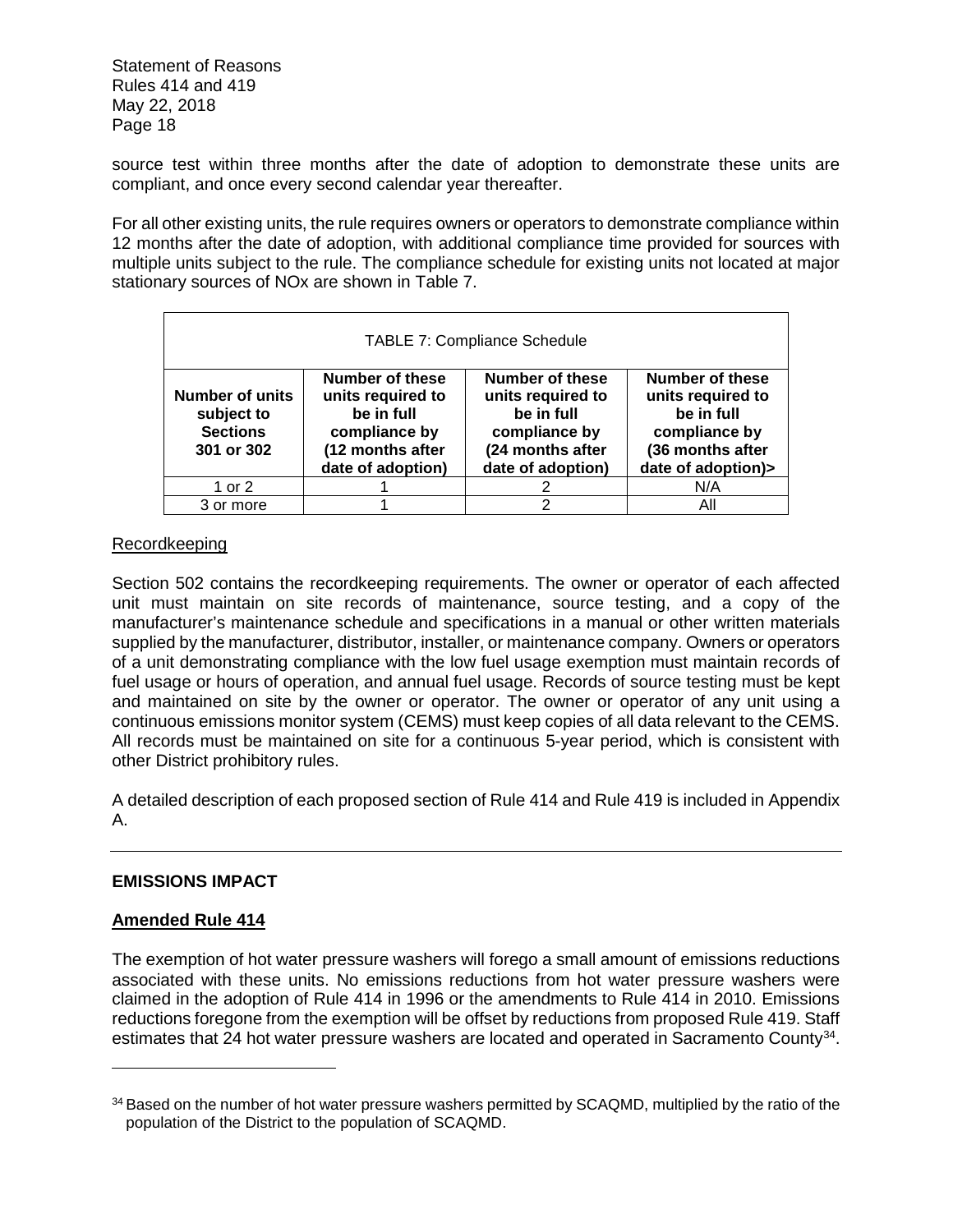Table 8 shows an estimate of the NOx emissions reductions from hot water pressure washers that would be foregone from the SIP due to the exemption. This conservatively high estimate assumes an annual usage of 876 hours per washer (a capacity factor of 10%) and an average hot water power washer input capacity of 300,000 Btu/hr.

| <b>TABLE 8: Estimated NOx Emissions for Hot Water Pressure Washers</b> |                                                                                          |
|------------------------------------------------------------------------|------------------------------------------------------------------------------------------|
| <b>Description</b>                                                     | <b>Estimated NOx</b><br><b>Emissions Reductions</b><br>Foregone<br>(tons per summer day) |
|                                                                        | 2018                                                                                     |
| <b>Hot Water Pressure Washers</b>                                      | 0.0021                                                                                   |

# **Proposed New Rule 419**

Table 9 shows the projected 2018 NOx emissions inventory for all categories of equipment (excluding boilers, process heaters and steam generators) operating in Sacramento County, some of which may be subject to Rule 419. This inventory, identified by Emission Inventory Code (EIC), includes emissions from combustion units in the manufacturing and industrial sector, service and commercial sector, as well as emissions from incinerators, asphaltic concrete plants, and kilns used in the production of bricks and ceramics. The NOx emissions are the result of combustion of natural gas, liquefied petroleum gas, and distillate oil. The fraction of the emissions shown in Table 9 that are attributable to the equipment that would be subject to Rule 419 is shown in Table 11.

| TABLE 9: 2018 NOx Emissions Inventory for Miscellaneous Combustion Sources <sup>35</sup> |                                                                                  |                                                     |
|------------------------------------------------------------------------------------------|----------------------------------------------------------------------------------|-----------------------------------------------------|
| <b>IEIC Code</b>                                                                         | <b>EIC Description</b>                                                           | <b>NOx Emissions</b><br>Inventory<br>(tons per day) |
|                                                                                          |                                                                                  | 2018                                                |
| l050-012-0110-0000                                                                       | Manufacturing and Industrial - Oven Heaters - Natural Gas                        | 0.0029                                              |
| l050-995-0110-0000                                                                       | Manufacturing and Industrial - Other - Natural Gas                               | 0.0352                                              |
|                                                                                          | 050-995-0120-0000 Manufacturing and Industrial - Other - Liquefied Petroleum Gas | 0.0326                                              |
|                                                                                          | l060-012-0110-0000 Service and Commercial - Oven Heaters - Natural Gas           | 0.0019                                              |
|                                                                                          | 060-995-0110-0000 Service and Commercial - Other - Natural Gas                   | 0.2362                                              |
|                                                                                          | 060-995-0120-0000 Service and Commercial - Other - Liquefied Petroleum Gas       | 0.0387                                              |
|                                                                                          | 130-130-0110-0000 Incinerators - Natural Gas                                     | 0.0127                                              |
|                                                                                          | 430-424-7006-0000 Mineral Process - Asphaltic Concrete Production                | 0.0552                                              |
|                                                                                          | l430-995-7012-0000  Mineral Process - Other - Bricks                             | 0.0228                                              |
|                                                                                          | 430-995-7020-0000 Mineral Process - Other - Ceramics                             | $\overline{0}$                                      |
|                                                                                          | 430-995-7022-0000 Mineral Process - Other - Clay                                 | 0.0022                                              |
| <b>Totals</b>                                                                            |                                                                                  | 0.4404                                              |

<sup>35</sup> CARB. "CEPAM: 2016 SIP - Standard Emission Tool, Emission Projections By Summary Category, Base Year: 2012." Updated February 16, 2017.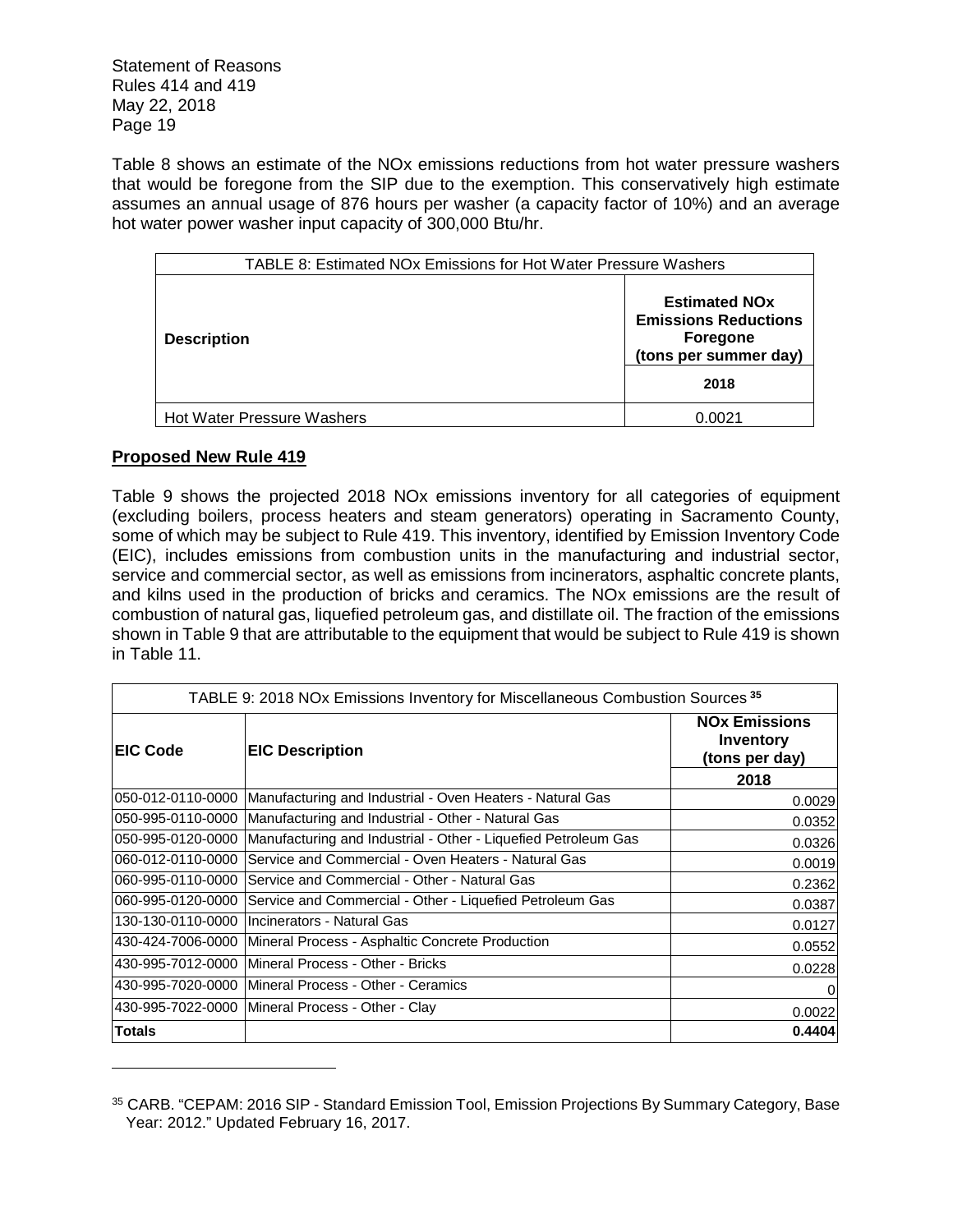Staff identified 20 permitted units, shown in Table 10, in the District that will be subject to Rule 419. Of the 20 units, 8 units (4 dryers, 2 asphalt plants, and 2 ovens) should already be in compliance with the proposed NOx emission standards based on the emissions limitations in their permit conditions, and are already subject to source testing by permit conditions. The potentially compliant units will also be required meet all other conditions of Rule 419, including maintenance and recordkeeping, if not already required by permit conditions. As shown in Table 12, Rule 419 is estimated to reduce NOx emissions by 5.6 tons per year (0.0179 tons per summer day) $^{36}$ .

| TABLE 10: Miscellaneous Unit Classification                        |                                   |
|--------------------------------------------------------------------|-----------------------------------|
| <b>CLASSIFICATION</b>                                              | <b>NUMBER</b><br><b>PERMITTED</b> |
| Ovens/Dryers                                                       | 10                                |
| <b>Kilns</b>                                                       |                                   |
| Crematories                                                        | 2                                 |
| <b>Asphaltic Concrete Plants</b>                                   | 4                                 |
| Direct Fired Steam Generator (Other Miscellaneous Combustion Unit) |                                   |
| <b>Cooking Units</b>                                               | 2                                 |
| <b>TOTAL PERMITTED MISCELLANEOUS UNITS SUBJECT TO RULE 419</b>     | 20                                |

Staff conducted a survey of the identified units that would be subject to proposed new Rule 419 and estimated more precisely the emission inventory and reductions attributable to these units. Table 11 shows the estimated emissions based on actual reported fuel usage and Table 12 shows the estimated emission reductions for the rule.

| <b>TABLE 11: NOx Emissions Inventory for Miscellaneous Combustion Sources</b> |                                               |  |
|-------------------------------------------------------------------------------|-----------------------------------------------|--|
| <b>Description</b>                                                            | <b>NOx Inventory</b><br>(tons per summer day) |  |
| Miscellaneous Combustion Sources (Subject to Rule 419)                        | 0.0745                                        |  |
| Total                                                                         | 0.0745                                        |  |

| TABLE 12: NOx Emissions Reductions for Miscellaneous Combustion Sources |                                                |
|-------------------------------------------------------------------------|------------------------------------------------|
| <b>Description</b>                                                      | <b>NOx Reductions</b><br>(tons per summer day) |
| <b>Miscellaneous Combustion Sources</b>                                 | 0.0179                                         |
| Total                                                                   | 0.0179                                         |

<sup>36</sup> Current annual emissions were obtained from the Staff survey of miscellaneous units. Using the same hours of operation or fuel usage (from the survey), annual future compliant emissions were calculated using the proposed emission standards. The difference between these values is the annual NOx emission reduction.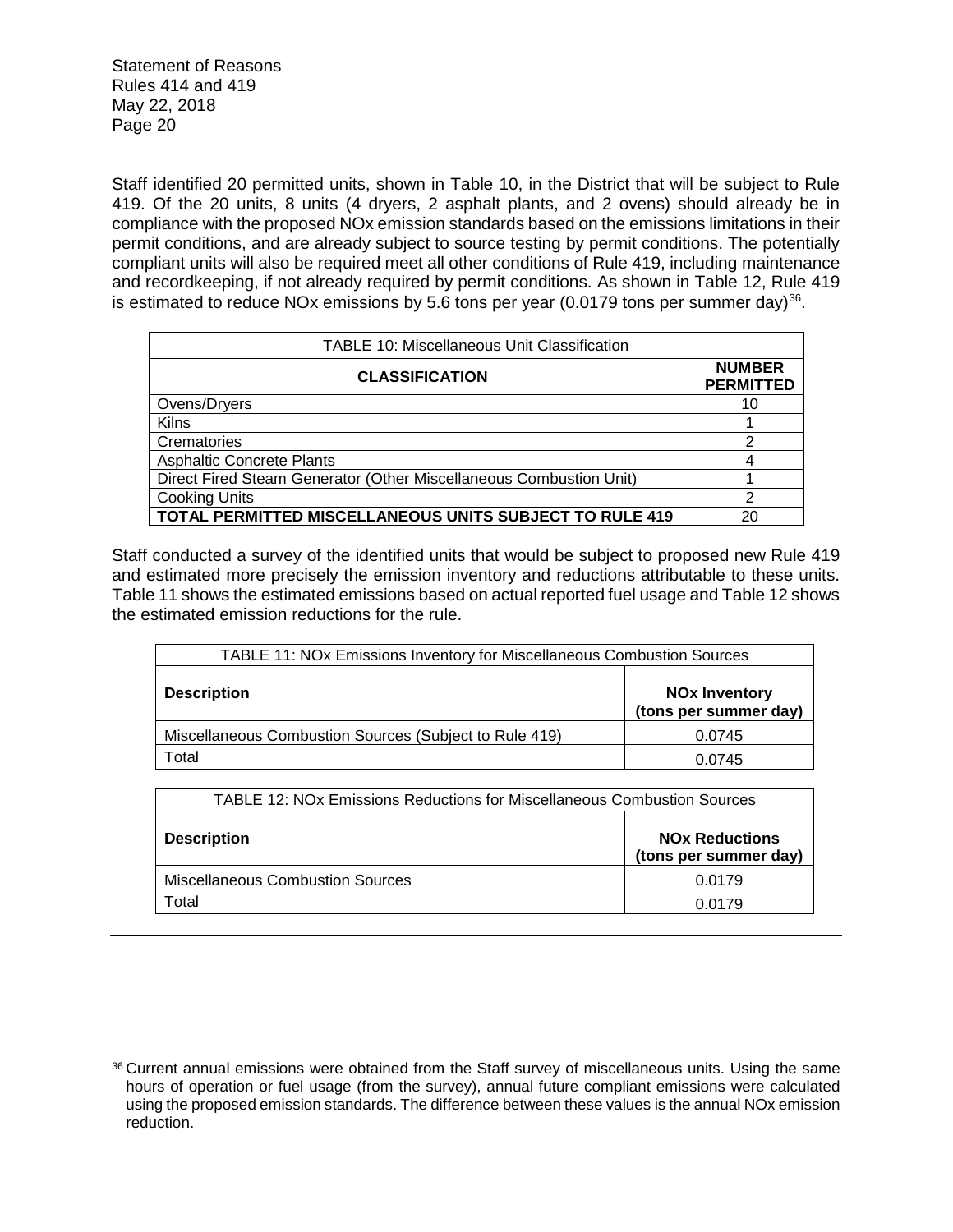# **ECONOMIC IMPACT**

#### **Cost Impact**

CHSC §40703 requires that the District consider and make public its findings relating to the costeffectiveness of implementing an emission control measure.

The amendments to Rule 414 do not impose or implement any emissions standards. The discussion of emission impacts for costs and incremental cost-effectiveness in these sections is specific to proposed Rule 419.

Equipment Costs**:** Staff used cost data from the staff reports for SJVUAPCD Rule 4309 and SCAQMD Rules 1147 and 1153.1 to calculate the cost-effectiveness of the emissions reductions for proposed Rule 419. The average burner and installation costs were estimated by SCAQMD in the 2008 staff report for Rule 1147<sup>37</sup>. Staff adjusted these costs to 2017 dollars. Installation costs are assumed to be 50% of the equipment costs, consistent with past District rulemakings and SCAQMD's assumptions. Staff included additional costs for associated source testing, District source test observation fees, and permit modification fees for equipment modification or replacement when calculating the cost-effectiveness. These additional costs were not included for the six sources that are already required to conduct source testing by permit condition. The costs for compliant burners and additional equipment (such as fans, ducting, etc.), excluding asphalt plants, depend on the size of the burner and the NOx emissions limit. The largest nonasphalt unit is approximately 28 MMBtu/hr. Table 13 identifies the estimated equipment costs by unit size and compliant NOx emissions limit. Staff annualized the costs at an interest rate of 7% and assumed an equipment useful life of 15 years.

The capital equipment costs for asphalt plants are considerably higher than the other units subject to the proposed Rule 419. Each of the permitted asphalt plants in Sacramento County is approximately 125 MMBtu/hr. SJVUAPCD estimated total capital equipment costs, including installation costs, of an asphalt plant dryer to be  $$100,000$  to  $$120,000$  per unit<sup>38</sup>. Staff is using similar equipment costs for asphalt plants as SJVUAPCD. Adjusted to 2017 dollars, the total capital equipment costs of an asphalt plant dryer is an estimated \$119,000. The breakdown by unit size category is provided in Table 13.

 $37$  "Staff Report Proposed Rule 1147 – NOx from Miscellaneous Sources." SCAQMD. December 2008. pp. 3-3.

<sup>&</sup>lt;sup>38</sup> "Final Staff Report with Appendices for Revised Proposed Rule 4309." SJVUAPCD. December 15, 2005. p. C-3.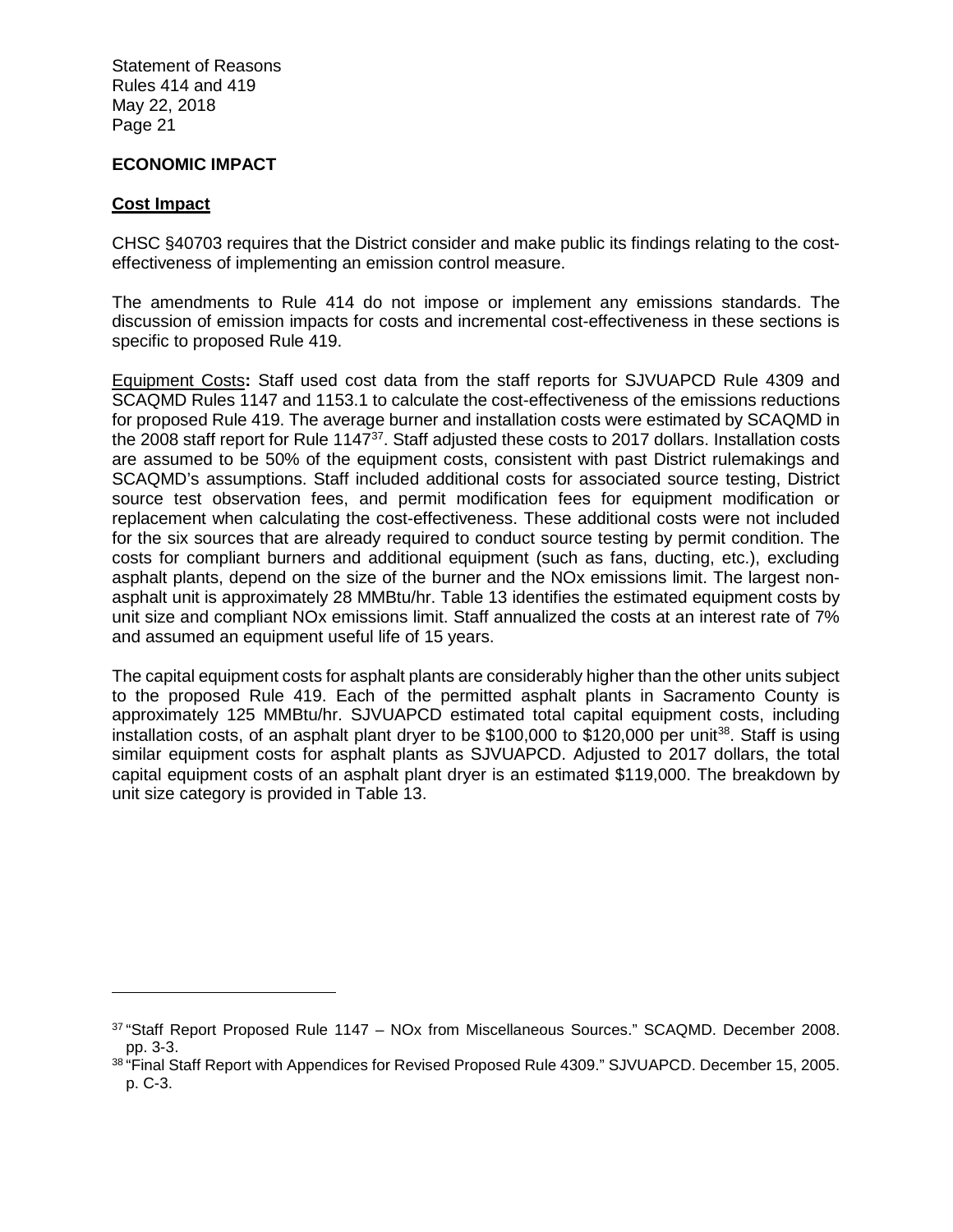| <b>TABLE 13: Average Equipment Costs</b>  |                       |         |                          |          |                           |          |
|-------------------------------------------|-----------------------|---------|--------------------------|----------|---------------------------|----------|
| Unit Size (MMBtu/hr)                      | <b>Equipment Cost</b> |         | <b>Installation Cost</b> |          | <b>Total Capital Cost</b> |          |
|                                           | 30 ppmv               | 60 ppmv |                          | 60 ppmv  | 30 ppmv                   | 60 ppmv  |
| 2 to less than 5                          | \$6,312               | \$4,017 | \$3,156                  | \$2,008  | \$9,469                   | \$6,025  |
| 5 to less than 10                         | \$5,739<br>\$5,739    |         | \$2,689                  | \$2,869  | \$8,608                   | \$8,608  |
| \$11,477<br>\$9,182<br>10 to less than 20 |                       | \$5,739 | \$4,591                  | \$17,216 | \$13,772                  |          |
| Greater than 20                           | \$26,397<br>\$25,249  |         | \$13,199                 | \$12,625 | \$39,596                  | \$37,874 |
| Asphalt Plant (40 ppmv)                   | \$119,445             |         | \$59,723                 |          | \$179,168                 |          |

Source Testing Costs: Included in the rule compliance costs are the District source test observation fee (\$1,864 – See Rule 301, Section 311) and the costs for the owner or operator to hire a third party to conduct source testing (\$2,500<sup>39</sup>). The source testing costs are distributed over the equipment lifetime (~7 total tests over the lifetime of the unit).

Of the 20 units subject to proposed Rule 419, six units are already required to conduct source testing by permit condition. Therefore, no additional source testing costs were assumed for these units.

One-time Costs: Permit application fees are also included in the compliance costs for sources that may need to install new equipment to meet the emission limits. Staff estimates that six units are already compliant with the proposed emissions limits. These units and their permits do not need to be modified to meet the rule requirements.

**Overall Cost-Effectiveness:** Compliance costs are highly dependent on a number of characteristics including, but not limited to, burner size and type, operating temperature, and installation costs. Overall cost-effectiveness for proposed Rule 419 is estimated to be \$7.66 per pound of NOx reduced.

In comparison, previously adopted District rules have had cost-effectiveness values for emissions reductions, in 2017 dollars, ranging from \$1.26 per pound of VOC reduced (for the July 2011 amendment of Rule 459, AUTOMOTIVE, MOBILE EQUIPMENT AND ASSOCIATED PARTS AND COMPONENTS COATING OPERATIONS) to as much as \$16.95 per pound of NOx reduced (for the October 2005 amendment of Rule 411, NOX FROM BOILERS, PROCESS HEATERS AND STEAM GENERATORS). The cost-effectiveness of Rule 419 may be lower than the estimate presented here if non-operational equipment is shut down, rather than retrofit, to meet the rule requirements.

# **Incremental Cost-Effectiveness**

Pursuant to CHSC §40920.6(a)(3), the District is required to perform incremental costeffectiveness analysis prior to adopting requirements for BARCT or a "feasible measure" requirement pursuant to CHSC §40914. The District is required to identify one or more potential control options that achieve the emission reduction objective for the regulation. The incremental cost-effectiveness is the difference in the dollar cost divided by the emissions reduction potential

<sup>39</sup> Kevin J. Williams, SMAQMD, phone conversation with Regan Best, Best Environmental. March 22, 2017.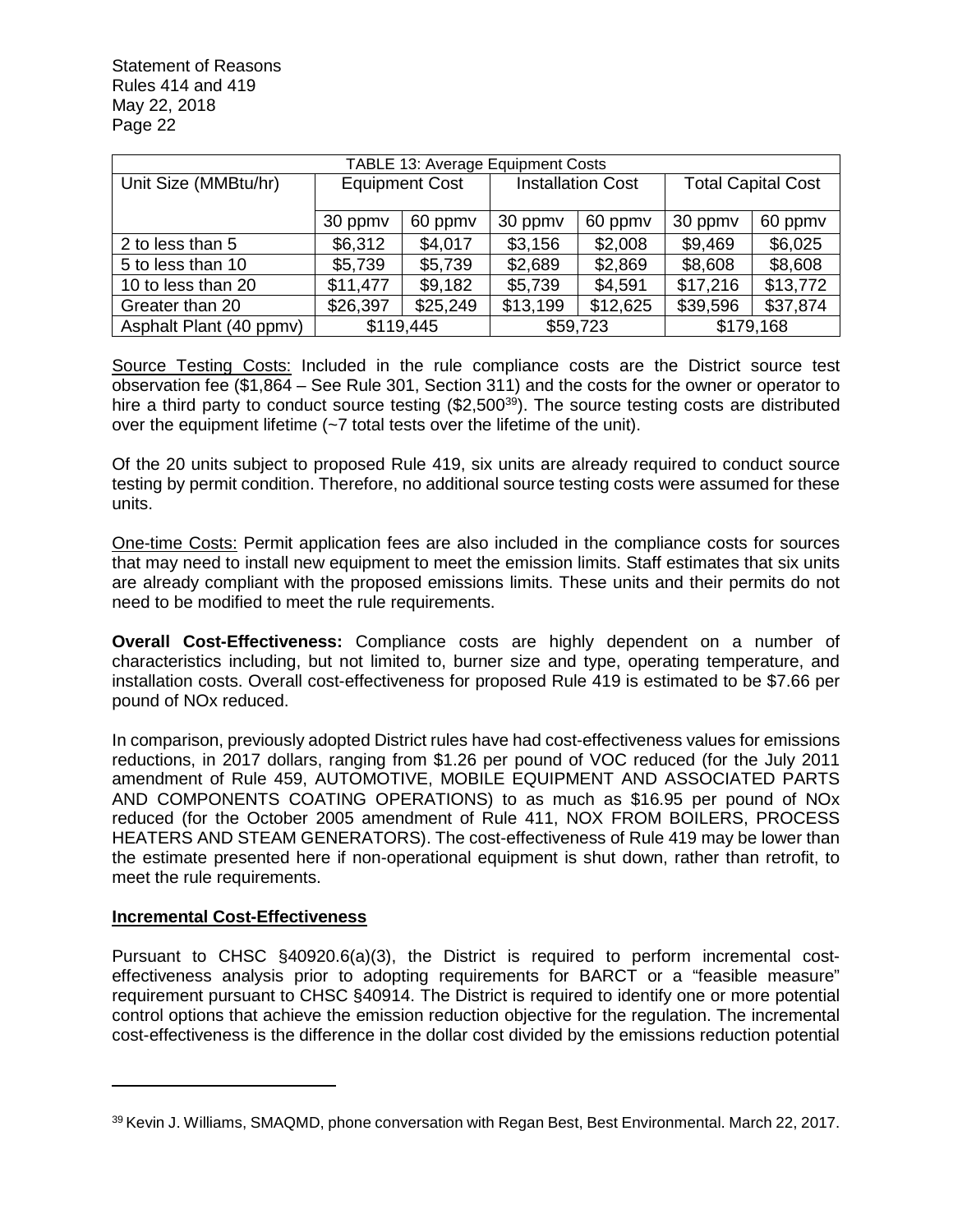"between each progressively more stringent potential control option as compared to the next, less expensive control option."

A more stringent potential control option to control NOx is selective catalytic reduction (SCR). Staff examined the possibility of applying SCR for the types of equipment subject to Rule 419. Both SCAQMD<sup>40</sup> and SJVUAPCD<sup>41</sup> determined, and Staff agrees, that the feasibility of applying SCR to this equipment is not proven. SCR typically requires exhaust gas temperatures of approximately 500-700°F to reduce NOx emissions effectively. The operational temperatures of most of the units subject to Rule 419 are below the design requirements for a functional SCR system. With no feasible, more stringent control option, an incremental cost-effectiveness determination was not performed.

# **Socioeconomic Impact**

CHSC §40728.5 requires a district to perform an assessment of the socioeconomic impacts before adopting, amending, or repealing a rule that will significantly affect air quality or emission limitations. The District Board is required to actively consider the socioeconomic impacts of the proposal and make a good faith effort to minimize adverse socioeconomic impacts.

CHSC §40728.5 defines "socioeconomic impact" to mean the following:

- 1. The type of industry or business, including small business, affected by the proposed rule or rule amendments.
- 2. The impact of the proposed rule or rule amendments on employment and the economy of the region.
- 3. The range of probable costs, including costs to industry or business, including small business.
- 4. The availability and cost-effectiveness of alternatives to the proposed rule or rule amendments.
- 5. The emission reduction potential of the rule or regulation.
- 6. The necessity of adopting, amending, or repealing the rule or regulation to attain state and federal ambient air standards.

Staff has determined that the proposed amendments to Rule 414 will not significantly affect air quality or emission limitations; therefore, a socioeconomic impact analysis for the amendments is not required. The remainder of this section discusses the socioeconomic impact for proposed Rule 419.

# Type of industry or business, including small business affected by the proposed rule:

Rule 419 applies to cooking units (ovens or dryers), dryers, dehydrators, heaters, ovens, roasters, furnaces, crematories, and kilns. There are 20 permitted miscellaneous combustion units in the District that will become subject to Rule 419. These units are located at larger businesses, such

<sup>40</sup> "Staff Report Proposed Rule 1147 – NOx from Miscellaneous Sources." SCAQMD. December 2008. pp. 3-4.

<sup>41</sup> "Final Staff Report with Appendices for Revised Proposed Rule 4309." SJVUAPCD. December 15, 2005. pp. 11-12.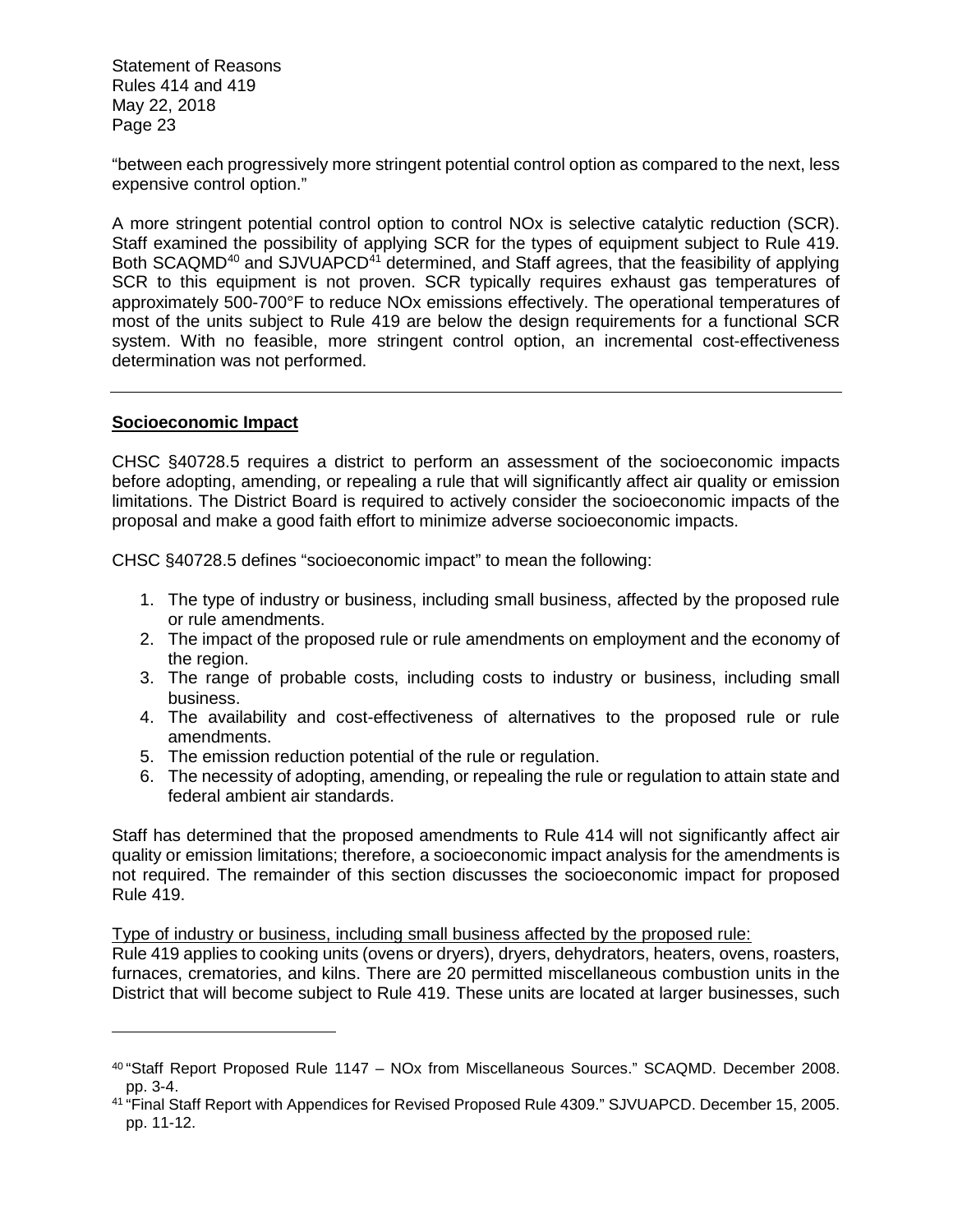as asphalt plants, and manufacturing facilities that produce products such as bricks, commercial food, carbon fiber, and bagged concrete. They are used in various applications, including manufacturing, heating and drying of materials, incineration, and commercial food cooking.

#### Impact on employment and economy in the District of the proposed rule:

Twenty miscellaneous combustion units will become newly subject to the rule's emission standards. Based on current information, Staff estimates that six units are compliant with the proposed NOx emission limits based on permit conditions and 14 units will require retrofit or replacement. The number of units required to make changes may be less than 14 units if owners or operators with units with newer burners are able to demonstrate, through source testing, compliance with the emission standards. A few owners or operators may qualify and choose to apply for a permit modification to obtain the exemption for a low usage unit. Five facilities in the District subject to the rule have multiple miscellaneous combustion units and will qualify for a phased-in compliance schedule.

The total annual cost for compliance with the rule in Sacramento County is approximately \$86,069 per year using a 15-year period and 7% interest rate to annualize compliance costs. This includes the costs for retrofitting/replacing existing units (including installation costs), source testing, and permit fees. Currently, there are no companies in Sacramento County that manufacture low-NOx burners. The supporting work (source testing, maintenance, and installation) may lead to an increase in revenue if performed by local businesses.

Eastern Research Group (ERG), under contract with the District, performed an economic analysis for the nine Sacramento County businesses (some with multiple units) that are expected to incur compliance costs if Rule 419 is adopted. The full analysis is included in Appendix D. Staff supplied the estimated compliance costs. First, ERG compiled revenue and employment data for the affected businesses using publicly available information sources. Next, the ratio of compliance cost to revenue was calculated for each business to determine the significance of impacts to these businesses. Finally, ERG calculated the output, earnings, and employment impacts to the Sacramento County economy that can be attributed to the implementation of Rule 419 using the Regional Input-Output Modeling System (RIMS II) developed by the Department of Commerce's Bureau of Economic Analysis.

The calculated cost-to-revenue ratios ranged from 0.006% to 0.41% for the local businesses, and from 0.0001% to 0.38% for their parent companies. EPA, in developing regulations, considers impacts less than 1% to be negligible.

When faced with the added compliance costs, businesses may respond by passing the costs on to their customers, absorbing the costs, or reducing their workforces. If businesses passed all costs on to their customers, there would be virtually no employment losses. ERG estimated that if businesses fully absorbed the costs, there would be a loss of 0.4 full-time equivalents (FTEs) and if business fully converted all costs to employment cuts, there would be a loss of 3.5 FTEs. The upper bound of 3.5 FTE is negligible compared to Sacramento County's total employment of 673,500 (0.0005%% of all jobs in region). For comparison, when SCAQMD adopted Rule 1147 in December 2008, they estimated a loss of 0.0009% of all jobs in their region.

Based on the analysis, Staff does not anticipate a significant impact on the economy or employment of the Sacramento region.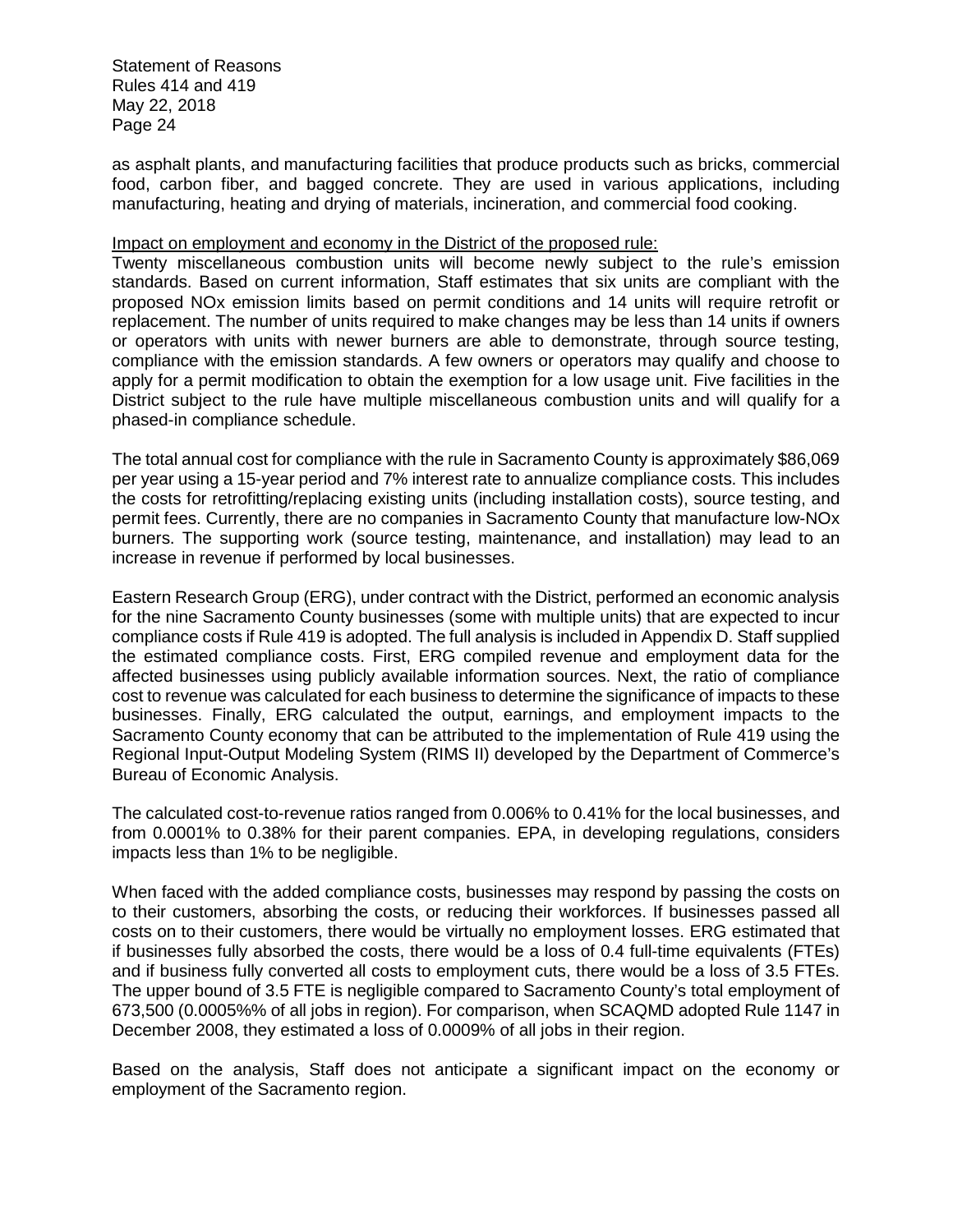#### Range of probable costs, including costs to industry or business, including small business of the proposed rule:

Costs for businesses vary depend on the type of equipment installed, the rating of the burner, and the actual amount of emissions the device can potentially emit. Total capital costs, including installation, for a low-NOx burner ranges from approximately \$6,000 to as much \$180,000 for an asphalt plant. For an emissions unit less than 10 MMBtu/hr, the average capital cost of retrofitting (including capital cost and installation) a compliant unit is, on average, approximately \$9,000. For units over 10 MMBtu/hr, excluding asphalt plans, the average capital cost of retrofitting is approximately \$23,000. Table 13 further breaks down the cost by unit size. Additional costs include the costs for permit modification and source testing to demonstrate compliance with the emissions limits once every second calendar year.

# Availability and cost-effectiveness of alternatives to the proposed rule:

The alternatives to the proposed rule are listed below.

- 1. Not adopt the rule: This option would result in no emission reductions and no cost to businesses. This option would not address state and federal mandates.
- 2. Propose the emission limits without any testing requirements: This option would result in less emission reduction, because without any verification of compliance, some equipment may exceed emission limits due to lack of maintenance.
- 3. Set a less stringent NOx emission standard of 60 ppmv for all units except asphalt plants. This option would result in a NOx reduction of 0.0152 tons per summer day and a costeffectiveness of \$8.91 per lb of NOx reduced. There is an increase in cost-effectiveness because of reduced emission reductions, even though the cost of the replacement equipment may be less expensive. However, in some cases, units designed to meet 60 ppmv may cost the same as units designed to meet 30 ppmv.

Options 1 and 3 are not recommended because NOx reductions improve both ozone and particulate matter air quality, and Sacramento County does not meet the health-based standards for either of these pollutants. Additionally, these options may not meet the "all feasible measures" or BARCT requirements because SCAQMD, SJVUAPCD, and VCAPCD have already adopted and implemented rules that set standards similar to those proposed for Rule 419.

Option 2 is not recommended because it would provide no mechanism for the District to verify that emission reductions are being achieved. In addition, without a source testing requirement, the rule would not meet EPA's enforceability criteria for SIP rules.

#### Emission reduction potential of the proposed rule:

The proposed Rule 419 will achieve an estimated reduction in NOx emissions of 0.0179 tons per summer day (see discussion under Emissions Impact).

# Necessity of adopting the rule:

The proposed Rule 419 fulfills the District's requirements to comply with state mandates to adopt BARCT and "all feasible measures." Rule 419 also satisfies a control measure commitment in the District's Triennial plan. The NOx emission reductions will help the District attain the state and federal ozone and state particulate matter ambient air quality standards.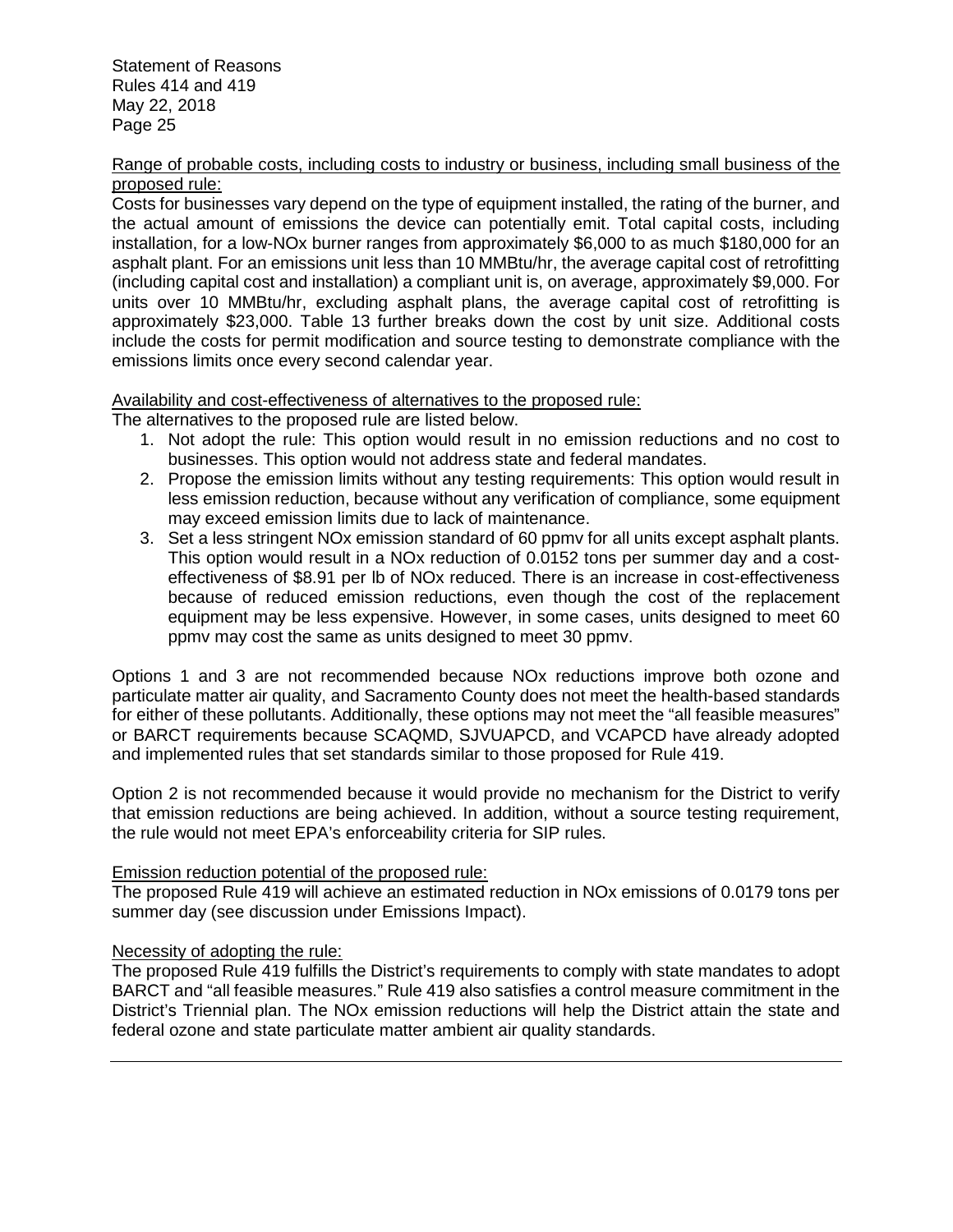# **PUBLIC OUTREACH/COMMENTS**

Staff will hold a public workshop to discuss the proposed amendments to Rule 414 and the proposed Rule 419. A notice for the workshop will be sent by e-mail and U.S. mail (if requested) to interested parties, including the affected sources, and all those who have requested to receive rulemaking notices, and published on the District website and in the Sacramento Bee. The public can review the draft rule and statement of reasons at that time. This section will be updated as public comments are received throughout the rule development process.

#### **ENVIRONMENTAL REVIEW**

California Public Resources Code Section 21159 requires an environmental analysis of the reasonably foreseeable methods of compliance. Amendments to Rule 414 provide regulatory relief to hot water pressure washers. No emissions reductions from hot water pressure washers were considered from the 2010 amendment to Rule 414. Emission reductions from proposed Rule 419 will offset any reductions that may be have been lost by exempting hot water pressure washers from Rule 414.

Compliance with the proposed NOx standards for miscellaneous units in Rule 419 is expected to be achieved by replacing existing burners with low-NOx burners or replacing existing units with low-NOx units.

In 2008, SCAQMD adopted Rule 1147, NOx Reductions from Miscellaneous Sources, and examined its environmental impact<sup>42</sup>. In evaluating the impacts due to construction, SCAMQD anticipated that owners or operators who choose to install new equipment or retrofit existing units are not expected to construct any new buildings or structures. SCAMQD expected construction would occur from removing old burners, installing new burners, and installing or reworking existing ductwork, and concluded minimal secondary construction impacts would result from the installation of low NOx burners<sup>43</sup>.

SCAQMD also evaluated the operational impacts from Rule 1147, which results in a significant decrease in NOx emissions from the regulated emissions units, up to a 75% reduction for uncontrolled units<sup>44</sup>. SCAQMD concluded that adopting Rule 1147 is not expected to result in an increase of emissions, will not cause a violation of any air quality standard or directly contribute to an existing or projected air quality violation, and that there are air quality benefits from adopting Rule 1147<sup>45</sup> .

The conclusions by SCAQMD in the adoption of Rule 1147 are consistent with Staff's analysis of proposed Rule 419. Proposed Rule 419 will reduce operational NOx emissions from this source category and will have minimal secondary emissions impacts during construction activities when

 $42$  "Final Environmental Assessment for Proposed rule 1147 – NOx Reductions from Miscellaneous Sources." SCAQMD. December 2008.

<sup>43</sup> Ibid. Page 2-8.

<sup>44</sup> Ibid. Page 2-12.

<sup>45</sup> Ibid. Page 2-18.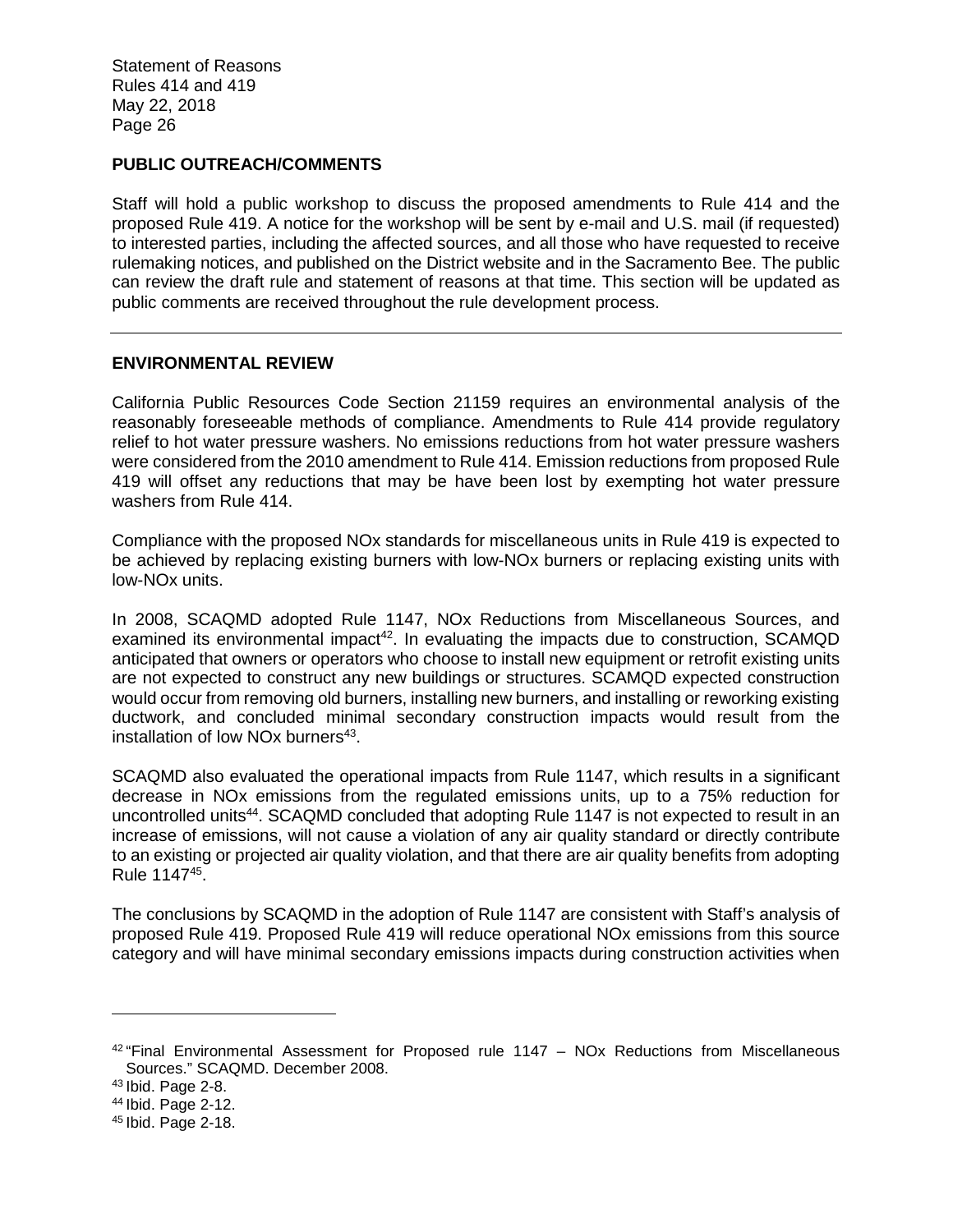sources replace existing equipment with low-NOx equipment. Staff has concluded that there will be no significant environmental impacts from compliance with the proposed rules.

Staff finds that the proposed rules are exempt from the California Environmental Quality Act (CEQA) as an action by a regulatory agency for protection of the environment (Class 8 Categorical Exemption, §15308 State CEQA Guidelines) and because it can be seen with certainty that there is no possibility that the activity in question may have a significant adverse effect on the environment (§15061(b)(3), State CEQA Guidelines).

# **FINDINGS**

The California Health and Safety Code (HSC), Division 26, Air Resources, requires local districts to comply with a rule adoption protocol as set forth in §40727 of the Code. This section contains six findings that the District must make when developing, amending, or repealing a rule. These findings and their definitions are listed in the following table.

| <b>Finding</b>                                                                                                                                                                                                                                                                                                                                | <b>Finding Determination</b>                                                                                                                                                                                                                                                                                                                                                                                                                                                                                                                                                                                                       |
|-----------------------------------------------------------------------------------------------------------------------------------------------------------------------------------------------------------------------------------------------------------------------------------------------------------------------------------------------|------------------------------------------------------------------------------------------------------------------------------------------------------------------------------------------------------------------------------------------------------------------------------------------------------------------------------------------------------------------------------------------------------------------------------------------------------------------------------------------------------------------------------------------------------------------------------------------------------------------------------------|
| Authority: The District must find that a provision of law<br>or of a state or federal regulation permits or requires<br>the District to adopt, amend, or repeal the rule. [CHSC<br>Section 40727(b)(2)].                                                                                                                                      | The District is authorized to amend Rule 414 and adopt<br>Rule 419 by California Health and Safety Code (CHSC)<br>Sections 40001, 40702, 40961, and 41010.                                                                                                                                                                                                                                                                                                                                                                                                                                                                         |
| Necessity: The District must find that the rulemaking<br>demonstrates a need exists for the rule, or for its<br>amendment or repeal. [CHSC Section 40727(b)(1).]                                                                                                                                                                              | The proposed amendment to Rule 414 is necessary to<br>remove requirement that are technologically infeasible for<br>hot water pressure washers. The NOx emission reductions<br>from proposed Rule 419 are necessary to meet RACT<br>requirements for major stationary sources and achieve<br>additional NO <sub>x</sub> emission reductions from these sources.<br>The additional NOx reductions will assist the District in its<br>effort to attain air quality standards and to comply with state<br>"all feasible measures" requirements (Health and Safety<br>Code 40914 and California Code of Regulations Section<br>40601). |
| Clarity: The District must find that the rule is written or<br>displayed so that its meaning can be easily understood<br>by the persons directly affected by it. [CHSC Section<br>$40727(b)(3)$ ].                                                                                                                                            | Staff has reviewed the proposed rules and determined that<br>both rules can be understood by the affected parties. In<br>addition, the record contains no evidence that people<br>directly affected by the rule(s) cannot understand the<br>$rule(s)$ .                                                                                                                                                                                                                                                                                                                                                                            |
| Consistency: The rule is in harmony with, and not in<br>conflict with or contradictory to, existing statutes, court<br>decisions, or state or federal regulations. [CHSC<br>Section 40727(b)(4)].                                                                                                                                             | The proposed rules do not conflict with, and are not<br>contradictory to, existing statutes, court decisions, or state<br>or federal regulations.                                                                                                                                                                                                                                                                                                                                                                                                                                                                                  |
| Non-Duplication: The District must find that either: 1)<br>The rule does not impose the same requirements as<br>an existing state or federal regulation; or (2) that the<br>duplicative requirements are necessary or proper to<br>execute the powers and duties granted to, and<br>imposed upon the District.<br>[CHSC Section 40727(b)(5)]. | The proposed rules do not duplicate any existing state or<br>federal regulations.                                                                                                                                                                                                                                                                                                                                                                                                                                                                                                                                                  |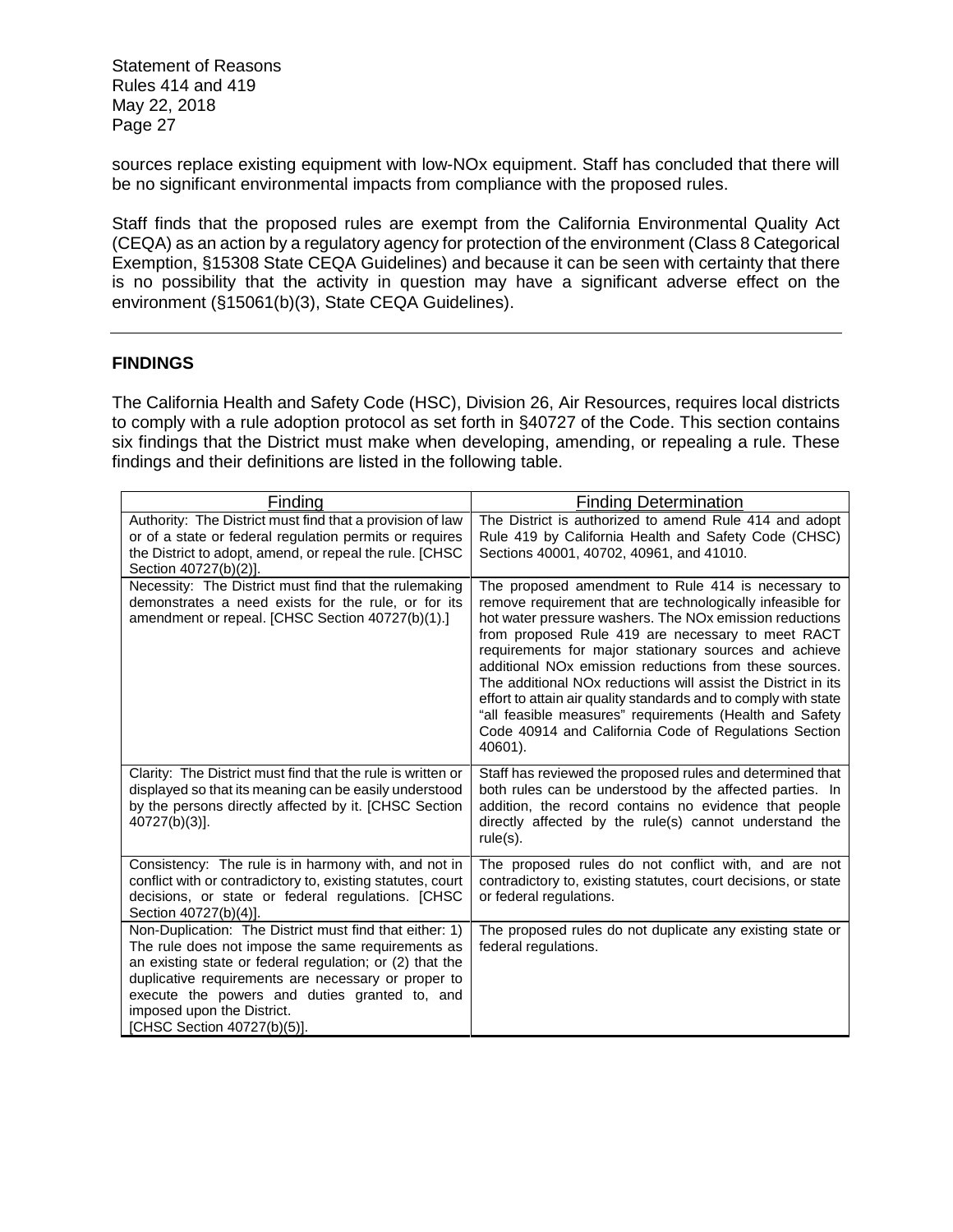| Finding                                                                                                                                                                                                                                                                         | <b>Finding Determination</b>                                                                                                                                                                                                                                                 |
|---------------------------------------------------------------------------------------------------------------------------------------------------------------------------------------------------------------------------------------------------------------------------------|------------------------------------------------------------------------------------------------------------------------------------------------------------------------------------------------------------------------------------------------------------------------------|
| Reference: The District must refer to any statute, court<br>decision, or other provision of law that the District<br>implements, interprets, or makes specific by adopting,<br>amending<br>repealing<br>rule.<br>the<br>or<br>[CHSC 40727(b)(6).]                               | In adopting the amended rule and the proposed rule, the<br>District is implementing the requirements of Clean Air Act<br>Section 182(b)(2) and (f), and CHSC Sections 40914(b)(2)<br>and $40919(a)(3)$ .                                                                     |
| Additional Informational Requirements: In complying<br>with HSC Section 40727.2, the District must identify all<br>federal requirements and District rules that apply to the<br>same equipment or source type as the proposed rule<br>or amendments.<br>[CHSC Section 40727.2]. | No other District or federal rules apply to the same<br>equipment or source type. BACT for this source category<br>is based on SCAQMD Rule 1147, SJVUAPCD Rule 4309,<br>and VCAPCD Rule 74.34. A comparison of Rule 419 with<br>BACT requirements is included in Appendix B. |

#### **REFERENCES**

ETS, Inc. *Independent Technical Review of SCAQMD Draft Technology Assessment for Small and Low Emissions Sources – Regulated by SCAQMD Rule 1147 (NOx Reductions from Miscellaneous Sources.* Final Report. Roanoke, VA. October 26, 2016.

California Air Resources Board*. CEPAM: 2016 SIP - Standard Emission Tool, Emission Projections By Summary Category, Base Year: 2012. <https://www.arb.ca.gov/app/emsinv/fcemssumcat/fcemssumcat2016.php>.* Sacramento: California Air Resources Board. Updated February 16, 2017.

San Joaquin Valley Unified Air Pollution Control District. *Final Staff Report for Revised Proposed New Rule 4309 (Dryers, Dehydrators, and Ovens)*. Fresno, CA: San Joaquin Valley Air Pollution Control District, 15 December 2005.

South Coast Air Quality Management District. *Compliance Protocol for the Measurement of Nitrogen Oxides, Carbon Monoxide, and Oxygen from Sources Subject to South Coast Air Quality Management District Rule 1146 and 1146.1.* Diamond Bar, CA. South Coast Air Quality Management District, March 10, 2009.

South Coast Air Quality Management District. *Final Environmental Assessment for Proposed Rule 1147 – NOx Reductions from Miscellaneous Sources*. Diamond Bar, CA: South Coast Air Quality Management District, December 2008.

South Coast Air Quality Management District. *Final Socioeconomic Report for Proposed Rule 1147 – NOx Reductions from Miscellaneous Sources*. Diamond Bar, CA: South Coast Air Quality Management District, November 2008.

South Coast Air Quality Management District. *Staff Report: Proposed Amended Rule 1147 – NOx Reductions From Miscellaneous Sources.* Diamond Bar, CA: South Coast Air Quality Management District, June 2017.

South Coast Air Quality Management District. *Staff Report: Proposed Amended Rule 1147 – NOx Reductions From Miscellaneous Sources.* Diamond Bar, CA: South Coast Air Quality Management District, September 2011.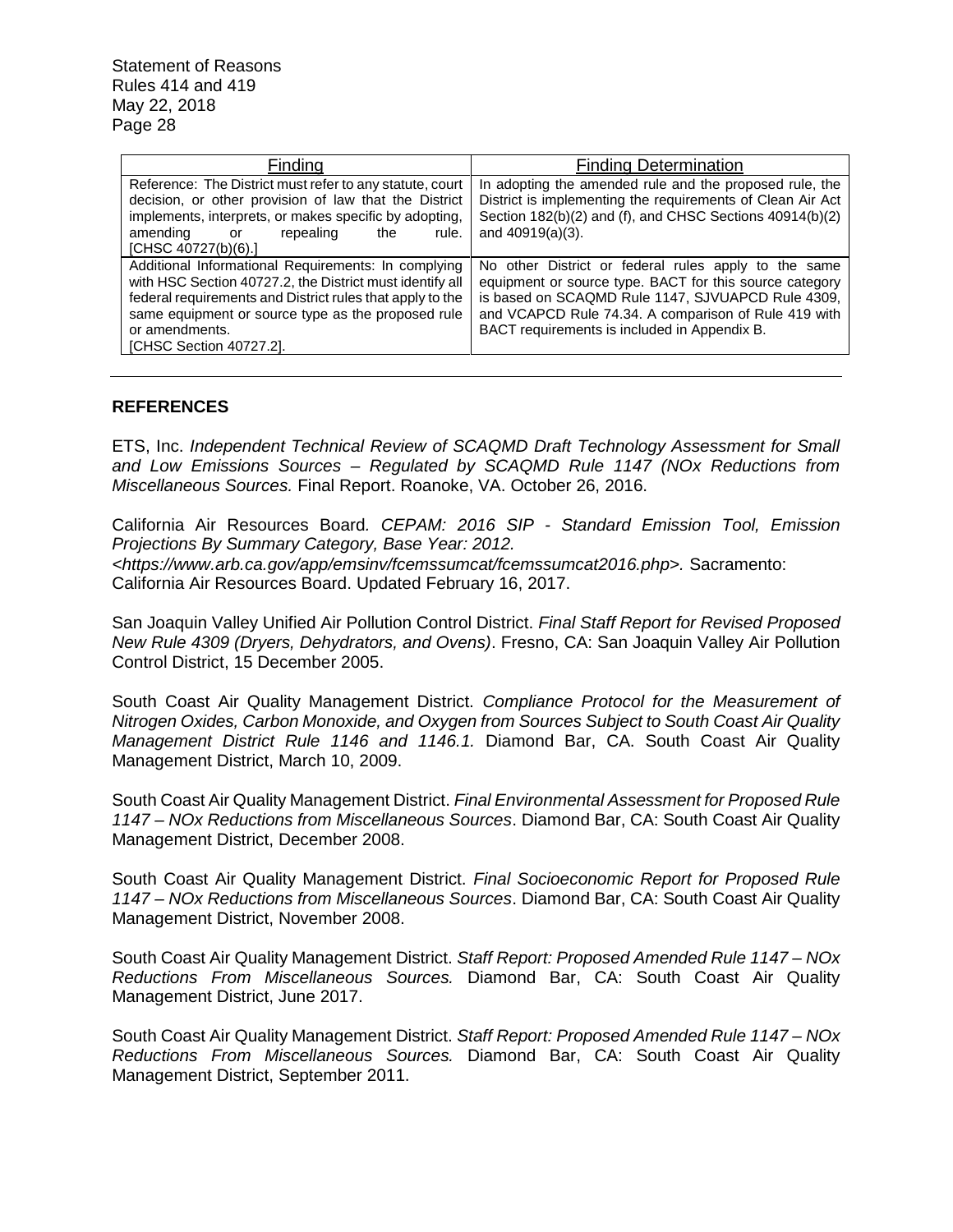South Coast Air Quality Management District. *Final Staff Report: Proposed Amended Rule 1147 – NOx Reductions from Miscellaneous Sources*. Diamond Bar, CA: South Coast Air Quality Management District, December 2008.

South Coast Air Quality Management District. *Staff Report: Proposed Amended Rule 1153.1 – Emissions of Oxides of Nitrogen from Commercial Food Ovens.* Diamond Bar, CA: South Coast Air Quality Management District, October 2014.

South Coast Air Quality Management District. *Final Environmental Assessment for Proposed Rule 1153.1 – Emissions of Oxides of Nitrogen from Commercial Food Ovens*. Diamond Bar, CA: South Coast Air Quality Management District, October 2014.

South Coast Air Quality Management District. *Initial Study for Proposed Rule 1153.1 – Emissions of Oxides of Nitrogen from Commercial Food Ovens*. Diamond Bar, CA: South Coast Air Quality Management District, April 2014.

U.S. Environmental Protection Agency, Office of Air Quality Planning and Standards. *Technical Bulletin: Nitrogen Oxides (NOx) Why and How They Are Controlled.* Research Triangle Park, NC. November 1999. (EPA 456/F-99-006R).

Ventura County Air Pollution Control District. *Staff Report. Proposed New Rule 74.34, NOx Reductions from Miscellaneous Sources.* Ventura, CA. December 13, 2016.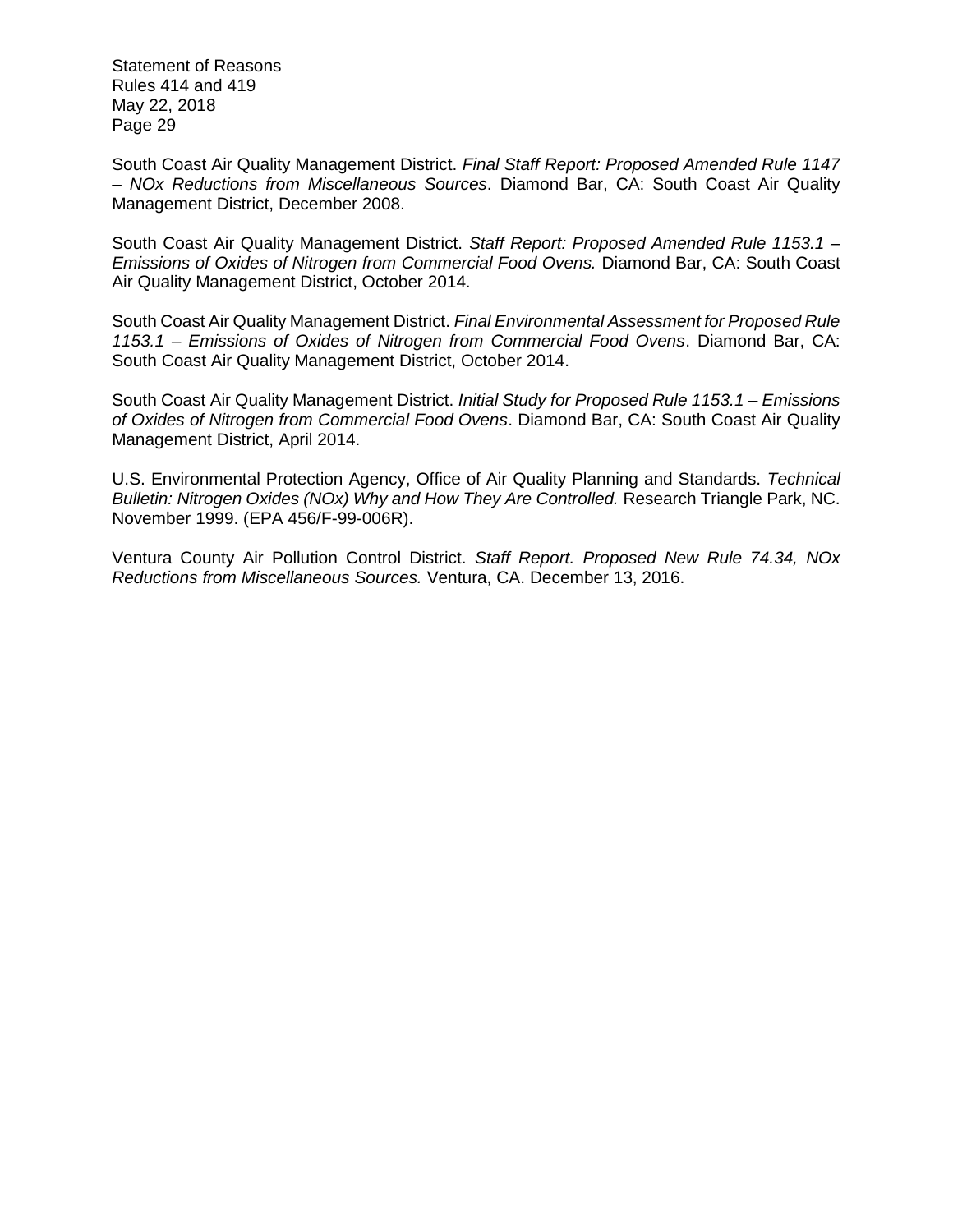# **APPENDIX A LIST OF CHANGES TO RULES**

# **Proposed Amendments to Rule 414 – Water Heaters, Boilers and Process Heaters Rated Less than 1,000,000 Btu per Hour**

| <b>NEW</b><br><b>SECTION</b><br><b>NUMBER</b> | <b>EXISTING</b><br><b>SECTION</b><br><b>NUMBER</b> | <b>PROPOSED CHANGES</b>                                                                                                                                                                                                                                                                                                                                                                                                             |
|-----------------------------------------------|----------------------------------------------------|-------------------------------------------------------------------------------------------------------------------------------------------------------------------------------------------------------------------------------------------------------------------------------------------------------------------------------------------------------------------------------------------------------------------------------------|
| 103                                           | N/A                                                | Add the severability language consistent with other District rules.                                                                                                                                                                                                                                                                                                                                                                 |
| 113                                           | N/A                                                | Add exemption for hot water pressure washers. This exemption is<br>consistent with exemptions in SCAQMD Rule 219 and SJVUAPCD<br>Rule 4308. Hot water pressure washers must continue to acquire and<br>maintain District permits, as required by District Rule 201 - GENERAL<br>PERMIT REQUIREMENTS. The amount of reductions forgone from<br>hot water pressure washers is offset by the reductions from proposed<br>new Rule 419. |
| 205                                           | N/A                                                | Define "hot water pressure washer" as a high-pressure cleaning<br>machine in which the hot water discharge line is hand supported and<br>intended for commercial and industrial applications. This definition is<br>consistent with SJVUAPCD Rule 4308.                                                                                                                                                                             |
| 206-214                                       | 205-213                                            | Sections renumbered.                                                                                                                                                                                                                                                                                                                                                                                                                |
| 301                                           | Same                                               | Update chart to remove outdated limits. No changes are made to the<br>existing standards.                                                                                                                                                                                                                                                                                                                                           |

# **Proposed New Rule 419 – NOx from Miscellaneous Combustion Sources**

| <b>SECTION</b><br><b>NUMBER</b> | <b>PROPOSED PROVISIONS</b>                                                                                                                                                                                                                                                                                                                                                                                                                                                                                                                                                                                                               |
|---------------------------------|------------------------------------------------------------------------------------------------------------------------------------------------------------------------------------------------------------------------------------------------------------------------------------------------------------------------------------------------------------------------------------------------------------------------------------------------------------------------------------------------------------------------------------------------------------------------------------------------------------------------------------------|
| 101                             | Set the purpose of the rule to limit the emission of nitrogen oxides and carbon<br>monoxide from gaseous and liquid fuel-fired combustion equipment as defined in<br>the rule.                                                                                                                                                                                                                                                                                                                                                                                                                                                           |
| 102                             | Set the applicability to any miscellaneous combustion unit or cooking unit with a<br>total rated heat input of 2 million BTU/hr or greater located at a major stationary<br>sources of NO <sub>x</sub> , and to any miscellaneous combustion unit or cooking unit with a<br>total rated heat input of 5 million or greater not located at a major stationary<br>source of NOx. The applicability is lower at major stationary sources of NOx to<br>correct the RACT deficiency. The rule applies to miscellaneous combustion<br>equipment: such as cooking ovens, dryers, dehydrators, ovens, furnaces,<br>crematories and incinerators. |
| 103                             | Add the severability language consistent with other District rules.                                                                                                                                                                                                                                                                                                                                                                                                                                                                                                                                                                      |
| 110                             | Add an exemption for operations subject to other District regulation 4 prohibitory<br>rules, including Rule 411 - NOx FROM BOILERS, PROCESS HEATERS AND<br>STEAM GENERATORS, 412 - STATIONARY IC ENGINES AT MAJOR<br>STATIONARY SOURCES OF NOX, 413 - STATIONARY GAS TURBINES, and<br>414 - WATER HEATERS, BOILERS AND PROCESS HEATERS RATED LESS<br>THAN 1,000,000 BTU PER HOUR. Any unit that is subject to a requirement in                                                                                                                                                                                                           |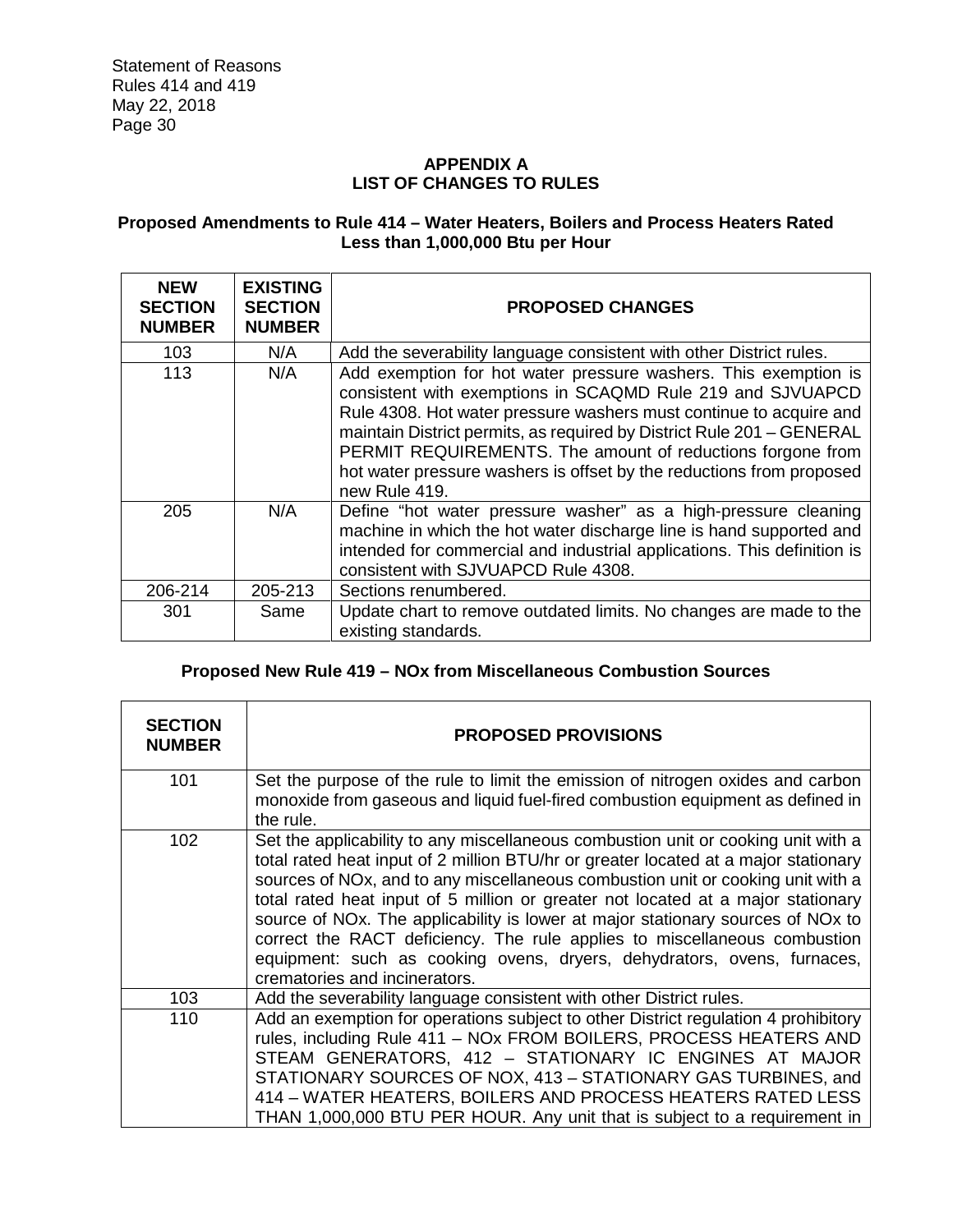| <b>SECTION</b><br><b>NUMBER</b> | <b>PROPOSED PROVISIONS</b>                                                                                                                                                                                                                                                                                                                                                                                                                                 |
|---------------------------------|------------------------------------------------------------------------------------------------------------------------------------------------------------------------------------------------------------------------------------------------------------------------------------------------------------------------------------------------------------------------------------------------------------------------------------------------------------|
|                                 | the above listed rules is not subject to Rule 419. For example, boilers that are<br>subject to an emission limit in Rule 411 are not subject Rule 419. This includes<br>boilers that are exempt from the emission limits due to a low usage exemption.<br>Low fuel usage boilers are subject to the maintenance and recordkeeping<br>requirements of Rule 411.                                                                                             |
| 111                             | Add an exemption for units not subject to District permit. Rule 419 does not apply<br>to any unit that is exempt from permitting requirements pursuant to District Rule<br>201 such as food processing equipment used in eating establishments and<br>equipment used in the growing of agricultural crops.                                                                                                                                                 |
| 112                             | Add an exemption from the rule for units whose primary function is to operate as<br>an air pollution control device. These devices may operate as a combustion<br>device but are not intended to be subject to the proposed rule consistent with the<br>rules in SJVUAPCD and VCAPCD.                                                                                                                                                                      |
| $\overline{113}$                | Add an exemption from the rule for "duct burners." Rule 419 does not apply to<br>duct burners that are operating upstream of and controlled by a selective catalytic<br>reduction (SCR) add-on NOx emission control unit. Duct burners upstream of an<br>SCR emission control unit are controlled to a much more stringent emission<br>standard than the proposed emission limits.                                                                         |
| 114                             | Add an exemption from the rule for "electric utility boilers." Rule 411 - NOx from<br>Boilers, Process Heaters and Steam Generators exempts these type of boilers<br>from the requirements of Rule 411. Rule 419 does not set emissions limits for<br>boilers that are exempt from Rule 411.                                                                                                                                                               |
| 115                             | Add an exemption from the rule for "gas flares." Gas flares are exempt from all<br>requirements of the rule, consistent with other air district rules.                                                                                                                                                                                                                                                                                                     |
| 116                             | Add an exemption from the rule for "internal combustion engines". Rule 412 -<br>Stationary IC Engines Located at Major Stationary Source of NOx applies only to<br>major stationary sources of NOx. Rule 419 does not set emission limits for IC<br>engines that are exempt or not subject to Rule 412, consistent with other air<br>district rules.                                                                                                       |
| 117                             | Add an exemption from the emission limits for "low fuel usage "units. Low fuel<br>usage units can use up to 30,000 therms of fuel per year. If a unit claiming this<br>exemption exceeds the threshold, then the unit must meet the proposed NOx and<br>CO limits within 12 months after the end of the calendar year (see Section 402).<br>Units that exceed the low fuel usage will not be allowed to use the low fuel usage<br>exemption in the future. |
| 118                             | Add exemption from the source testing requirements of Sections 404 and 405 for<br>units heated solely with infrared burners. Infrared burners directly heat the<br>product in the oven and are made with ceramic or metal fiber flame holding<br>surfaces, produce most of their heat as infrared radiation, produce a red glow,<br>and have very low NOx emissions <sup>46</sup> .                                                                        |
| 200                             | Add definitions section.                                                                                                                                                                                                                                                                                                                                                                                                                                   |

<sup>46</sup> "Staff Report Proposed Rule 1153.1 – NOx from Miscellaneous Sources." SCAQMD. October 2014. pp.1-4 – 1-7.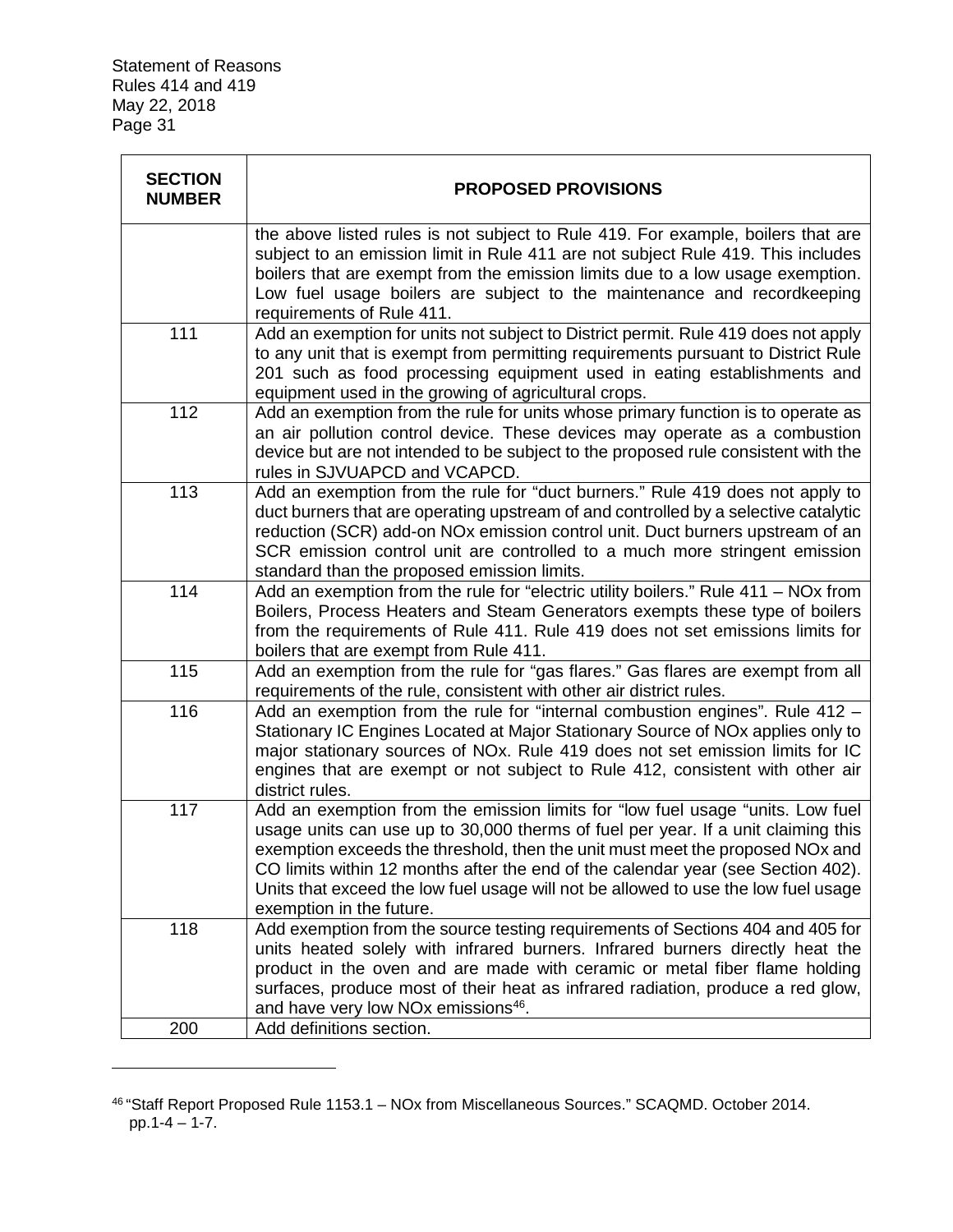| <b>SECTION</b><br><b>NUMBER</b> | <b>PROPOSED PROVISIONS</b>                                                                                                                                                                                                                                                                                                                                              |
|---------------------------------|-------------------------------------------------------------------------------------------------------------------------------------------------------------------------------------------------------------------------------------------------------------------------------------------------------------------------------------------------------------------------|
| 201                             | Add definition "British thermal unit (Btu)" consistent with Rule 411. The<br>abbreviation for Btu is used throughout the rule.                                                                                                                                                                                                                                          |
| 202                             | Add definition "cooking unit" as any oven or dryer used for preparing food, or<br>products for making human beverages for human consumption. This definition is<br>consistent with SCAQMD Rule 1153.1 Cooking units are a subset of<br>miscellaneous devices that are provided higher NOx and CO emission limits than<br>other types of miscellaneous combustion units. |
| 203                             | Add definition "crematory" as a unit that reduces human or animal remains to<br>ashes. Crematories are subject to Rule 419.                                                                                                                                                                                                                                             |
| 204                             | Add definition "dehydrator" as a unit that drives water from products such as food.<br>Dehydrators are subject to Rule 419.                                                                                                                                                                                                                                             |
| 205                             | Add definition "dryer" as a unit in which material is dried or cured in direct contact<br>with the products of combustion. Dryers are subject to Rule 419.                                                                                                                                                                                                              |
| 206                             | Add definition "duct burner" as a unit used for further heating exhaust gases on<br>ductwork. Duct burners are exempt from the rule pursuant to Section 113 when<br>operating upstream of and controlled by a properly working SCR add-on NOx<br>control unit. This is consistent with VCAPCD Rule 74.34.                                                               |
| 207                             | Add definition "furnace" as a unit with an enclosed chamber in which heat is<br>produced by a combustion source, typically used for metallurgy, pyrolysis,<br>ashing, calcining, sintering, and other high temperature processes. Furnaces are<br>subject to Rule 419.                                                                                                  |
| 208                             | Add definition "gas flare" as a unit used for burning off flammable gas released<br>by pressure release valves. This definition is necessary to define the exemption<br>for flares.                                                                                                                                                                                     |
| 209                             | Add definition "heater" as a unit that transfers heat from combusted fuel to<br>materials or air contained in the unit. Heaters are subject to Rule 419.                                                                                                                                                                                                                |
| 210                             | Add definition "heat input" as the heat of combustion released by fuels burned in<br>a unit based on the higher heating value of the fuel, consistent with Rule 414.                                                                                                                                                                                                    |
| 211                             | Add definition "heat output" as the enthalpy of working fluid output of the unit<br>consistent, with SCAQMD Rule 1147.                                                                                                                                                                                                                                                  |
| 212                             | Add definition "higher heating value" consistent with the Rule 411.                                                                                                                                                                                                                                                                                                     |
| 213                             | Add definition "infrared burner" consistent with SCAQMD Rule 1153.1. This<br>definition is necessary to define the source testing exemption for Infrared burners<br>provided in Section 117. Infrared burners operate with very low NOx emissions.                                                                                                                      |
| 214                             | Add definition of "incinerator" as a unit used to combust waste or oxidize<br>contaminants to less harmful forms. Incinerators are subject to Rule 419.                                                                                                                                                                                                                 |
| 215                             | Add definition of "internal combustion engine" consistent with Rule 412. This<br>definition is necessary to define exemption for internal combustion engines.                                                                                                                                                                                                           |
| 216                             | Add definition of "kiln" consistent with VCAPCD Rule 74.34.                                                                                                                                                                                                                                                                                                             |
| 217                             | Add definition "major stationary source" as any stationary source with a potential<br>to emit of 25 tons per year or greater of nitrogen oxides. Rule 419 applies to<br>miscellaneous combustion units with a rated heat input of 2 MMBtu/hr or greater<br>when located at a major stationary source of NOx.                                                            |
| 218                             | Add definition of "metal heat treating furnace" as a furnace used in metallurgical                                                                                                                                                                                                                                                                                      |
|                                 | operations. Metal heat treating furnaces are subject to Rule 419.                                                                                                                                                                                                                                                                                                       |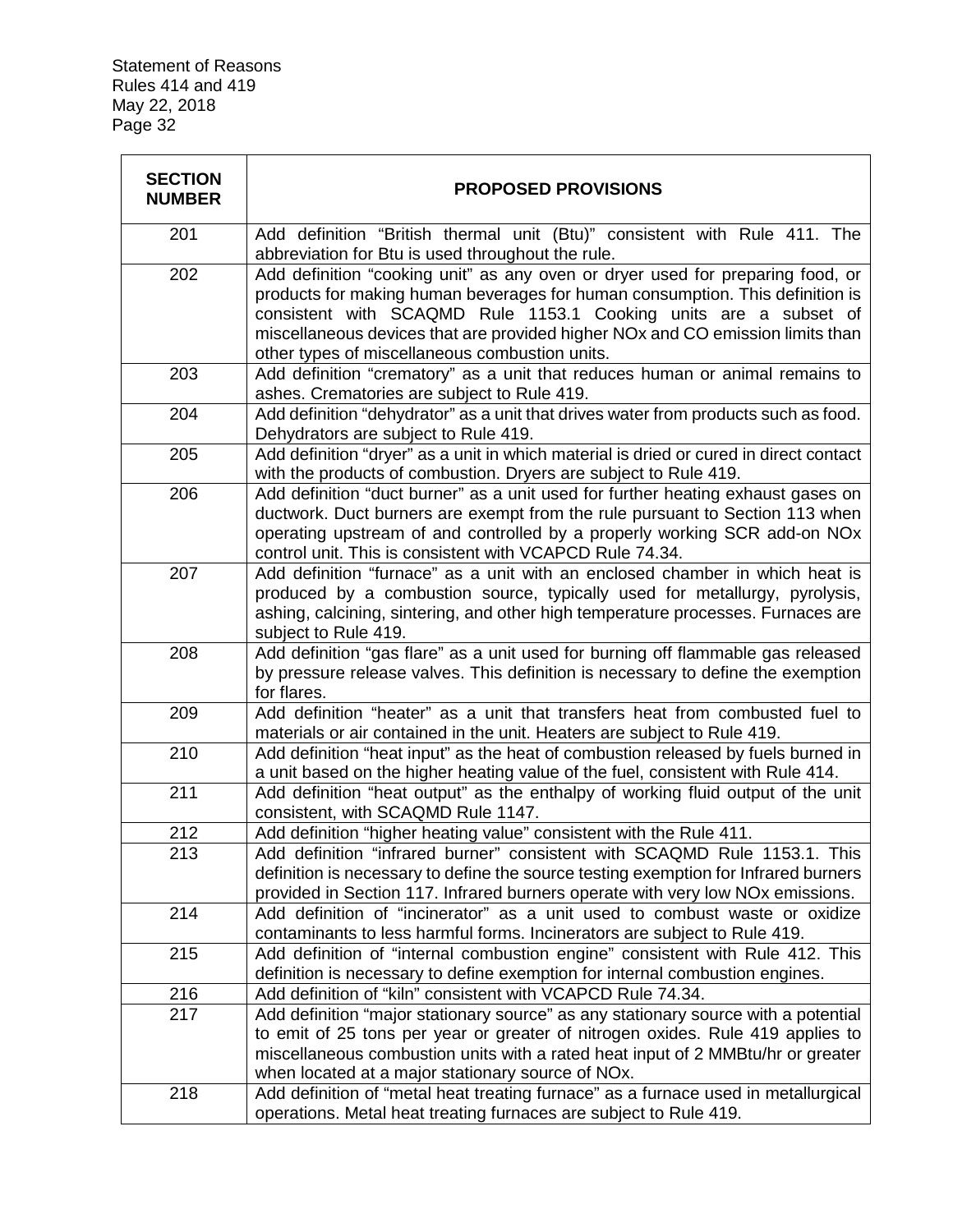| <b>SECTION</b><br><b>NUMBER</b> | <b>PROPOSED PROVISIONS</b>                                                                                                                                                                                                                                                                                                                                                                                                                                                            |
|---------------------------------|---------------------------------------------------------------------------------------------------------------------------------------------------------------------------------------------------------------------------------------------------------------------------------------------------------------------------------------------------------------------------------------------------------------------------------------------------------------------------------------|
| 219                             | Add definition of "metal melting furnace" as a furnace in which metals are charged<br>and melted. This definition is consistent with SCAQMD Rule 1420.2. Metal<br>melting furnaces are subject to Rule 419.                                                                                                                                                                                                                                                                           |
| 220                             | Add definition "miscellaneous combustion unit" to define the units that are<br>covered by the proposed rule. Miscellaneous combustion units are any<br>combustion units requiring a permit to operate and that are not specifically<br>required to comply with requirements of any other District regulation.                                                                                                                                                                         |
| 221                             | Add definition "oven" consistent with the SJVUAPCD Rule 4309. Ovens are<br>subject to Rule 419.                                                                                                                                                                                                                                                                                                                                                                                       |
| 222                             | Add definition "process temperature" consistent with VCAPCD Rule 74.34. The<br>process temperature is used to determine the appropriate NO <sub>x</sub> emissions limit<br>for a particular unit.                                                                                                                                                                                                                                                                                     |
| 223                             | Add definition "rated heat input capacity" consistent with Rule 411. The<br>applicability of the rule is determined by the rated heat input capacity of<br>miscellaneous combustion units.                                                                                                                                                                                                                                                                                            |
| 224                             | Add definition "roaster" consistent with SCAQMD Rule 1153.1. Roasters are<br>subject to Rule 419.                                                                                                                                                                                                                                                                                                                                                                                     |
| 225                             | Add definition "shutdown" consistent with Rule 411. Shutdown period is limited to<br>two hours. No compliance determinations can be established during shutdown<br>pursuant to Section 501.                                                                                                                                                                                                                                                                                           |
| 226                             | Add definition "soybean roaster" to define units that must meet the NOx limit<br>specifically for soybean roasters. Staff received information indicating that the<br>unique characteristics of roasting soybeans does not allow for a low-NOx burner<br>to meet the most stringent NOx limits. Soybean roasters are a narrowly defined<br>type of roaster that are provided a higher NO <sub>x</sub> emissions limit and are subject to<br>Rule 419.                                 |
| 227                             | Add definition "startup" consistent with Rule 411. Startup period is limited to a<br>maximum of two hours or until a unit is brought to operating temperature and<br>pressure. No compliance determinations can be established during startup<br>pursuant to Section 501.                                                                                                                                                                                                             |
| 228                             | Add definition "stationary source" consistent with Rule 202. This definition of<br>stationary source is used when determining which sources are considered major<br>stationary sources for the purposes of this rule.                                                                                                                                                                                                                                                                 |
| 229                             | Add definition "therm" consistent with Rule 411. The low fuel usage exemption<br>requires therms to be measured or calculated to demonstrate compliance with<br>the exemption.                                                                                                                                                                                                                                                                                                        |
| 300                             | Add standards section.                                                                                                                                                                                                                                                                                                                                                                                                                                                                |
| 301                             | Add NO <sub>x</sub> and CO emission limits miscellaneous combustion units. For gaseous<br>fuel-fired equipment, several categories are listed with various emission limits.<br>For equipment that is liquid fuel-fired, the one emission limit listed applies to all<br>categories. Staff is not aware of any units using a liquid fuel to operate a<br>miscellaneous combustion unit. The NO <sub>x</sub> emission limit varies depending on the<br>process temperature of the unit. |
| 302                             | Add NOx and CO emission limits for cooking units. The NOx emission limit varies                                                                                                                                                                                                                                                                                                                                                                                                       |
|                                 | depending on the process temperature of the cooking unit.                                                                                                                                                                                                                                                                                                                                                                                                                             |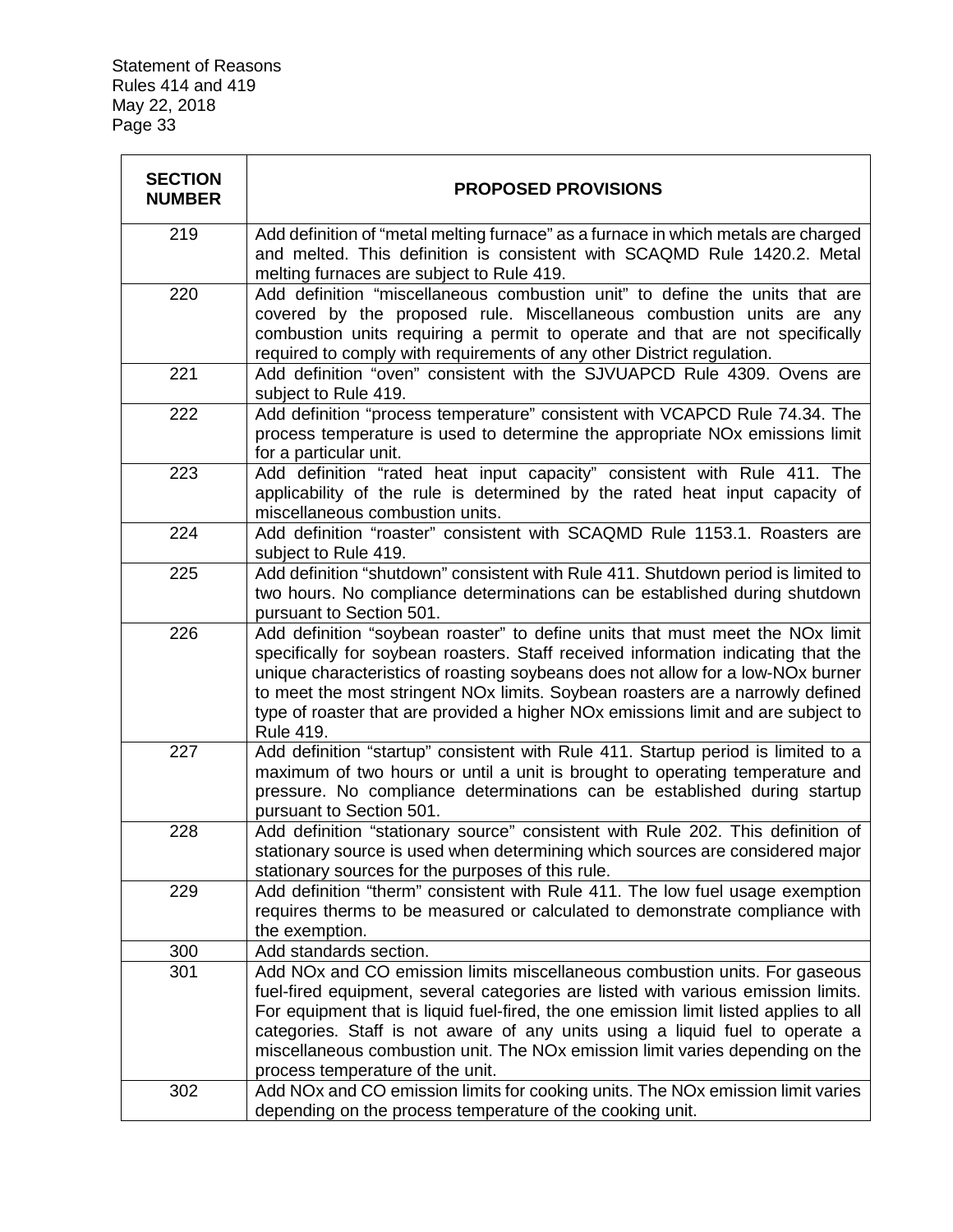| <b>SECTION</b><br><b>NUMBER</b> | <b>PROPOSED PROVISIONS</b>                                                                                                                                                                                                                                                                                                                                                                                                                                                                                                                                                                                                 |
|---------------------------------|----------------------------------------------------------------------------------------------------------------------------------------------------------------------------------------------------------------------------------------------------------------------------------------------------------------------------------------------------------------------------------------------------------------------------------------------------------------------------------------------------------------------------------------------------------------------------------------------------------------------------|
| 303.1                           | Add section to require owners or operators to install a fuel meter for each fuel<br>type when demonstrating compliance using pounds per million Btu instead of<br>ppmv @ 3% O <sub>2</sub> .                                                                                                                                                                                                                                                                                                                                                                                                                               |
| 303.2                           | Add section to require equipment to demonstrate compliance for low fuel usage<br>exempt units. Owners or operators of low fuel usage units must demonstrate fuel<br>usage is below the low fuel usage thresholds. Owners or operators can<br>demonstrate compliance by meeting at least one of the conditions specified in<br>Sections 302.2a through 302.2c. These requirements are consistent with the low<br>fuel usage exemption provided in Rule 411.                                                                                                                                                                 |
| 303.2a                          | Add option to demonstrate compliance of low usage unit by installing a non-<br>resetting totalizing fuel meter for each fuel used.                                                                                                                                                                                                                                                                                                                                                                                                                                                                                         |
| 303.2b                          | Add option to demonstrate compliance of low usage unit by installing a non-<br>resetting totalizing hour meter.                                                                                                                                                                                                                                                                                                                                                                                                                                                                                                            |
| 303.2c                          | Add option to demonstrate compliance of low usage unit by installing a<br>computerized tracking system that maintains a continuous daily record of<br>operation and/or fuel consumption rate.                                                                                                                                                                                                                                                                                                                                                                                                                              |
| 303.3                           | Add section requiring fuel meters that require electric power be provided a<br>permanent supply of electric power that cannot be unplugged, switched off, or<br>reset except by the main power supply circuit for the building. This is consistent<br>with SCAQMD Rule 1147 to prevent circumvention of the low fuel usage<br>exemption.                                                                                                                                                                                                                                                                                   |
| 304                             | Add section requiring owner or operator of any unit subject to rule to perform<br>combustion system maintenance in accordance with manufacturers schedule as<br>identified in the manual or other written materials supplied by the manufacturer,<br>distributor, installer, or maintenance company. Record of maintenance activity is<br>required as provided in Section 502.1.                                                                                                                                                                                                                                           |
| 401                             | Add "compliance schedule" section to set the effective date of the NOx and CO<br>emission limits.                                                                                                                                                                                                                                                                                                                                                                                                                                                                                                                          |
| 401.1                           | Add section setting compliance schedule for units located at major stationary<br>sources of NOx. Units located at major stationary sources of NOx are provided<br>three months to demonstrate compliance. Currently, only 2 units subject to the<br>proposed Rule 419 are located at a major stationary source of NOx. These 2 units<br>are compliant with the proposed NOx and CO emissions limits but must conduct<br>an initial source test within three months after the date of adoption to demonstrate<br>compliance. Three months provides the source time to submit a source test plan<br>and conduct the testing. |
|                                 | Any units installed after the date of adoption must demonstrate compliance with<br>the rule requirements within 60 days after initial operation of the unit. New units<br>are subject to BACT standards and may be required to meet more stringent limits<br>than the rule.                                                                                                                                                                                                                                                                                                                                                |
| 401.2                           | Add section setting compliance schedule for all units not located at a major<br>stationary source of NOx. Sources must demonstrate compliance with the<br>proposed rule within 12 months after the date of adoption. For sources that have<br>more than one unit subject to the proposed rule, an extended compliance                                                                                                                                                                                                                                                                                                      |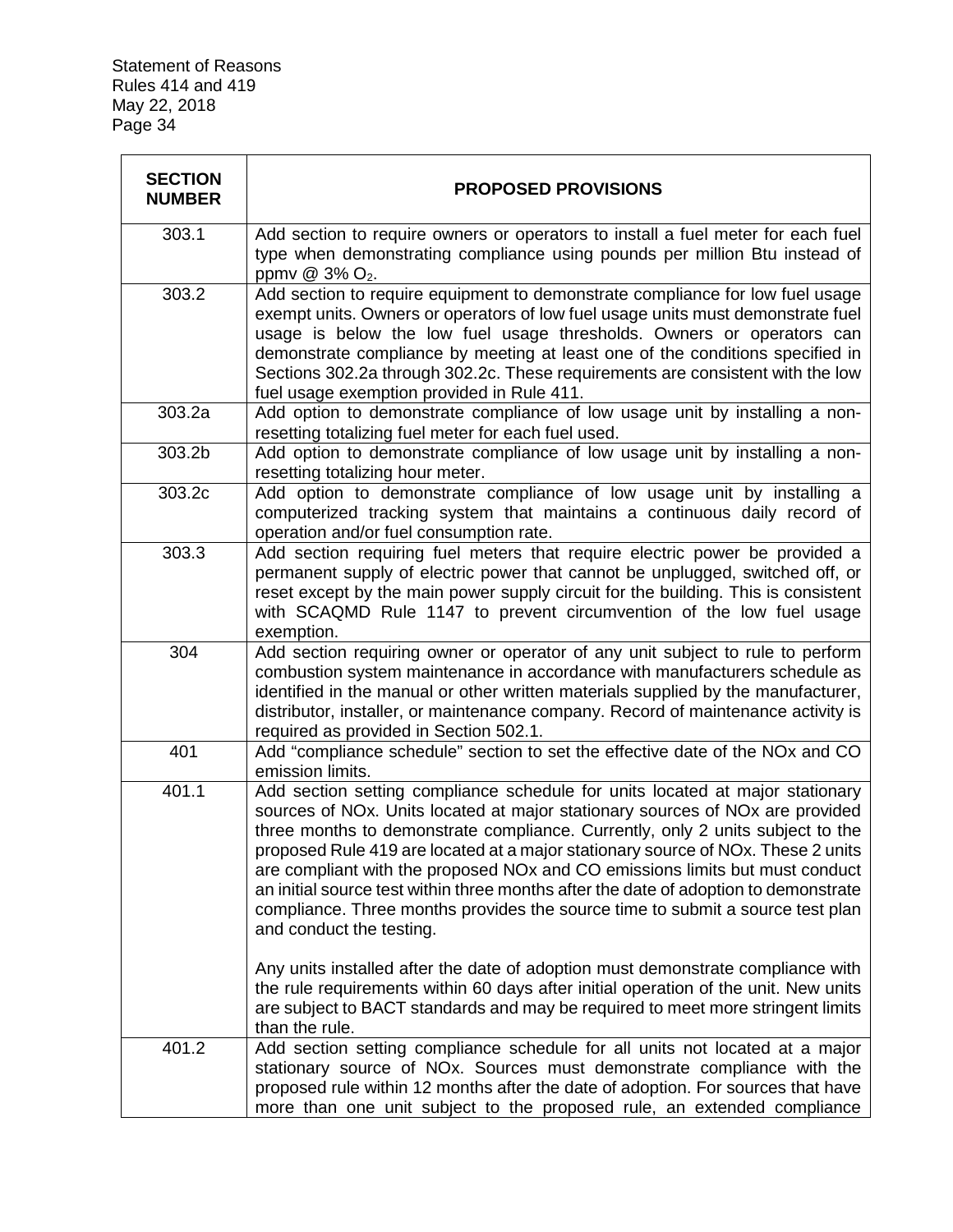| <b>SECTION</b><br><b>NUMBER</b> | <b>PROPOSED PROVISIONS</b>                                                                                                                                                                                                                                                                                                                                                                                                                                                                                                                                                                                                                                                                 |
|---------------------------------|--------------------------------------------------------------------------------------------------------------------------------------------------------------------------------------------------------------------------------------------------------------------------------------------------------------------------------------------------------------------------------------------------------------------------------------------------------------------------------------------------------------------------------------------------------------------------------------------------------------------------------------------------------------------------------------------|
|                                 | schedule is provided as shown in Table 3. Sources with 2 or 3 units are provided<br>an additional 12 months for each additional unit required to be in compliance.<br>Sources with more than 3 units are required to demonstrate compliance of<br>additional units within 36 months.                                                                                                                                                                                                                                                                                                                                                                                                       |
|                                 | Any units installed after the date of adoption must demonstrate compliance with<br>the rule requirements within 60 days after initial operation. New units would are<br>subject to BACT standards and may be required to meet more stringent limits<br>than the rule.                                                                                                                                                                                                                                                                                                                                                                                                                      |
| 402                             | Add "loss of exemption - low fuel usage" section for low fuel usage units. Once<br>a unit exceeds the low fuel usage exemption thresholds, the owner or operator of<br>the unit must demonstrate compliance within the following year from the end of<br>the calendar year where the unit exceeded the low usage amount. As soon as an<br>exempt low usage unit exceeds the exemption thresholds, the unit cannot qualify<br>for low usage in the future, even if the unit returns to low usage operation<br>characteristics.                                                                                                                                                              |
| 403                             | Add "source testing frequency" section to require an initial source test for units<br>subject to emission limits prior to the compliance date of the unit. Additional<br>emissions source test are required once every second calendar year.                                                                                                                                                                                                                                                                                                                                                                                                                                               |
| 403.1                           | Add section to require annual accuracy testing for unit equipped with a continuous<br>emissions monitoring system (CEMS). Units equipped with a CEMS are allowed<br>to utilize the CEMS to demonstrate compliance without conducting source<br>testing.                                                                                                                                                                                                                                                                                                                                                                                                                                    |
| 404                             | Add "source test protocol" section to require an owner or operator to submit a<br>source test plan, seven-day notification, and a final source test report to the Air<br>Pollution Control Officer within the specified time limits.                                                                                                                                                                                                                                                                                                                                                                                                                                                       |
| 500                             | Add monitoring and recordkeeping section.                                                                                                                                                                                                                                                                                                                                                                                                                                                                                                                                                                                                                                                  |
| 501.1a                          | Add gaseous emission source test for all units. The testing must occur in the as-<br>found operating condition and while operating as close as physically possible to<br>the unit's rated heat input capacity. Compliance demonstration cannot be<br>established during unit startup or shutdown. Each source test must be conducted<br>for three 40 minute runs. An alternative to the 40–minute run time is provided if<br>an owner or operator requests and receives written approval from the Air Pollution<br>Control Officer to conduct a shorter test period. The owner or operator must<br>demonstrate that the design of a unit prevents operation for 40 consecutive<br>minutes. |
|                                 | Add list of source test methods for determining compliance with rule<br>requirements. The test methods include ASTM, EPA, and SCAQMD test<br>methods. Alternative test methods may also be used if approved in writing prior<br>to a source test.                                                                                                                                                                                                                                                                                                                                                                                                                                          |
| 501.1b                          | Add section to prevent source testing from being discontinued solely due to the<br>failure of one or more units to meet applicable standards.                                                                                                                                                                                                                                                                                                                                                                                                                                                                                                                                              |
| 501.1c                          | Add section to allow compliance to be determined using two of three source test<br>runs. The reasons for allowing this to occur are specified in Sections 501.1c1                                                                                                                                                                                                                                                                                                                                                                                                                                                                                                                          |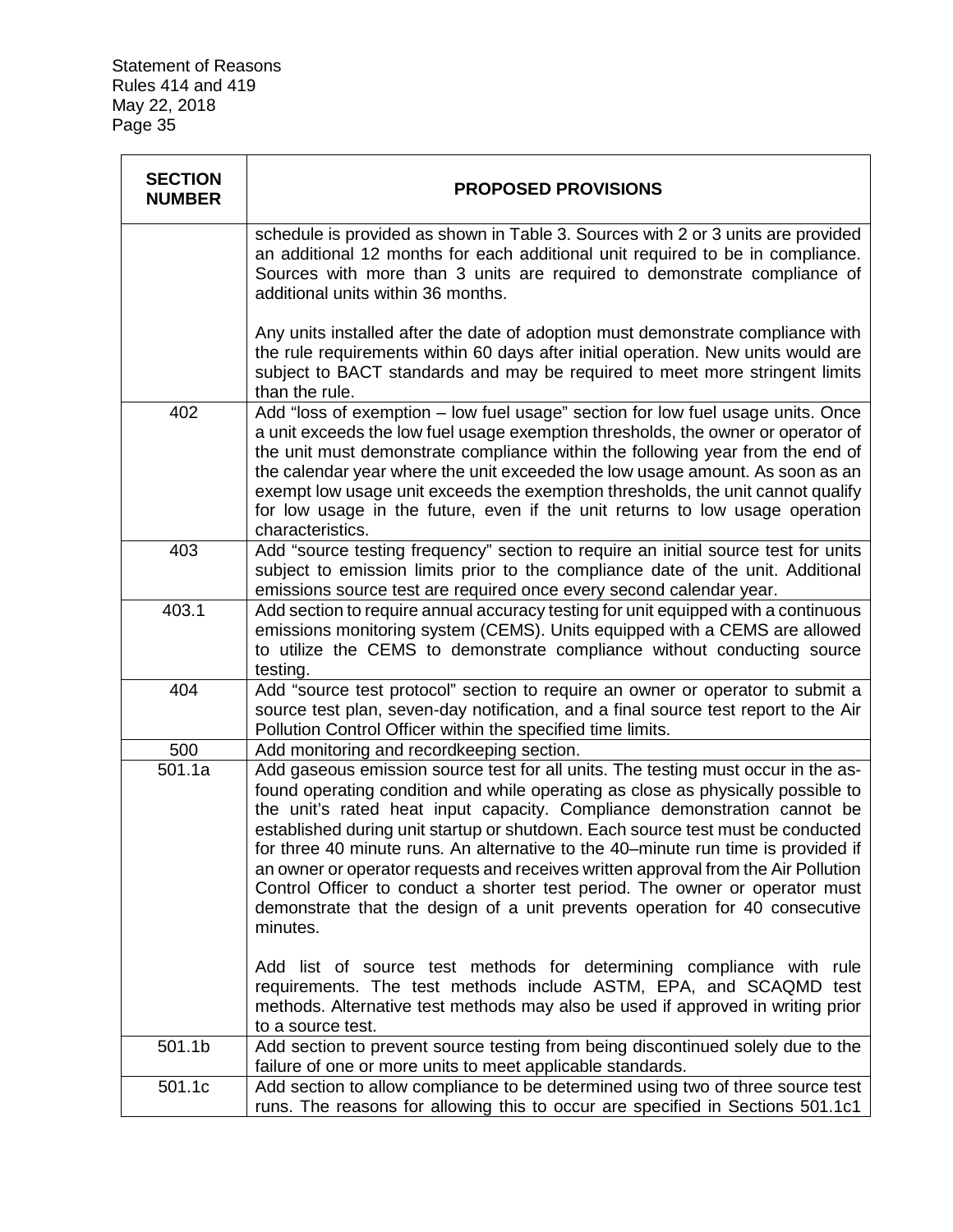| <b>SECTION</b><br><b>NUMBER</b> | <b>PROPOSED PROVISIONS</b>                                                                                                                                                                                                                                                                                                                                                              |
|---------------------------------|-----------------------------------------------------------------------------------------------------------------------------------------------------------------------------------------------------------------------------------------------------------------------------------------------------------------------------------------------------------------------------------------|
|                                 | through 501.1c4. The APCO may determine that there are other circumstances<br>beyond the owner or operators control beyond what is explicitly listed.                                                                                                                                                                                                                                   |
| 501.1d                          | Add section to allow the District to reject source tests and test reports when<br>proper test methods are not used.                                                                                                                                                                                                                                                                     |
| 501.2                           | Add compliance method for owners or operators who choose to comply using the<br>pounds per million Btu emission limit. The reference procedure for calculating<br>NOx emissions in pounds per million Btu of heat input is located in EPA Method<br>19.                                                                                                                                 |
| 501.3                           | Add section to require continuous emissions monitoring systems (CEMS) meet<br>federal requirements as specified in the CFR.                                                                                                                                                                                                                                                             |
| 501.4                           | Add section to specify the methods used for determining the higher heating value<br>of fuels for sources without HHV provided by fuel supplier.                                                                                                                                                                                                                                         |
| 501.5                           | Add provision that when one test method or set of test methods is specified for<br>any testing, a violation may be established by any of the test methods.                                                                                                                                                                                                                              |
| 502                             | Add recordkeeping section.                                                                                                                                                                                                                                                                                                                                                              |
| 502.1                           | Add maintenance recordkeeping requirement for all units subject to maintenance<br>requirement of Section 305. The owner or operator must maintain on-site records<br>of maintenance and a copy of the manufacturer's maintenance schedule and<br>specifications in a manual or other written materials supplied by the manufacturer,<br>distributor, installer, or maintenance company. |
| 502.2                           | Add fuel usage recordkeeping requirement for low fuel usage units pursuant to<br>Section 113. Owners or operators of units demonstrating low fuel usage using a<br>totalizing fuel meter must maintain records of HHV, calendar year gaseous and<br>non-gaseous fuel usage.                                                                                                             |
| 502.3                           | Add hour usage recordkeeping requirement for low fuel usage units exempt<br>pursuant to Section 113. Owners or operators of a unit demonstrating compliance<br>using hourly operation must maintain the calendar year hours of operation and<br>the calendar year calculated fuel usage as specified in Section 303.2b or 303.2c.                                                       |
| 502.4                           | Add section to require and keep copies of all CEMS data and final source test<br>reports as applicable.                                                                                                                                                                                                                                                                                 |
| 502.5                           | Add recordkeeping requirement to maintain records on site for a continuous 5-<br>year period and make them available for review on request. The 5 year<br>requirement is consistent with other District rules and EPA guidelines.                                                                                                                                                       |

 $\overline{\phantom{a}}$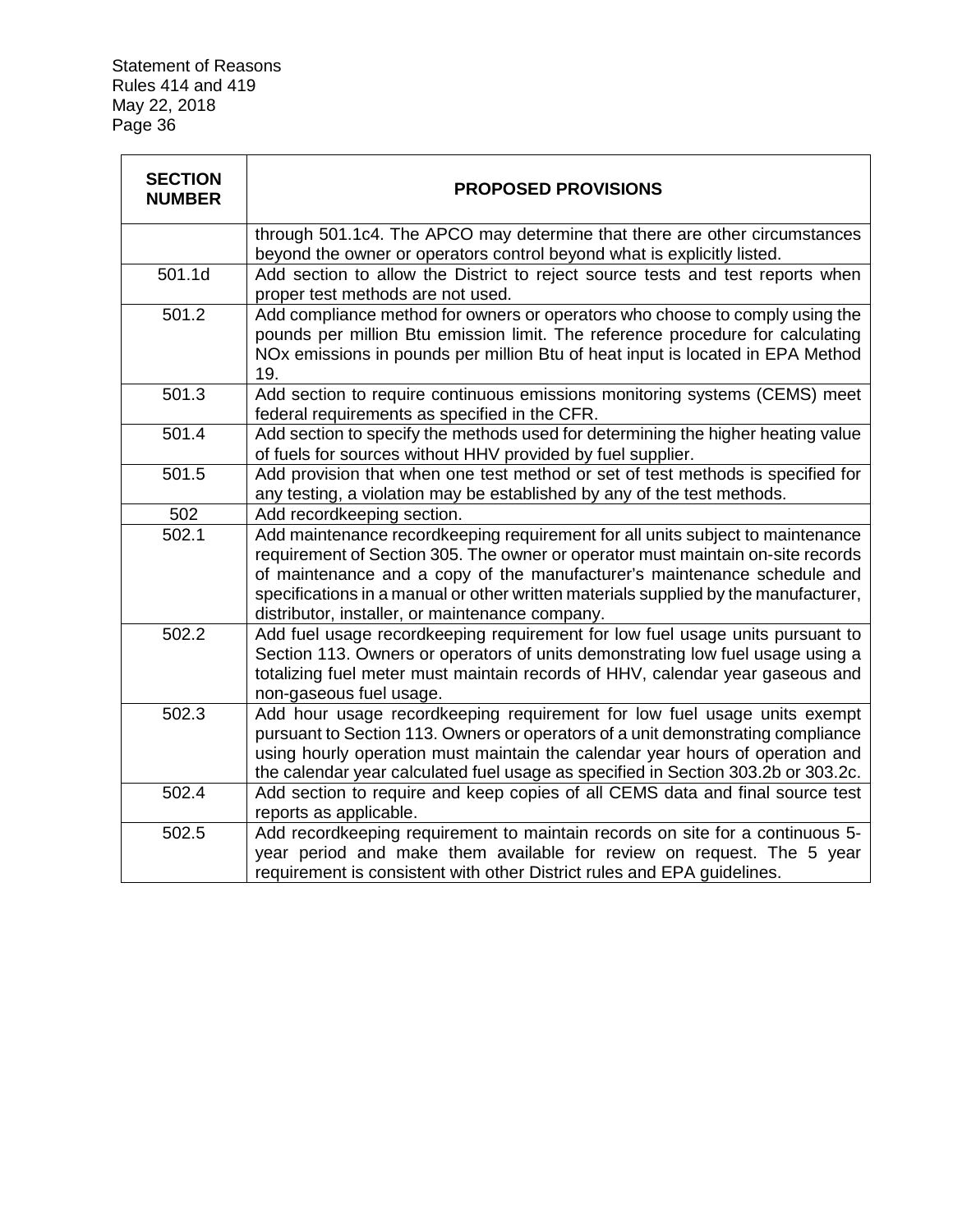# **APPENDIX B COMPARISION OF PROPOSED RULE REQUIREMENTS WITH OTHER AIR POLLUTION CONTROL REQUIREMENTS**

California Health and Safety Code (CHSC) §40727.2 requires air districts to provide a written analysis to: 1) identify all existing federal air pollution control requirements, including Best Available Control Technology (BACT) for new or modified equipment, that apply to the same equipment or source type as the proposed rule, and 2) identify any of the District's existing or proposed rules that apply to the same equipment or source type. The analysis shall compare the following elements:

- Averaging provisions, units, and any other pertinent provisions associated with emission limits.
- Operating parameters and work practice requirements.
- Monitoring, reporting, and recordkeeping requirements, including test methods, format, content, and frequency.
- Any other element that the air district determines warrants review.

There are no other proposed or existing District rules that apply to this source category. Table B-1 contains the required analysis identifying federal BACT air pollution control requirements.

Comparison with BACT: See comparison in Table B-1.

# Comparison with existing federal air pollution control requirements:

National Emissions Standards for Hazardous Air Pollutants<sup>47</sup> (NESHAP) that may be applicable to similar equipment types subject to Rule 419 include:

- Subpart JJJJJ Brick and Structural Clay Products Manufacturing
- Subpart KKKKK Clay Ceramics Manufacturing
- Subpart RRRRRR Area Sources: Clay Ceramics Manufacturing

Subparts JJJJJ and KKKKK only apply to major stationary sources. No major stationary sources subject to these subparts are located in Sacramento County. Subpart RRRRRR applies to area sources that process more than 50 tons per year of wet clay using a kiln that fires glazed ceramic ware. Staff is not aware of any kilns in Sacramento County that fire glazed ceramics.

New Source Performance Standards (NSPS)<sup>48</sup> that may be applicable to similar equipment types subject to Rule 419 include:

- Subpart E Standards of Performance for Incinerators
- Subpart I Standards of Performance for Hot Mix Asphalt Facilities
- Subpart UUU Standards of Performance for Calciners and Dryers in Mineral Industries

All three subparts set performance standards only for particulate matter and therefore are outside the scope of Rule 419. However, the applicability of each subpart is further discussed below.

Subpart E is not applicable to any sources covered by Rule 419. Subpart E is only applicable to incinerators with a charging rate of > 45 metric tons/day (50 tons/day).

<sup>47</sup>40 CFR Part 63

<sup>48</sup> 40 CFR Part 60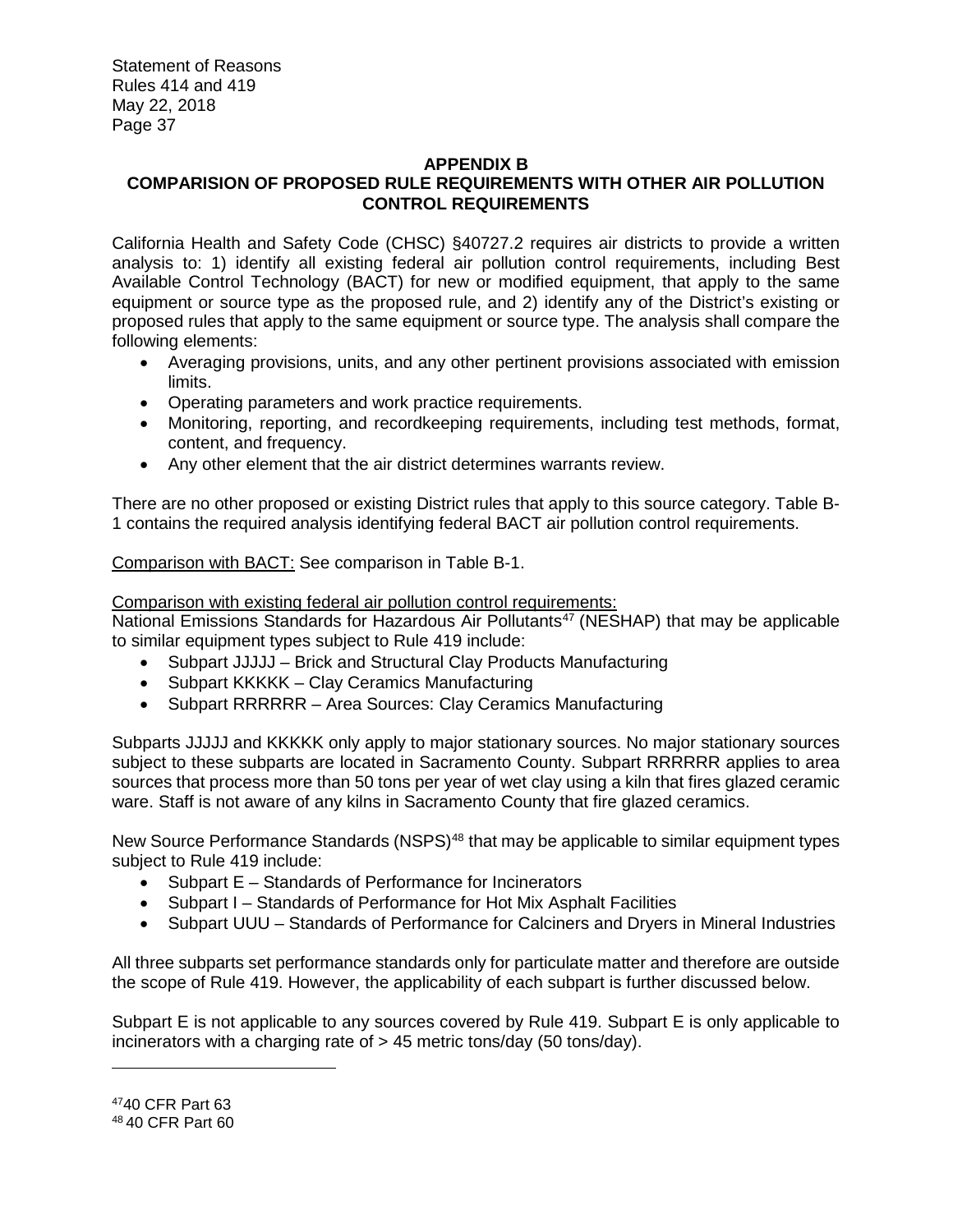Subpart I is applicable to asphalt manufacturing facilities subject to Rule 419. These facilities shall not emit gases which contain particulate matter in excess of 0.04 gr/dscf and shall not emit gases which exhibit 20% opacity or greater. The permitted asphalt manufacturing facilities are already subject to Subpart I by permit conditions.

Subpart UUU is applicable to calciners and dryers at mineral processing plants including the brick and related clay products industry. One source in the District operates a brick tunnel kiln and manufactures brick and related clay products and is considered a mineral processing plant under Subpart UUU.

A modification or a replacement of the brick tunnel kiln may be required for the source to meet Rule 419 requirements. If a modification or a replacement of the brick tunnel kiln is required that would not be considered a modification under the NSPS program as defined in 40 CFR §60.14.

40 CFR §60.14.defines a modification as, any physical or operational change to an existing facility which results in an increase in the emission rate to the atmosphere of any pollutant to which a standard applies shall be considered a modification within the meaning of section 111 of the Act. Upon modification, an existing facility shall become an affected facility for each pollutant to which a standard applies and for which there is an increase in the emission rate to the atmosphere.

A modification or replacement of the brick tunnel kiln that does not increase emissions of particulate matter would not trigger Subpart UUU applicability. In addition, the modification or replacement of a device (brick tunnel kiln) whose primary function is the reduction of NOx emissions is exempt as being considered a modification in 40 CFR §60.14(e)(5).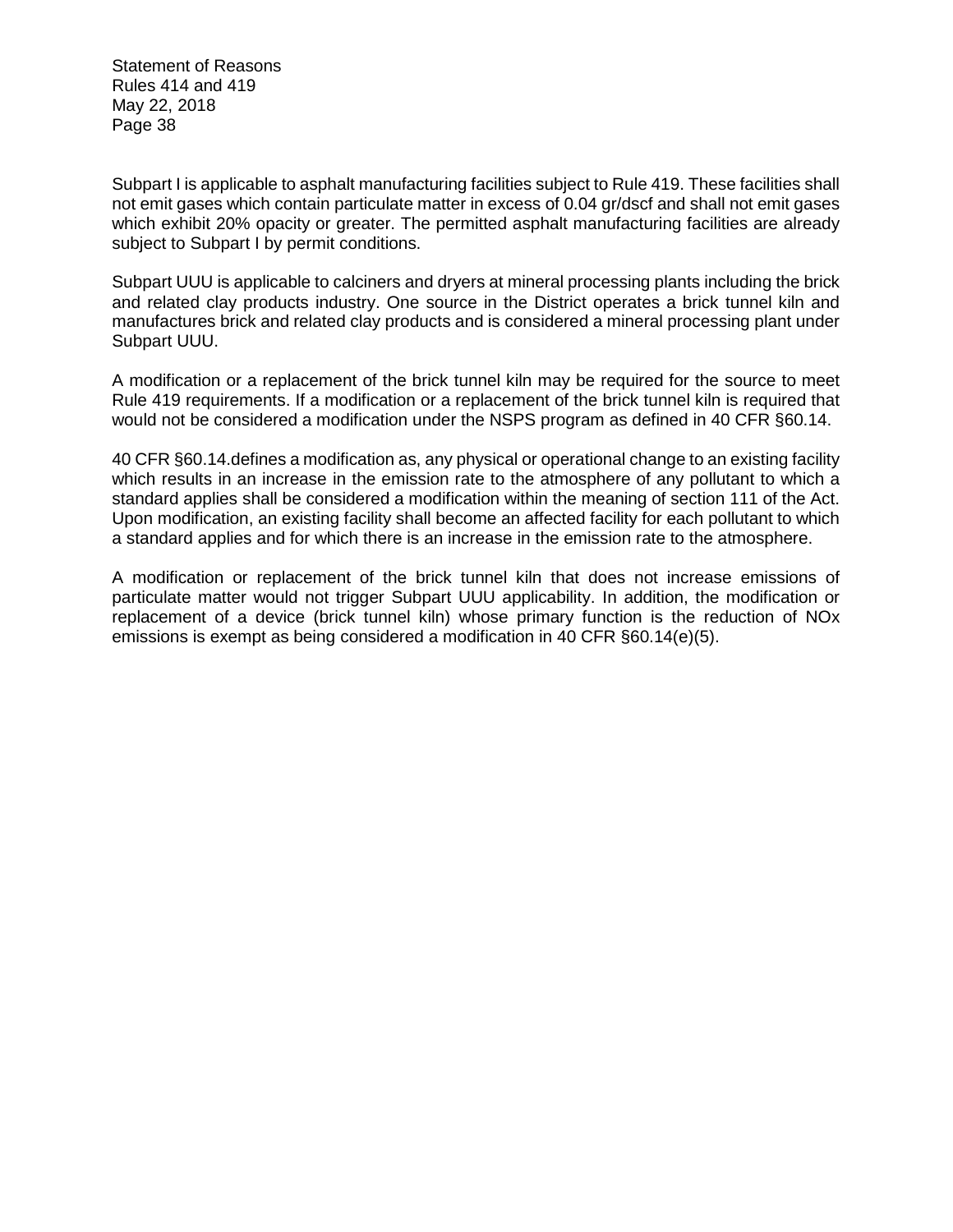# **Table B-1: 40727.2 Matrix for Proposed Rule 419 NOx from Miscellaneous Combustion Sources**

|                                                               | <b>Comparative Requirements</b>                                                                                                                                                                                                                                                                                                                                                                   |                                                                                                                                                                                                                                                                                                                                                                                                                                                                                                                                                                                                                                                  |  |  |  |  |  |  |
|---------------------------------------------------------------|---------------------------------------------------------------------------------------------------------------------------------------------------------------------------------------------------------------------------------------------------------------------------------------------------------------------------------------------------------------------------------------------------|--------------------------------------------------------------------------------------------------------------------------------------------------------------------------------------------------------------------------------------------------------------------------------------------------------------------------------------------------------------------------------------------------------------------------------------------------------------------------------------------------------------------------------------------------------------------------------------------------------------------------------------------------|--|--|--|--|--|--|
| Elements of<br>Comparison                                     | Proposed<br><b>Rule 419</b>                                                                                                                                                                                                                                                                                                                                                                       | Best Available Control Technology (BACT)/<br>Lowest Achievable Emission Rate (LAER)                                                                                                                                                                                                                                                                                                                                                                                                                                                                                                                                                              |  |  |  |  |  |  |
| Applicability                                                 | The rule is applicable to any miscellaneous<br>combustion unit with a rated heat input<br>capacity of 2 MMBtu/hr or greater at a<br>major stationary source of NO <sub>x</sub> and any<br>miscellaneous combustion unit with a<br>rated heat input capacity of 5 MMBtu/hr or<br>greater including cooking units, dryers,<br>dehydrators,<br>ovens,<br>furnaces,<br>crematories, and incinerators. | Various<br>BACT<br>determinations<br>exist for<br>miscellaneous<br>NO <sub>x</sub> combustion<br>sources<br>including dryers, ovens, incinerators, furnaces<br>and remediation units.                                                                                                                                                                                                                                                                                                                                                                                                                                                            |  |  |  |  |  |  |
| Exemptions                                                    | Units subject to other district rules<br>Air pollution control devices<br>Units not subject to District permits<br>Duct burners<br>Electric utility boilers<br>Gas flares<br><b>Internal Combustion Engines</b><br>Low fuel usage units<br>Source testing of infrared burners                                                                                                                     |                                                                                                                                                                                                                                                                                                                                                                                                                                                                                                                                                                                                                                                  |  |  |  |  |  |  |
| <b>NO<sub>x</sub></b> Emission Limits                         | See Table 4.<br>Units are in ppmvd @ 3% O <sub>2</sub> or lb/MMBtu.                                                                                                                                                                                                                                                                                                                               | <b>SMAQMD BACT guidelines</b><br>Commercial Laundry Dryer: 30 ppmvd @ 3%<br>O <sub>2</sub><br>Drying Oven: 20 ppmvd @ 3% O2<br><b>SCAQMD BACT guidelines:</b><br>Asphalt Batch Plant: 36 ppmvd @ 3% O2<br>Dryer - Kiln: Natural gas with low-NOx burner<br>Tenter frame fabric dryer: 60 ppmvd @ 3% O2<br>Other dryers and ovens: 30 ppmvd @ 3% O2<br>Metal heating furnace: 50 ppmvd @ 3% O2<br>Food Oven: 30 or 60 ppmvd @ 3% O <sub>2</sub><br>SJVUAPCD BACT guidelines<br>Commercial bakery oven: 30 ppmvd @ 3% O2<br>Soil remediation operation: Low-NOx burner<br>Various Dryers for food processing: 20 - 70<br>ppmvd @ 3% O <sub>2</sub> |  |  |  |  |  |  |
| <b>Averaging Provisions</b>                                   | None                                                                                                                                                                                                                                                                                                                                                                                              | N/A                                                                                                                                                                                                                                                                                                                                                                                                                                                                                                                                                                                                                                              |  |  |  |  |  |  |
| Operating parameters<br>Work<br>Practice<br>&<br>Requirements | Perform combustion system maintenance<br>in accordance with the manufacturers<br>schedule and specifications                                                                                                                                                                                                                                                                                      |                                                                                                                                                                                                                                                                                                                                                                                                                                                                                                                                                                                                                                                  |  |  |  |  |  |  |
| Monitoring/<br>Testing                                        | <b>Initial Source Test</b><br>Source test once every second calendar<br>year thereafter                                                                                                                                                                                                                                                                                                           | N/A                                                                                                                                                                                                                                                                                                                                                                                                                                                                                                                                                                                                                                              |  |  |  |  |  |  |
| Monitoring/<br>Recordkeeping                                  | • Monitor and maintain fuel usage and<br>hours of operation for some units and<br>for owners or operators choosing to<br>show compliance in lb/MMBtu.<br>records<br>$\bullet$ Keep<br>of<br>manufacturer's.<br>distributor's, installer's, or maintenance<br>company's<br>written<br>maintenance<br>schedule and instructions.<br>Keep source test reports and data as<br>$\bullet$               | N/A                                                                                                                                                                                                                                                                                                                                                                                                                                                                                                                                                                                                                                              |  |  |  |  |  |  |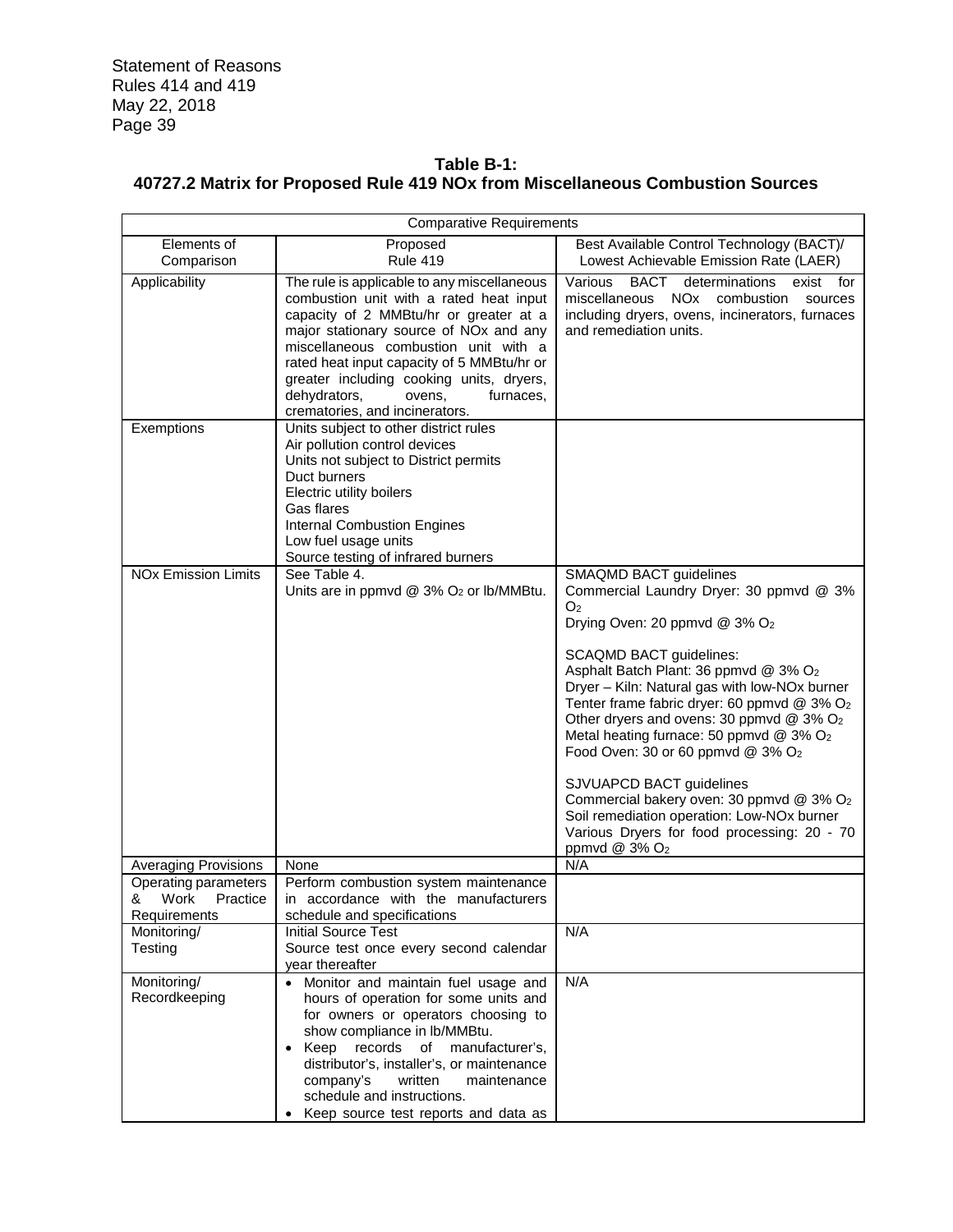| <b>Comparative Requirements</b> |                                                                                    |                                                                                     |  |  |  |  |  |  |
|---------------------------------|------------------------------------------------------------------------------------|-------------------------------------------------------------------------------------|--|--|--|--|--|--|
| Elements of<br>Comparison       | Proposed<br><b>Rule 419</b>                                                        | Best Available Control Technology (BACT)/<br>Lowest Achievable Emission Rate (LAER) |  |  |  |  |  |  |
|                                 | applicable.<br>Maintain records on site for<br>- a<br>continuous five-year period. |                                                                                     |  |  |  |  |  |  |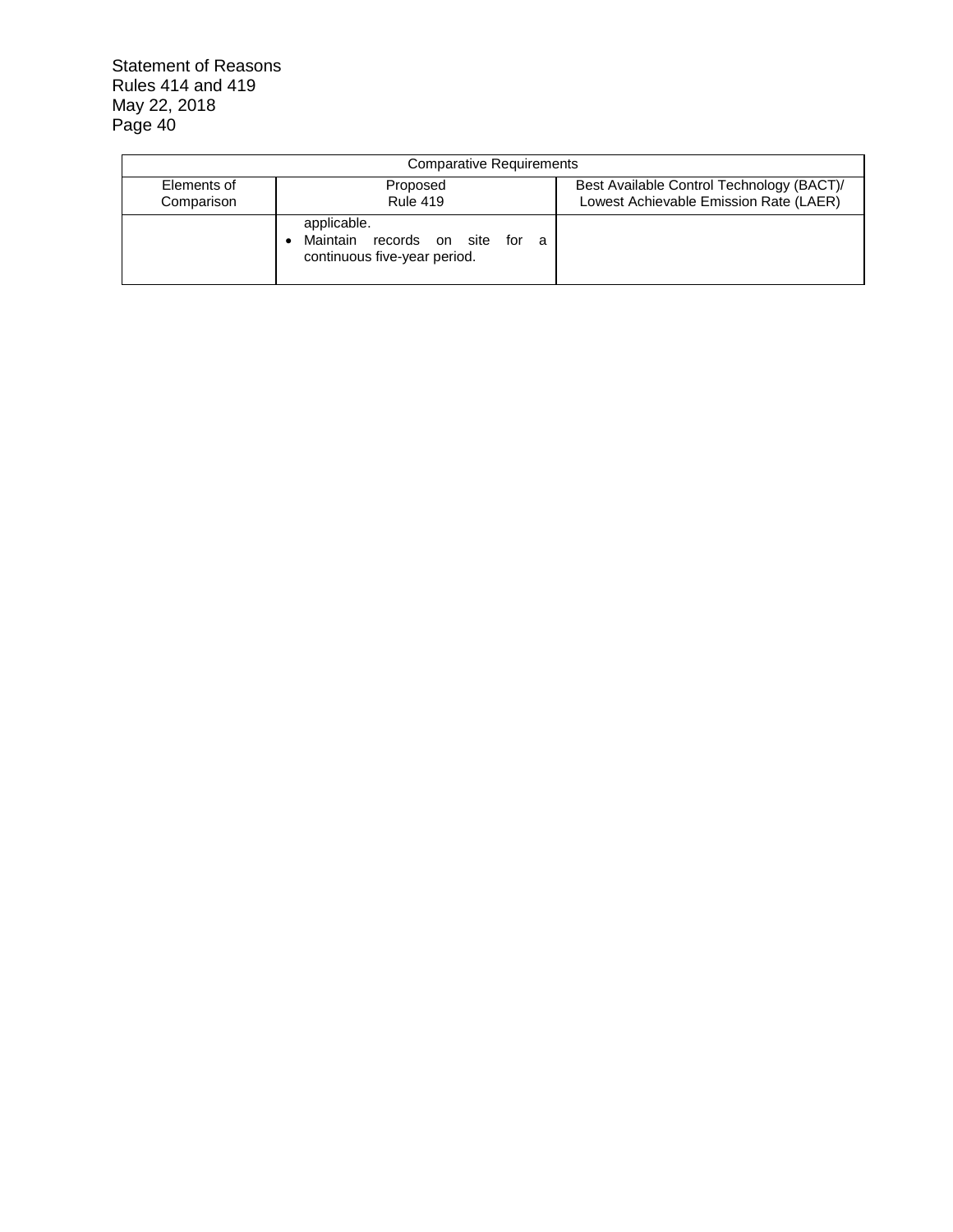# **APPENDIX C EMISSION CALCULATION PROCEDURE**

Staff calculated emissions and emission reductions based on survey data where available. The fuel usage provided by each source was used to calculate the source's current emissions and proposed Rule 419 compliant emissions. The emission reductions were calculated for each unit as the difference between the current emissions for the unit (using the emission factor from the permit to operate for the unit) and the compliant emissions for the unit (using an emission factor for the proposed rule NOx emission limit). Actual emissions and emission reductions may vary slightly depending on the source's current operation compared to the operation at the time of the survey.

Emissions were calculated using the following equation:

Emissions = Activity Rate (therms/year) x conversion factor (MMBtu/therms) x Emission Factor (lb/MMBtu)

Emission reductions were calculated as the difference between current emissions and compliant emissions of the unit using the same activity rates.

| Cost and Emission Factors for Proposed Rule 419                    |                |                        |                                                                            |  |  |  |  |  |  |
|--------------------------------------------------------------------|----------------|------------------------|----------------------------------------------------------------------------|--|--|--|--|--|--|
| Information                                                        | Value          | Units                  | Data Source                                                                |  |  |  |  |  |  |
| Total Units Subject to Proposed Rule 419                           |                | 20 Units               | Permit DB & Survey Data                                                    |  |  |  |  |  |  |
| Total Units Compliant with Proposed Rule 419 by Permit Condition   |                | 8 Units                | Permit DB & Survey Data                                                    |  |  |  |  |  |  |
|                                                                    |                |                        |                                                                            |  |  |  |  |  |  |
| Heating value of Natural Gas                                       |                | 1,020 Btu/dscf         | AP 42 Appendix A                                                           |  |  |  |  |  |  |
| F Factor Natural Gas                                               |                | 8.710 dscf/mmBtu       | CFR - Appendix F to Part 75                                                |  |  |  |  |  |  |
|                                                                    |                |                        |                                                                            |  |  |  |  |  |  |
| 30 ppm Compliant NOx EF                                            |                | 0.036 Ib/mmbtu         | Rule Limit                                                                 |  |  |  |  |  |  |
| 40 ppm Compliant NOx EF                                            | 0.049          | lb/mmbtu               | Rule Limit                                                                 |  |  |  |  |  |  |
| 60 ppm Compliant NOx EF                                            |                | 0.073 b/mmbtu          | <b>Rule Limit</b>                                                          |  |  |  |  |  |  |
|                                                                    |                |                        |                                                                            |  |  |  |  |  |  |
| Conversion to 3% O2                                                | 1.17           |                        | CFR - Appendix F to Part 75                                                |  |  |  |  |  |  |
|                                                                    |                |                        |                                                                            |  |  |  |  |  |  |
| Annual Interest Rate                                               |                | 7% percent             | Market Value                                                               |  |  |  |  |  |  |
| Equipment Useful Life                                              |                | 15 years               | Assumption                                                                 |  |  |  |  |  |  |
| Installation Cost as Percentage of Equipment Cost                  |                | 50% percent            | Assumption                                                                 |  |  |  |  |  |  |
|                                                                    |                |                        |                                                                            |  |  |  |  |  |  |
| Equipment Cost for Low-NOx Asphalt Burner (\$90,000 2003 dollars)  |                | \$119,445 2017 dollars | Control Measure 471                                                        |  |  |  |  |  |  |
|                                                                    |                |                        |                                                                            |  |  |  |  |  |  |
| Average NOx + CO Source Test Cost                                  |                | \$2,500 2017 dollars   | Source: Phone conversation between Kevin Williams and Regan Best, 3/22/17. |  |  |  |  |  |  |
| District Source Test Fee                                           |                | \$1,864 2017 Fee       | Rule 301 Section 311                                                       |  |  |  |  |  |  |
| # Source Tests Over Useful Life                                    |                | tests                  | Rule 419 Requirement                                                       |  |  |  |  |  |  |
| # of Asphalt plants conducting source testing per permit condition | $\overline{2}$ | lunits                 | Permit DB                                                                  |  |  |  |  |  |  |
| # of other sources conducting source testing per permit condition  | $\overline{4}$ | lunits                 | Permit DB                                                                  |  |  |  |  |  |  |

Emissions and emission reductions are calculated using the following assumptions: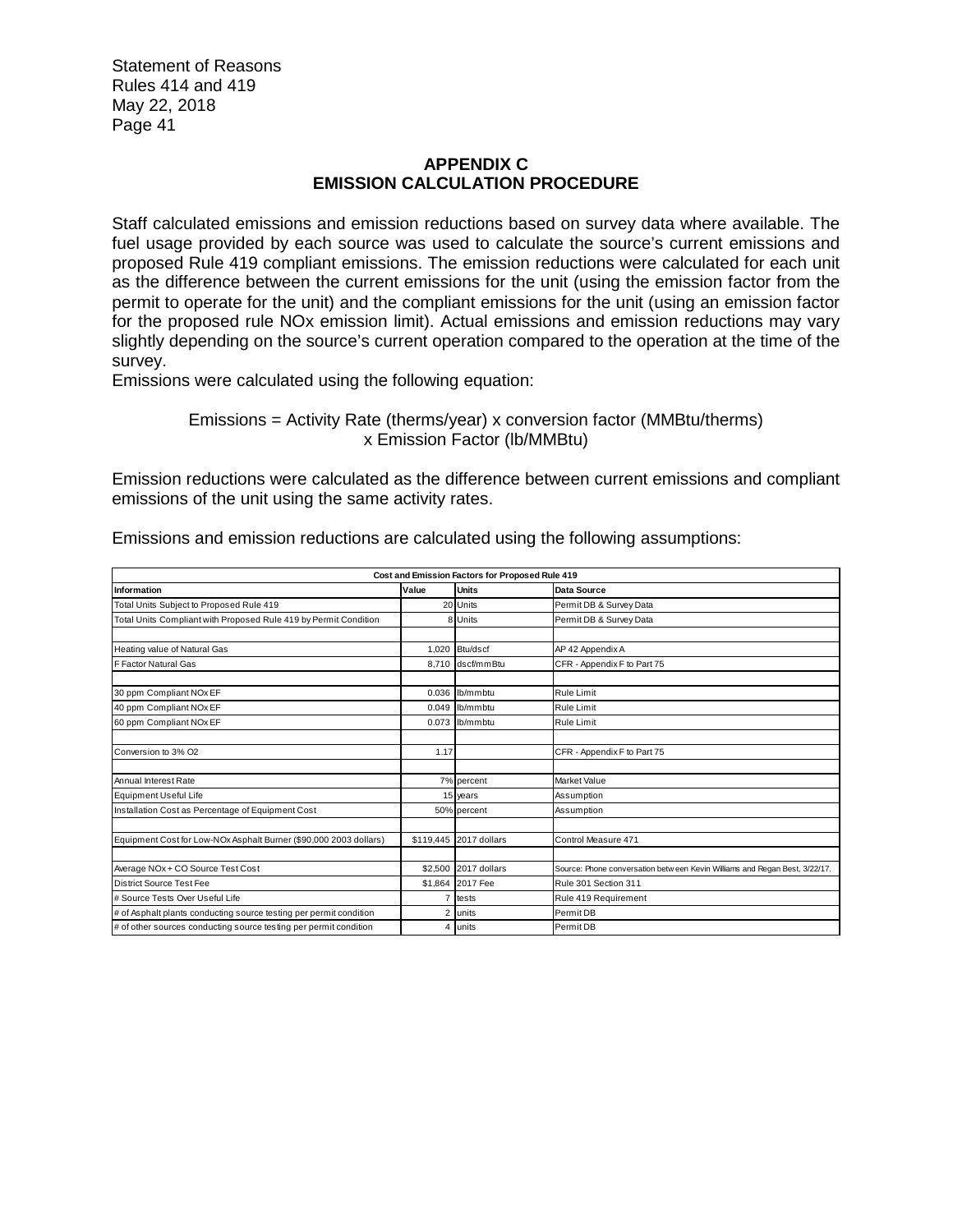# **APPENDIX D ECONOMIC IMPACT ANALYSIS**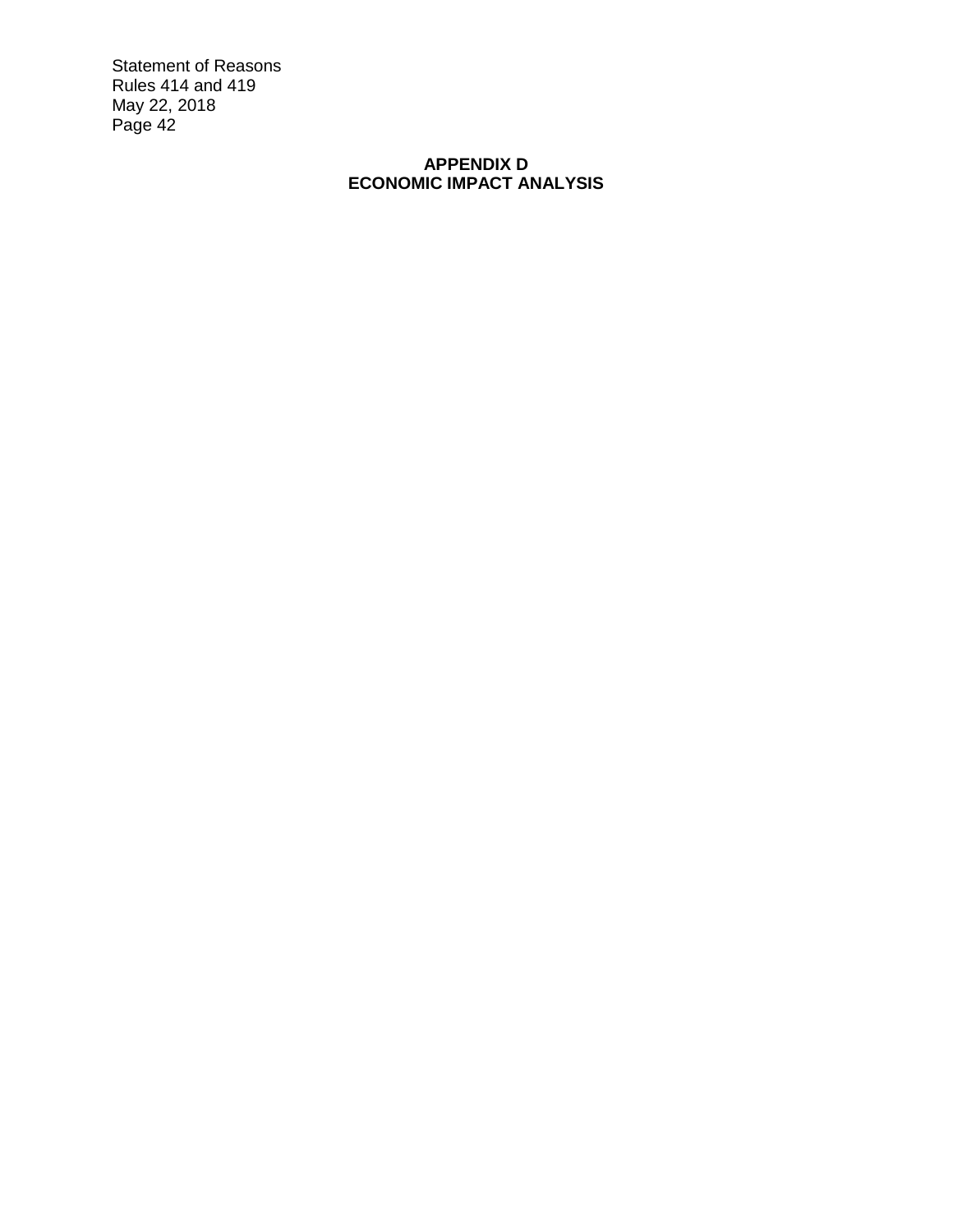

# **ECONOMIC IMPACT ANALYSIS**

# **SMAQMD PROPOSED RULE 419 NOX FROM MISCELLANEOUS COMBUSTION SOURCES**

*Final Report*

# *Prepared for:*

Sacramento Metropolitan Air Quality Management District Program Coordination Division 777 12<sup>th</sup> Street, 3<sup>rd</sup> Floor Sacramento, CA 95814

# *Prepared by:*

Eastern Research Group, Inc. (ERG) 8950 Cal Center Drive Suite 348 Sacramento, CA 95826

Under Contract No. E2014021

**May 21, 2018**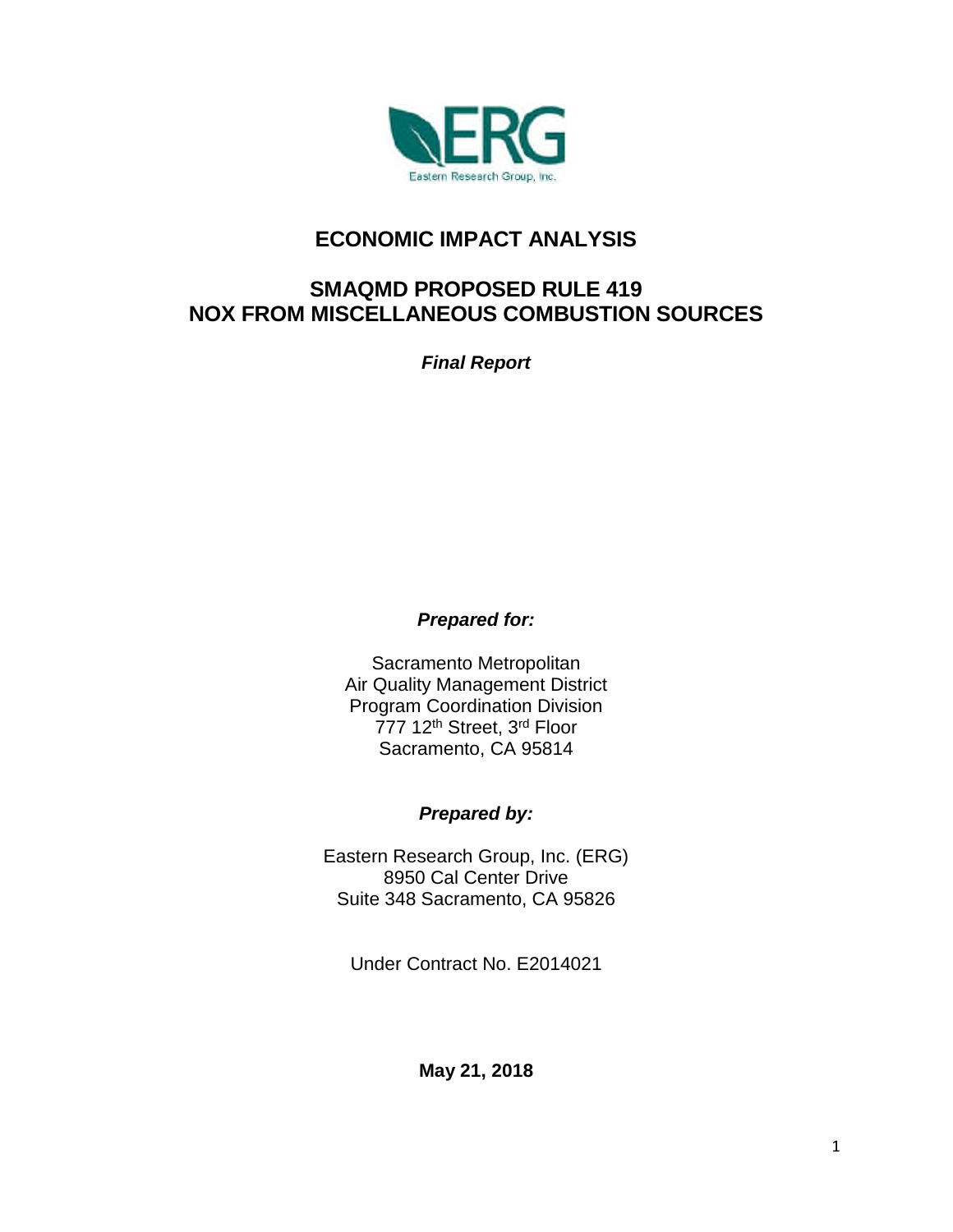# **1. Introduction**

The Sacramento Metropolitan Air Quality Management District (SMAQMD or District) is proposing to adopt new Rule 419—NOx from Miscellaneous Combustion Sources. The purpose of the rule is to reduce NOx emissions by establishing NOx limits on combustion sources, such as ovens, kilns, furnaces, and incinerators, which are not regulated by current District prohibitory rules. Eastern Research Group (ERG), under contract with SMAQMD, estimated the impacts to the economy of Sacramento County that might result from the adoption of the proposed rule. Specifically, ERG determined how the rule will affect potentially regulated firms as well as the output, earnings, and employment in the county overall. If adopted, Rule 419 would require certain facilities in the District to retrofit or upgrade equipment that does not meet the proposed NOx emission limits. In addition, Rule 419 would require periodic sources testing to verify compliance.

SMAQMD needs to assess whether the costs to comply with Rule 419 would have significant economic impacts on firms and facilities in the region, as well as whether those costs have a substantial impact on the region's economy, measured as sizeable impacts on earnings, employment, and output.

SMAQMD provided ERG with their estimated compliance costs for nine establishments, with a total of 15 miscellaneous NOx-emitting units, that are expected to incur costs under Rule 419. Using these estimates, ERG profiled the affected entities (Section 2), summarized the cost information provided by SMAQMD (Section 3), and performed an economic impact screening analysis assessing impacts to the firms and facilities assuming no cost passthrough and discussing the potential for impacts on consumers should all costs be passed through (Section 4). ERG then considered the magnitude of the impacts on the economy of Sacramento County (Section 6).

# **2. Profile of Affected Entities**

According to the information provided by SMAQMD, nine establishments would incur costs to comply with Rule 419. The nine sources are shown in Table 1.

Table 1 presents a summary of financial information that could be determined for the nine potentially affected sources. The information includes the owner firm or establishment name associated with the source, the number of establishments ERG could identify as owned by the source's parent firm, the revenues and employment of the source's parent firm, as well as revenue and employment information that could be determined for the source facility or facilities themselves.

ERG used two main online sources for revenue data, Manta.com and Zoominfo.com, which, for limited information, are free through internet searches of firm names. Revenue and employment data from any such source, however, can be difficult to interpret. Determining the scope and nature of businesses can be very complicated and can take many hours of research to uncover exactly what reported revenues and employment really mean. For example, a company may be doing business under several names, with several separate enterprises within the same establishment location. In cases where the information appeared to conflict or be connected to related but slightly different firm names, ERG discusses in detail the assumptions we make to estimate impacts.

Table 1 also provides information on the North American Industrial Classification System (NAICS) designation of the parent company, the industry description associated with that classification (e.g., ready mix concrete manufacturing; commercial bakeries), and whether, under that NAICS classification, the parent firm qualifies as a small business under Small Business Administration's (SBA) definitions, which are expressed either as an employment or revenue cutoff.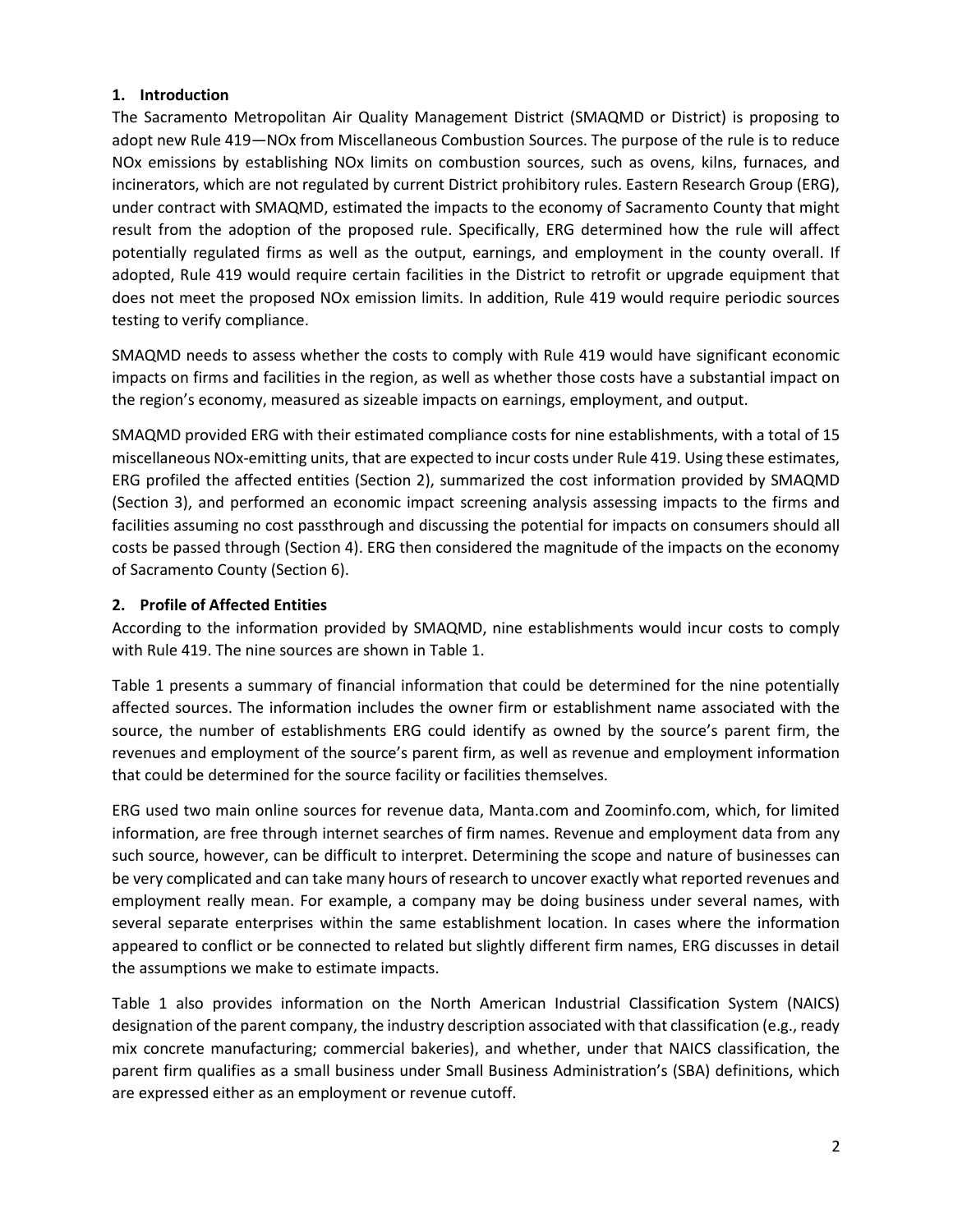|                                        |              |                                    |              |                  | <b>Total</b>    |              | <b>Smallest</b><br>Establish- |              |                   |
|----------------------------------------|--------------|------------------------------------|--------------|------------------|-----------------|--------------|-------------------------------|--------------|-------------------|
|                                        |              |                                    | <b>Size</b>  |                  | <b>Number</b>   | Parent       | ment Level                    | <b>Total</b> |                   |
|                                        |              |                                    | of           |                  | of              | Company      | <b>Revenue</b>                | Employ-      | <b>Sacramento</b> |
|                                        |              |                                    | <b>Busi-</b> | <b>SBA Size</b>  | Establish-      | Revenue      | (Sacramento)                  | ment at      | Co. Employ-       |
| <b>Sources Subject to Rule 419</b>     | <b>NAICS</b> | <b>NAICS Description</b>           | ness         | <b>Standard</b>  | ments           | (\$millions) | (\$millions)                  | Parent       | ment              |
| A. Teichert & Son                      | 327320       | Ready-Mix Concrete                 | Large        | < 500            | 32              | \$813        | \$20                          | 1,800        | $20-49^\circ$     |
|                                        |              | Manufacturing                      |              | Employees        |                 |              |                               |              |                   |
| America Lithographers (dba             | 323111       | <b>Commercial Printing (except</b> | Small        | < 500            | $\mathbf{1}$    | \$14         | \$14                          | 70           | 70                |
| Pacific Standard Press)                |              | Screen and Books)                  |              | <b>Employees</b> |                 |              |                               |              |                   |
| Bimbo Bakeries USA, Inc.               | 311812       | <b>Commercial Bakeries</b>         | Large        | Foreign          | $>60$ (US)      | \$10,556     | \$10                          | 26,000       | $>100$            |
| Forterra Pipe & Precast                | 327390       | <b>Other Concrete Product</b>      | Large        | < 500            | 74 <sup>d</sup> | \$1,400      | $>$ \$50                      | 5,353        | 20-49             |
|                                        |              | Manufacturing                      |              | <b>Employees</b> |                 |              |                               |              |                   |
| Koefran Industries (aka                | 812210       | <b>Funeral Homes and Funeral</b>   | Small        | $<$ \$7.5        | 4               | \$2          | \$0.2\$                       | 10           | $2 - 10$          |
| Koefran Pet Services) <sup>a</sup>     |              | Services                           |              | million          |                 |              |                               |              |                   |
| Mitsubishi Rayon Carbon                | 335991       | Carbon and Graphite                | Large        | Foreign          | $\overline{2}$  | \$36         | >51                           | 130          | >80               |
| Fiber and Composites Inc. <sup>b</sup> |              | <b>Product Manufacturing</b>       |              |                  |                 |              |                               |              |                   |
| Pabco Clay Products, LLC               | 327120       | Clay Building Material and         | Large        | < 750            | 3               | \$221        | \$7                           | 3,000        | 35                |
| (dba HC Muddox)                        |              | <b>Refractories Manufacturing</b>  |              | Employees        |                 |              |                               |              |                   |
| <b>Riverside Elevators</b>             | 493130       | Farm Product Warehousing           | Small        | $<$ \$27.5       | 1               | \$11         | \$11                          | 20           | 20                |
|                                        |              | and Storage                        |              | million          |                 |              |                               |              |                   |
| Silgan Can Company                     | 311422       | <b>Specialty Canning</b>           | Large        | $1,250$          | 38              | \$2,182      | <b>NA</b>                     | 6,300        | <b>NA</b>         |
|                                        |              |                                    |              | Employees        |                 |              |                               |              |                   |

#### **Table 1. Sources Subject to Rule 419 Required to Retrofit or Upgrade and/or Test for NOx Emissions**

<sup>a</sup> At least four facilities are associated with Koefran; one is located in Reno, NV, one in Colma, CA, and two in Sacramento, CA. Only one of the two in Sacramento is associated with a crematorium subject to the rule. A total of 20-49 employees are reported for the Reno facility, but we believe this number of employees is associated with a sister firm, not Koefran. A total of 10 employees is reported for Koefran, Inc., according to Zoominfo, which is assumed to include the Reno and Colma facilities as well as the Sacramento facilities. See text below for more discussion about revenues at the facility level.

<sup>b</sup>This is a subsidiary of Mitsubishi Corporation; the other facility is located in Irvine, CA, listing revenues of \$20-\$50 million and employment of 20-49. Revenue listed is for the two facilities, not the multinational corporation. Thus, we assume conservatively the Sacramento facility has at least \$1 million in revenues and 80 employees.

<sup>c</sup>At the manufacturing site.

<sup>d</sup> This number represents the total number of US-based manufacturing establishments and should be treated as a lower-bound estimate of the total number of establishments. It does not include a total of five manufacturing establishments in Canada and Mexico, as well as any retail locations. NA=Not available.

Source: Manta.com, Zoominfo.com; SBA (2017).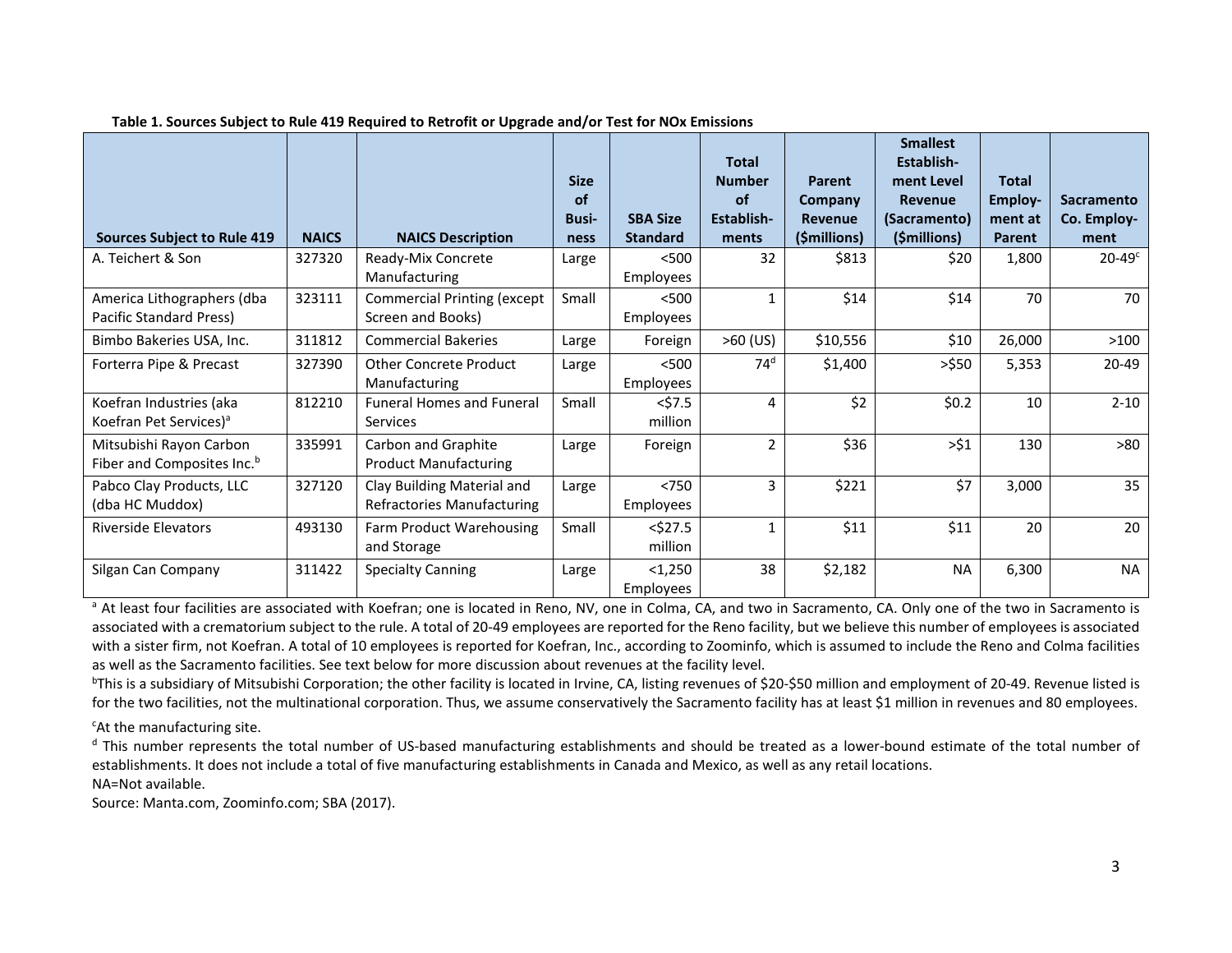As Table 1 shows most of the sources are associated with large, multifacility firms. Three sources are associated with small firms, of which two are single-facility firms and one has at least three additional facilities.

Revenue size for parent firms ranges from \$2 million to over \$10 billion. Employment at the parent firms ranges from possibly as low as 10 to as high as 26,000 or more. Size of parent (and any foreign affiliation) is essential in defining which firms might be considered small businesses. SBA considers as small business only those firms (not facilities) that 1) meet the size definitions, either in terms of revenues or numbers of employees, 2) are not affiliated with parent corporations that exceed those size limits, and 3) are not affiliated with foreign-owned entities). The local firms/facilities, to the best that could be determined, ranged from \$0.2 to \$20 million in revenues and possibly as low as 2 to over 100 employees.

The firms associated with the sources that SMAQMD identified as incurring costs due to the proposed Rule 419 are described in more detail below:

- **Teichert & Sons**. Teichert, also referred to as Teichert Construction and A. Teichert & Sons, is a construction company in California that began operations in 1887 (Teichert, 2018a). Teichert has five (out of 32) locations in Sacramento County, including their corporate office, two aggregates facilities, two ready-mix facilities and other offices (Teichert, 2018b).
- **Pacific Standard Print (PSP).** PSP, also known as American Lithographers Inc., is a single location commercial printing company that has been operating since 2002 (Manta, 2018c).
- **Bimbo Bakeries USA, Inc.** is a baking company that owns 12 brands (e.g., Thomas, Sara Lee, Nature's Harvest, Arnold, etc.) and are part of the larger baking company, Grupo Bimbo, a Mexican firm. Their U.S. headquarters is in Pennsylvania and one out of the 12 outlet stores in California is located in Sacramento County (Bimbo Bakeries USA, 2018).
- **Forterra Pipe & Precast.** Forterra is a publicly held, multinational firm operating in Canada, U.S., and Mexico, with more than a dozen subsidiaries and numerous facilities throughout North America. The firm focuses on products needed for water-related infrastructure applications, including water transmission, distribution, and drainage. Little information is available on the local Sacramento facility, which produces drainage pipes and products; the listed website is that of its parent (Forterra Pipe & Precast, 2018).
- **Koefran Industries (aka Koefran Pet Services)**. Koefran is a pet crematory that has been operating in Sacramento since the 1970s. They offer private and group pet cremation. They have two facilities in Sacramento, one of which is a retail outlet where customers can purchase pet crematory services (Eagles Nest Road), as well as urns, plaques, or other memorials. The other (Kiefer Boulevard location) houses the crematorium, which is the facility subject to the rulemaking. They have at least two other facilities, one in Colma, CA, and the other in Reno, NV. ERG was not able to determine whether these two facilities are retail only, but it is possible that the crematorium serves the other three locations. The revenue and employment information for these establishments is somewhat unclear. One source (Manta, 2018f) indicates the Kiefer Boulevard facility has revenues of \$180,000 and employment of 2. The corporate headquarters (Sacramento, location designated only as a PO box), however, is noted to have revenues of \$2 million and employment of 10 (Zoominfo, 2018a). This latter source appears to be capturing the total firm revenues and employment (including the facilities in Reno and Colma). Because the pet services businesses are dependent on the crematorium (that is, without the crematorium, the pet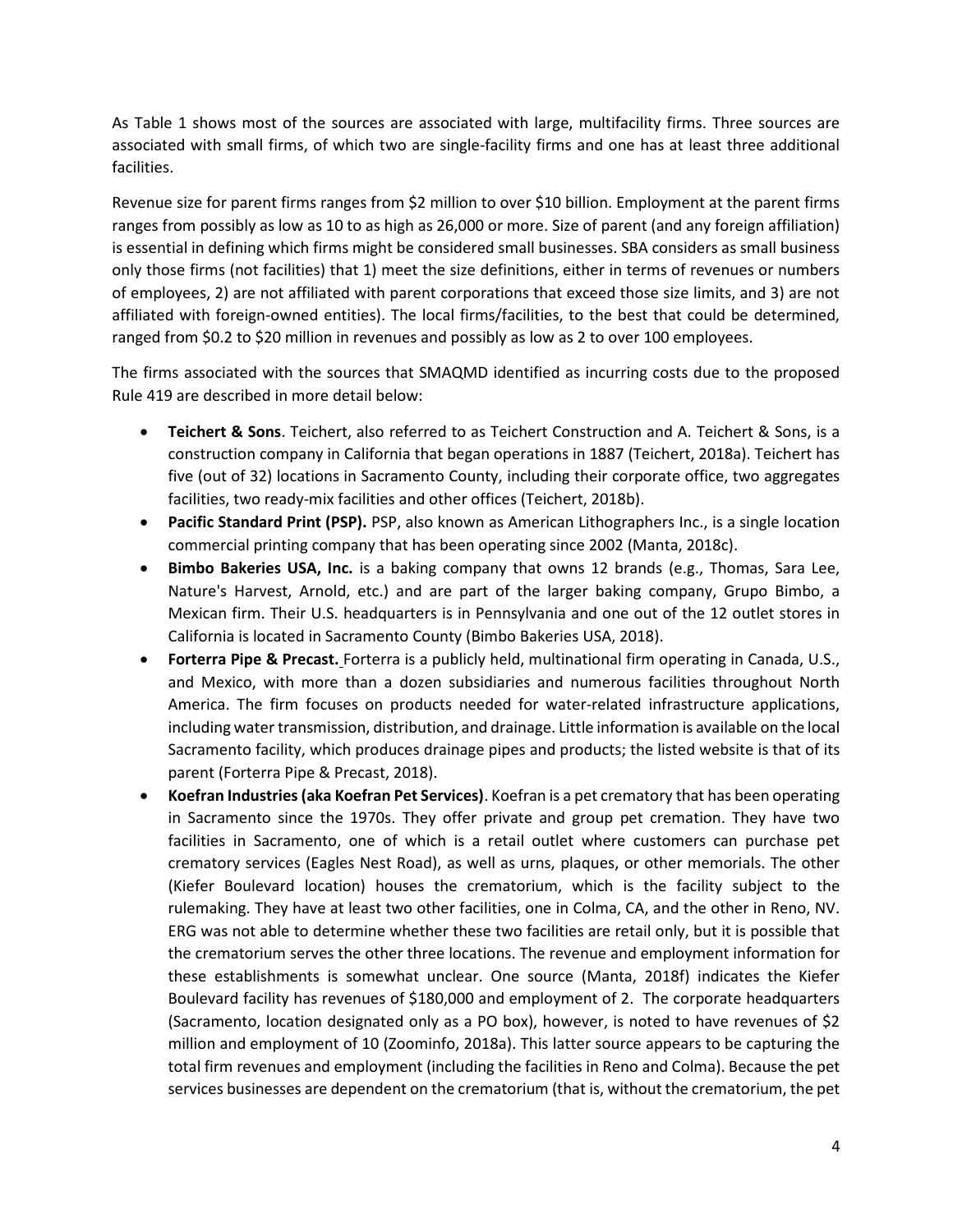service businesses might not be possible), we assume that the crematorium is operating as a cost center (that is, the firm judges profitability at the firm level, not at the facility level). Using this this assumption, we use the \$2 million revenue estimate for the entire business to judge impacts on the crematorium facility (see Section 4).

- **Mitsubishi Chemical Carbon Fiber and Composites (MCCFC).** MCCFC is primarily composed of two California-based companies that merged in 2013 and rebranded in 2017. MCCFC has two divisions: the Carbon Fiber Division in Sacramento and the Composite Materials Division in Irvine (Mitsubishi Chemical Carbon Fiber and Composites, 2018). This firm is affiliated with Mitsubishi Corporation, the large, multinational company headquartered in Japan.
- **Pabco Clay Products, LLC**. Pabco Clay Products is a subsidiary of Pacific Coast Building Products. The firm has three divisions—Gladding McBean, H.C. Muddox, and Interstate Brick—that manufacture clay products for the building industry. Of the three, only H.C. Muddox is located in Sacramento. This division manufactures bricks (Pacific Coast Building Products Inc., 2018).
- **Riverside Elevators**. This firm, also known as Riverside Ltd., is a single facility firm located in Sacramento County, operating in the grain elevator, storage-only industry for 35 years (Manta, 2018i).
- **Silgan Can Company**. Silgan is also known as Silgan Containers and was established in 1987. It is the largest provider of metal food packaging in the United States, according to the website (Silgan Containers, 2018a). Their facilities include a corporate office (in Woodland Hills, California), sales offices, technology centers, and manufacturing facilities. One manufacturing facility is in Sacramento County facility. No information could be found for this facility, indicating that it is not a revenue center (Silgan Containers, 2018a). Therefore, although we note that revenue data are unavailable at the facility level, we do consider what the facility's revenues might be assuming revenues are similar to the average for all Silgan facilities (about \$57 million).

# **3. Compliance Costs**

SMAQMD provided ERG with their estimated, annualized compliance costs for the nine sources discussed in Section 2. These costs are presented in Table 2, along with information on the total number of units, whether the units are compliant or non-compliant and how many units require testing. The costs are provided for acquisition of capital equipment, installation and permit modification costs, which are annualized at 7 percent over 15 years, along with testing costs, which are incurred every two years, and are also annualized. SMAQMD estimates that the total annualized costs for complying with the proposed Rule 419 requirements range from \$3,084 to \$45,054 annually, per firm. Annual costs across all affected firms total \$76,208 per year.

# **4. Impact Screening Analysis**

Impacts of a cost increase on production can fall on producers but can also fall on consumers when producers are able to pass some costs through to consumers. Thus, in this screening analysis, we look at two bounding impact scenarios: one in which no costs can be passed through to consumers (thus all direct economic impacts fall on the producers) and one in which all costs are passed through to consumers.

Under the no-cost-passthrough scenario, we measured impacts on the affected entities using a screening analysis known as a sales test. When data on firm and facility finances are limited, many federal agencies, such as the U.S. Environmental Protection Agency (EPA), determine impacts by performing a sales test. A sales test measures the ratio of compliance costs to revenues. Given that SMAQMD is an environmental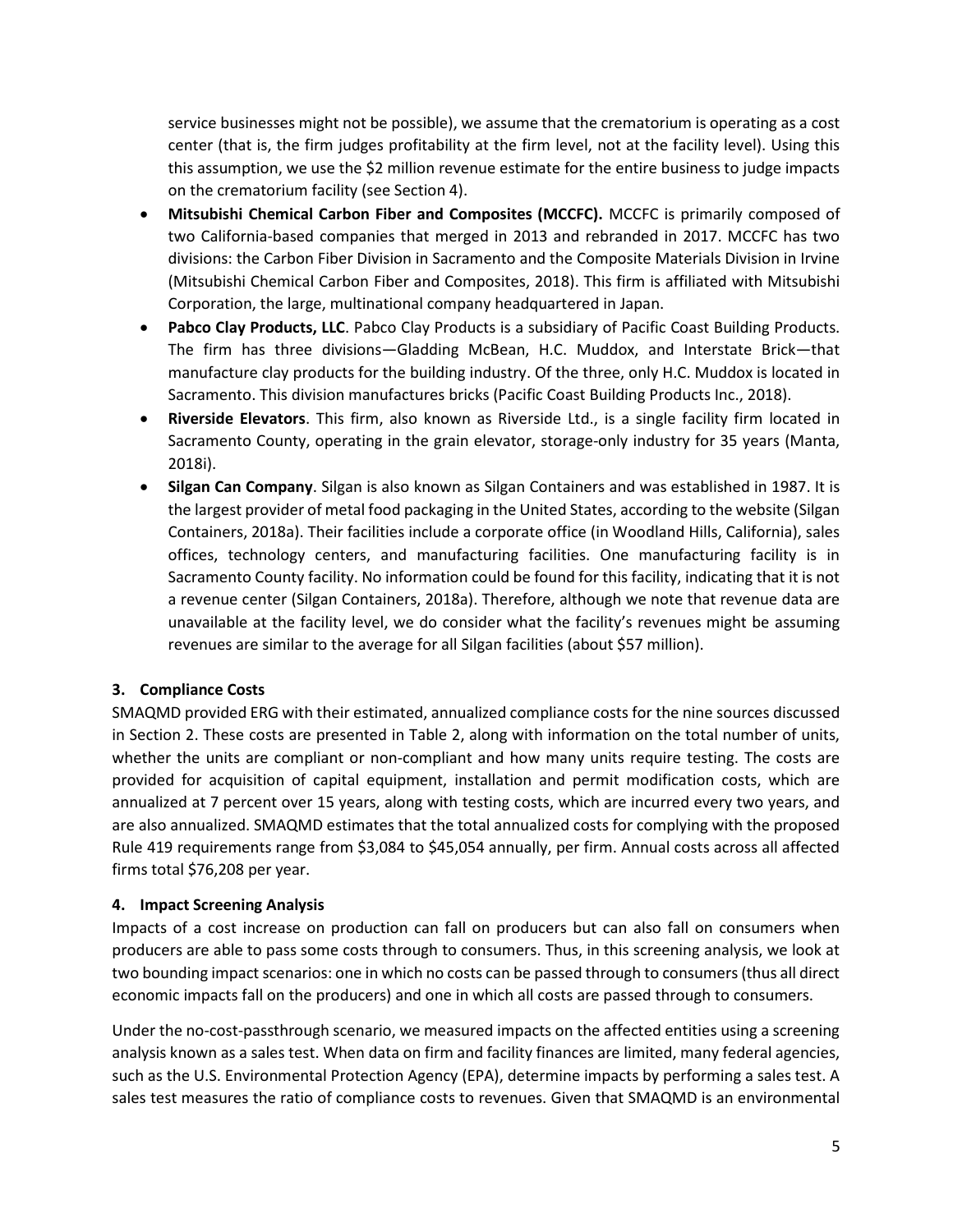agency, ERG looks to EPA's guidance regarding establishing benchmarks for sales tests. EPA uses sales tests predominantly to determine whether there are significant impacts on a substantial number of small entities (required under the federal Regulatory Flexibility Act). Additionally, EPA uses a sales test as a measure of impacts among larger firms as well when more detailed financial data (such as that which might be used to judge impacts on e.g., profits, debt service, or liquidity) are lacking.

EPA suggests the use of two benchmarks for a sales test. EPA generally recognizes a benchmark of compliance costs to sales less than 1 percent to indicate that impacts are negligible. Those between 1 percent and 3 percent are tangible impacts, and those above 3 percent could be considered potentially high impacts. ERG adopts these benchmarks to assess the potential for impacts stemming from Rule 419.

Table 3 shows the results of the analysis of industry impacts, first at the parent company level (where small business impacts should be assessed), where we found negligible impacts for all firms. This means that, by SBA definitions and using these benchmarks, SMAQMD might support a finding of no significant impacts on any small businesses. To the extent that ERG could find revenue data at the level of the sources located in Sacramento County, and to the extent that we believed the facility to be operating as a profit center (its revenues are expected to cover its costs independently of other businesses within the firm)) we also assess impacts at that level. We do this because it is possible that impacts at lower levels of corporate organization could lead to facility closures. As the table shows, all firms and facilities are expected to face costs that are less than 1 percent of revenues.

If these entities could pass through all costs of the rule to consumers, the prices to consumers would increase on average by no more than the same very small percentage over all affected products and services. Furthermore, many of these products and services are marketed outside the county, further reducing impacts within the county. Any price increases, should they occur, would likely, therefore, be very small with limited effect on consumers in Sacramento County.

As an example, Koefran might increase the price of cremations by as much as 0.38 percent assuming the firm can pass through all costs and does so equally across all its products and services. This firm is estimated to experience one of the larger cost impacts relative to revenues among the affected entities. Although Koefran does not indicate prices online, websites for two other pet crematories (one in Sacramento County and one in Yuma County) provided information indicating that the price for cremating a medium size dog might range around \$160 (Heaven's Gate Pet Memorial Center, 2018; Caring Pet Crematory, 2018). Assuming Koefran's prices are similar, the price for a typical cremation might rise by about \$0.61. This price increase is negligible compared to the median household income in the county, which is \$57,509 (US Census, 2016).

# **5. Regional Impacts**

ERG also calculated the output, earnings, and employment impacts to the Sacramento County economy that can be attributed to the implementation of Rule 419. ERG used two data sources as the basis for this calculation: 1) industry data from the 2012 County Business Patterns (CBP), extracted from the Economic Census (US Census, 2012); and 2) multipliers from the Regional Input-Output Modeling System (RIMS II) developed by the Department of Commerce's Bureau of Economic Analysis (BEA).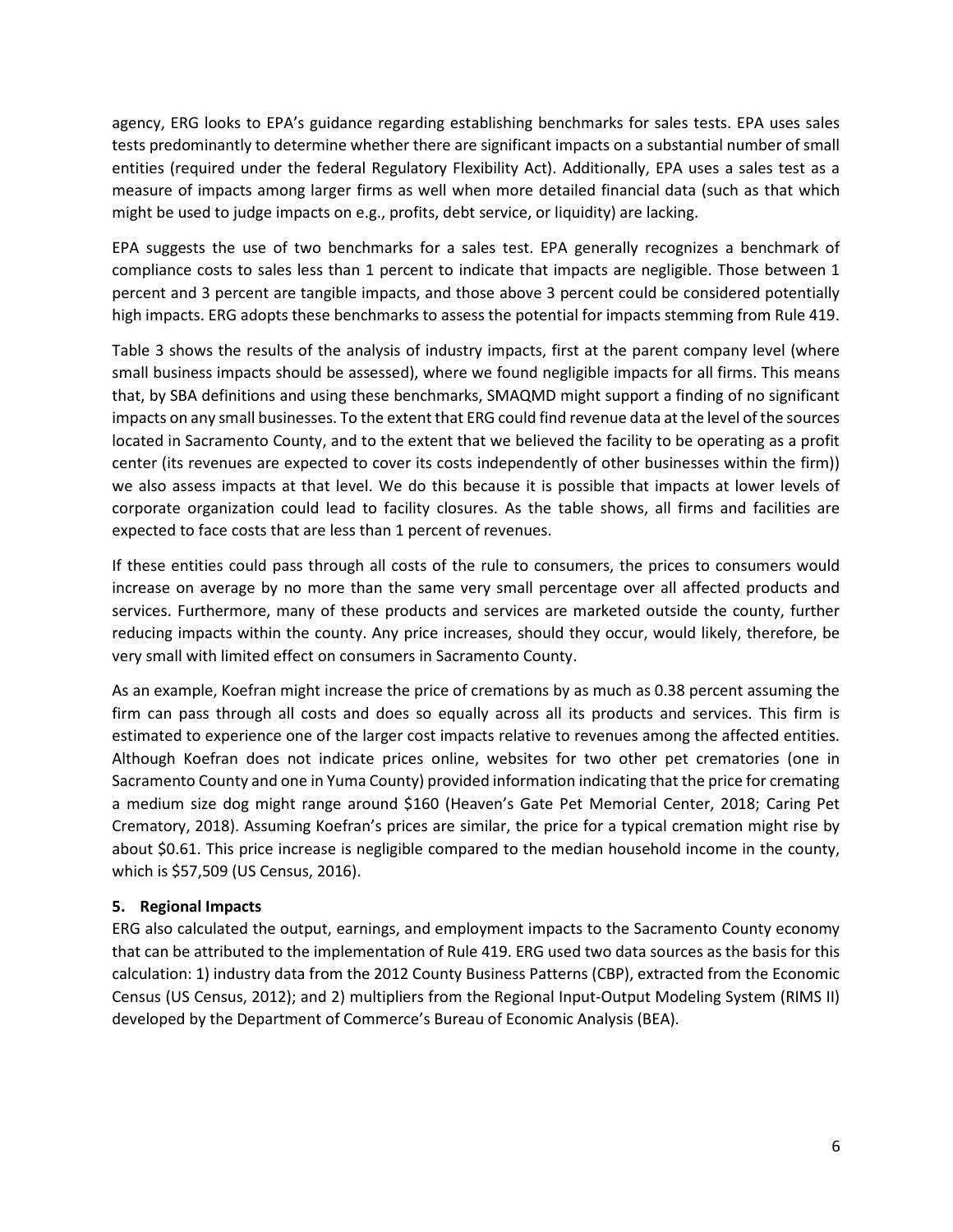# **Table 2. Estimated Costs of Compliance with Rule 419**

| <b>Sources Subject to Rule 419</b>                    | No. of<br><b>Units</b> | Compliant<br><b>Units</b> | Non-<br>Compliant<br><b>Units</b> | No.<br><b>Units</b><br><b>Already</b><br><b>Required</b><br>to<br><b>Source</b><br><b>Test</b> | No.<br><b>Units</b><br>that<br><b>Must</b><br><b>Conduct</b><br><b>Source</b><br><b>Testing</b> | <b>Total</b><br><b>Capital</b><br><b>Costs</b> | <b>Permit</b><br><b>Modification</b><br><b>Costs</b> | <b>Annualiz-</b><br>ed<br>Capital<br>Cost | <b>Annualized</b><br><b>Source</b><br><b>Testing</b><br>Cost | <b>Total</b><br><b>Annualiz-</b><br>ed Cost |
|-------------------------------------------------------|------------------------|---------------------------|-----------------------------------|------------------------------------------------------------------------------------------------|-------------------------------------------------------------------------------------------------|------------------------------------------------|------------------------------------------------------|-------------------------------------------|--------------------------------------------------------------|---------------------------------------------|
| A. Teichert & Son                                     | 3                      | 1                         | 2                                 |                                                                                                | 2                                                                                               | \$358,335                                      | \$14,912                                             | \$40,981                                  | \$4,073                                                      | \$45,054                                    |
| America Lithographers (dba Pacific<br>Standard Press) | 1                      | 0                         | 1                                 | 0                                                                                              | $\mathbf{1}$                                                                                    | \$8,608                                        | \$3,728                                              | \$1,354                                   | \$2,037                                                      | \$3,391                                     |
| Bimbo Bakeries USA, Inc.                              | 2                      | 0                         | $\overline{2}$                    | 0                                                                                              | $\overline{2}$                                                                                  | \$17,216                                       | \$1,864                                              | \$2,094                                   | \$4,074                                                      | \$6,168                                     |
| Forterra Pipe & Precast                               | $\mathbf{1}$           | $\mathbf 0$               | $\mathbf{1}$                      | 0                                                                                              | $\mathbf{1}$                                                                                    | \$8,608                                        | \$932                                                | \$1,047                                   | \$2,037                                                      | \$3,084                                     |
| Koefran Industries (aka Koefran Pet<br>Services       | 2                      | 0                         | 2                                 | 0                                                                                              | $\overline{2}$                                                                                  | \$17,216                                       | \$14,912                                             | \$3,527                                   | \$4,073                                                      | \$7,601                                     |
| Mitsubishi Rayon Carbon Fiber and<br>Composites Inc.  | 2                      | $\overline{2}$            | 0                                 | 0                                                                                              | $\overline{2}$                                                                                  | \$0                                            | \$0                                                  | \$0                                       | \$4,073                                                      | \$4,073                                     |
| Pabco Clay Products, LLC, (dba HC<br>Muddox)          | 1                      | 0                         | 1                                 | 0                                                                                              | $\mathbf{1}$                                                                                    | \$37,874                                       | \$1,864                                              | \$4,363                                   | \$2,037                                                      | \$6,400                                     |
| <b>Riverside Elevators</b>                            | 1                      | 0                         | 1                                 | 0                                                                                              | 1                                                                                               | \$8,608                                        | \$932                                                | \$1,047                                   | \$2,037                                                      | \$3,084                                     |
| Silgan Can Company                                    | 2                      | 0                         | $\overline{2}$                    | 0                                                                                              | $\overline{2}$                                                                                  | \$25,824                                       | \$2,796                                              | \$3,142                                   | \$4,074                                                      | \$7,215                                     |
| Total                                                 | 15                     | 3                         | 12                                |                                                                                                | 14                                                                                              | \$482,289                                      | \$41,940                                             | \$57,555                                  | \$28,515                                                     | \$86,069                                    |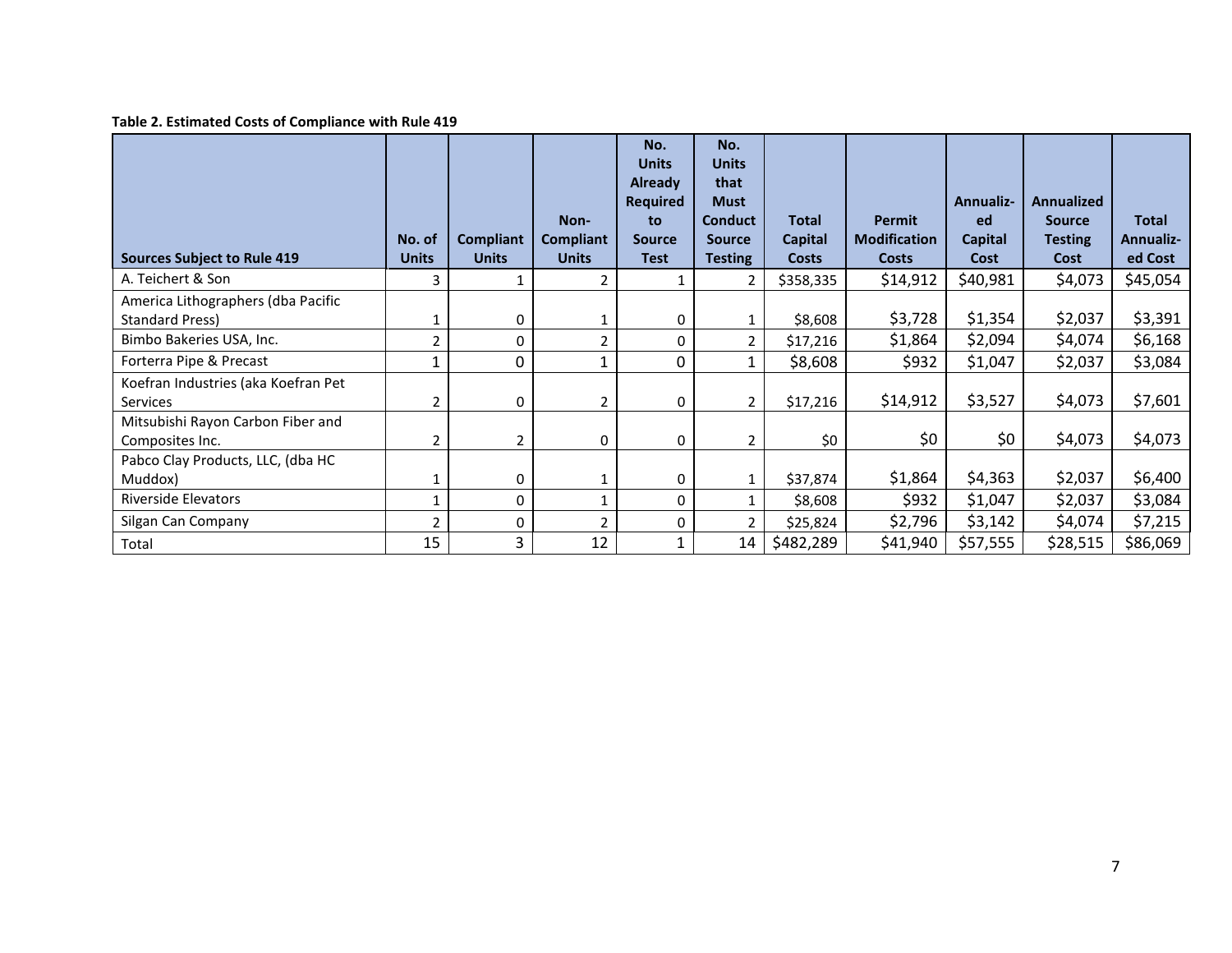# **Table 3. Results of Sales Test Screening Analysis**

| <b>Sources Subject to</b><br><b>Rule 419</b>             | <b>Firm</b><br><b>Size</b> | <b>Total</b><br>Annualiz-<br>ed Cost | Parent<br>Company<br><b>Revenue</b><br>(\$millions) | <b>Smallest</b><br>Establish-<br>ment-Level<br><b>Revenue</b><br>(\$millions) | <b>Parent</b><br><b>Company %</b><br>Cost/Revenue | <b>Smallest</b><br><b>Establish-ment</b><br>Level % Cost/<br><b>Revenue</b> | <b>Financial Impact</b><br><b>Assessment</b> |
|----------------------------------------------------------|----------------------------|--------------------------------------|-----------------------------------------------------|-------------------------------------------------------------------------------|---------------------------------------------------|-----------------------------------------------------------------------------|----------------------------------------------|
| A. Teichert & Son                                        | Large                      | \$45,054                             | \$813                                               | \$20                                                                          | 0.0055%                                           | 0.2253%                                                                     | No impact at any level                       |
| America Lithographers<br>(dba Pacific Standard<br>Press) | Small                      | \$3,391                              | \$14                                                | \$14                                                                          | 0.0242%                                           | 0.0242%                                                                     | No impact at any level                       |
| Bimbo Bakeries USA,<br>Inc.                              | Large                      | \$6,168                              | \$10,556                                            | \$10                                                                          | 0.0001%                                           | 0.0617%                                                                     | No impact at any level                       |
| Forterra Pipe &<br>Precast                               | Large                      | \$3,084                              | \$1,400                                             | \$50                                                                          | 0.0001%                                           | 0.0062%                                                                     | No impact at any level                       |
| Koefran Industries<br>(aka Koefran Pet<br>Services)      | Small                      | \$7,601                              | \$2                                                 | \$2                                                                           | 0.3801%                                           | 0.3801%                                                                     | No impact at any level                       |
| Mitsubishi Rayon<br>Carbon Fiber and<br>Composites Inc.  | Small                      | \$4,073                              | \$36                                                | >51                                                                           | 0.0113%                                           | 0.4073%                                                                     | No impact at any level                       |
| Pabco Clay Products,<br>LLC (dba HC Muddox)              | Small                      | \$6,400                              | \$221                                               | \$7                                                                           | 0.0029%                                           | 0.0914%                                                                     | No impact at any level                       |
| <b>Riverside Elevators</b>                               | Small                      | \$3,084                              | \$11                                                | \$11                                                                          | 0.0280%                                           | 0.0280%                                                                     | No impact at any level                       |
| Silgan Can Company                                       | Large                      | \$7,215                              | \$2,182                                             | <b>NA</b>                                                                     | 0.0003%                                           | <b>NA</b>                                                                   | No impact at firm level <sup>a</sup>         |

NA=Not available**.**

<sup>a</sup>lf establishment revenues are similar to the average among facilities owned by this company (\$57 million), impact at the facility level is unlikely.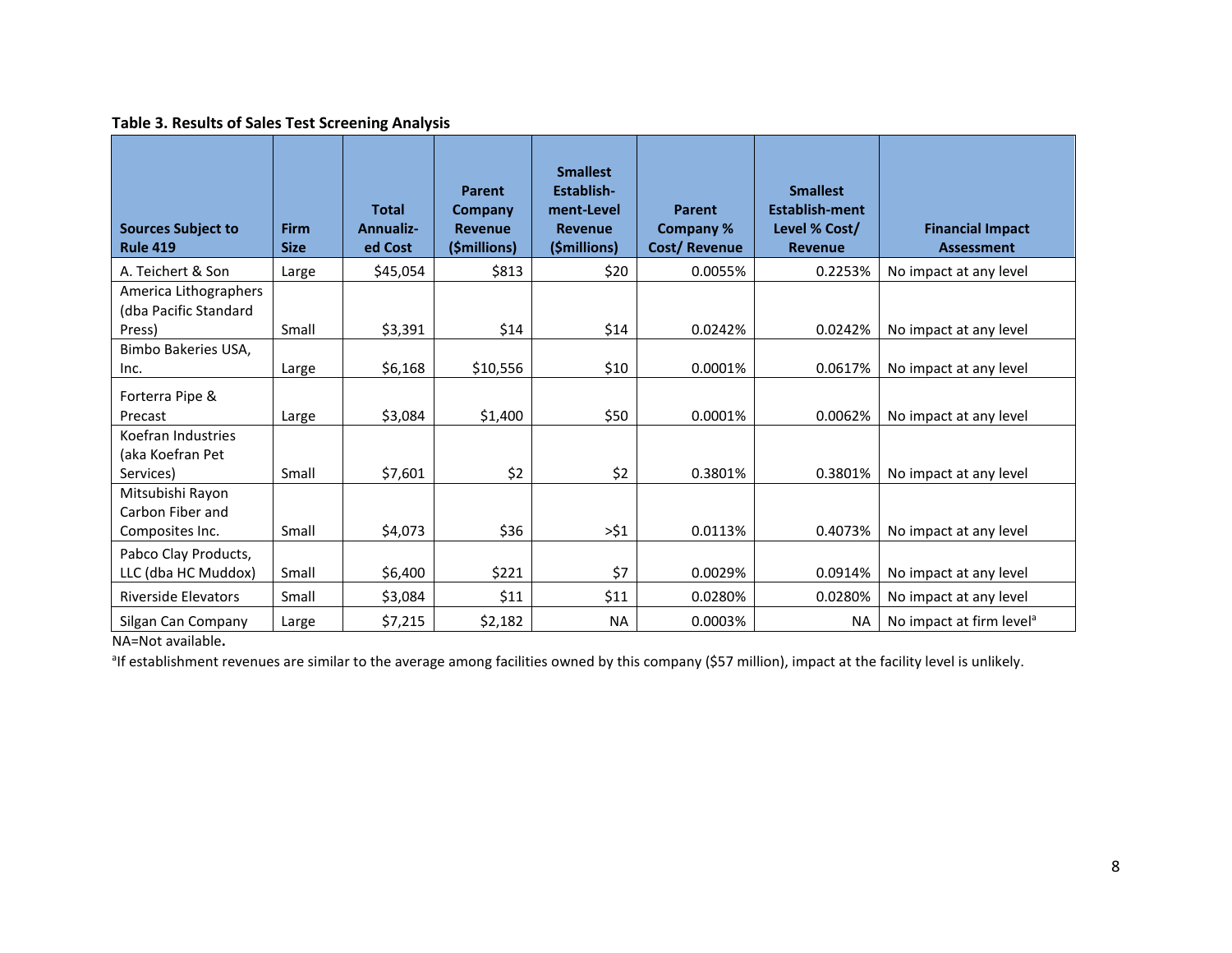CPB contains data for establishments, revenue, payroll, and employment by detailed NAICS industry. Since revenue data is often withheld at high level of industry detail (e.g. 5- and 6-digit NAICS), ERG estimated industry revenues by calculating the average revenues per establishment at the highest level of detail available and multiplied that number by the number of establishments in the 6-digit NAICS.

RIMS II multipliers are used to calculate the economic impacts of additional costs levied on firms (for example, due to a regulatory action) on output, earnings, and employment. The idea behind multiplier effects is that an initial economic shock can trigger further rounds of activity (i.e. layoffs in a manufacturing facility can lead to layoffs in its suppliers due to the decreased demand for their product). For output and earnings, those multipliers are calculated as a ratio of a dollar change in demand to a dollar change in output. The multiplier represents the total effect of all rounds of economic activity.

For regional employment effects, ERG used two different types of multipliers: one for the impact of change in initial demand and another for the change in initial employment. ERG used these to calculate lower and upper bound scenarios for employment impacts. The lower-bound employment impact scenario occurs when affected firms absorb costs entirely causing a loss in output; using this approach yields an initial demand shock that is equal to the total output loss. The upper bound scenario occurs when firms cut employee hours instead; ERG assumes firms will adjust to shed wage and salary equal to the firm's total annualized costs. ERG presents all employment changes in full-time employee equivalents (FTE), where one FTE equals 2,080 hours.

To determine the number of FTEs that employers might cut in response to increased costs, ERG used a ratio of the annualized costs incurred by each firm to the average earnings per employee in the industry (similar to our revenue calculations, ERG used the most granular industry available). For example, the cost incurred by Bimbo Bakeries (\$6,168) represents 11.7% of the average pay in NAICS 311812, Commercial Bakeries (\$52,519) (US Census Bureau, 2012). Therefore, for an upper-bound impact ERG assumed Bimbo might cut 0.117 FTEs (11.9 percent of 1 FTE) from employment as a direct impact from the proposed rule, which can then be used with the appropriate employment multiplier to estimate the wider effect of this direct impact on the Sacramento economy.

ERG's estimate of total economic impacts across Sacramento County is presented in Table 4. ERG found that this rule might lead to total losses of approximately \$121,000 in output and \$22,000 in earnings. Employment loss may vary from 0.4 to 3.5 full-time equivalents and may manifest as layoffs, decrease in hours offered to workers, or a combination of both. The annualized output and earnings impacts are approximately 0.0002% and 0.0001% of total firm revenue and employee earnings, respectively, in Sacramento County (excluding the Utilities sector and government; US Census Bureau, 2012). The loss of as many as 3.4 FTEs is also negligible compared to the county's total employment of 673,500 (State of California, 2018).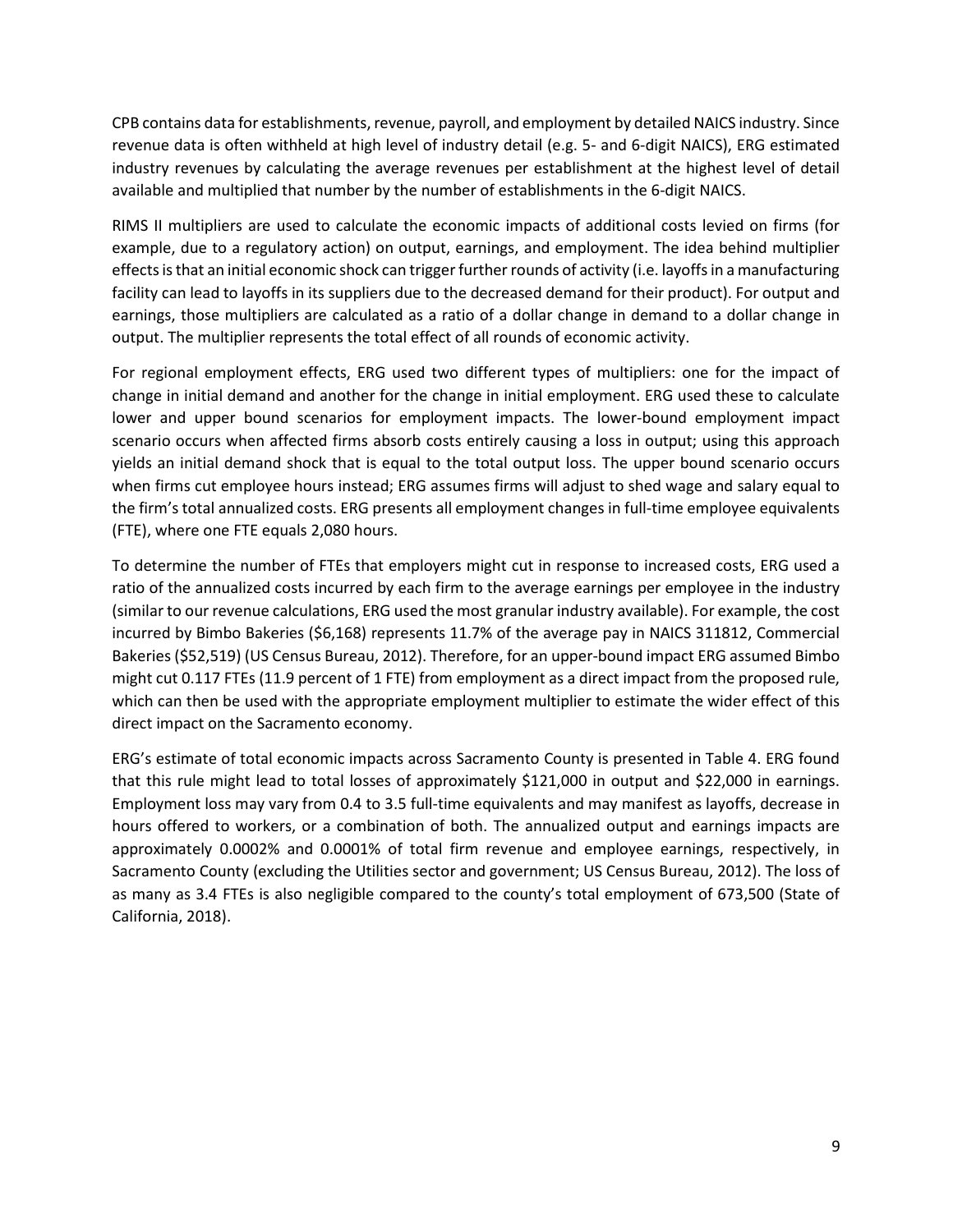#### **Table 4. Economic Impacts**

|                                                        |                                    | <b>Regional Impacts</b>       |                                 |         |                                |                          | <b>Industry Profile</b> |                       |  |  |
|--------------------------------------------------------|------------------------------------|-------------------------------|---------------------------------|---------|--------------------------------|--------------------------|-------------------------|-----------------------|--|--|
| <b>Sources Affected by Rule 419</b>                    | Annualized<br>Cost<br><b>Total</b> | <b>Total Output</b><br>Losses | <b>Total Earnings</b><br>Losses | Min-Max | Employment<br>(FTEs)<br>Losses | <b>NAICS<sup>a</sup></b> | Establishments          | (millions)<br>Revenue |  |  |
| A. Teichert & Son                                      | \$45,054                           | \$62,183                      | \$9,272                         | 0.14    | 2.00                           | 327320                   | 18                      | \$165                 |  |  |
| America Lithographers                                  | \$3,391                            | \$4,999                       | \$1,118                         | 0.02    | 0.12                           | 323111                   | 93                      | \$854                 |  |  |
| <b>Bimbo Bakeries USA</b>                              | \$6,168                            | \$8,928                       | \$1,670                         | 0.04    | 0.17                           | 311812                   | 11                      | \$101                 |  |  |
| Forterra Pipe & Precast                                | \$3,084                            | \$4,253                       | \$700                           | 0.01    | 0.12                           | 327330                   | 3                       | \$28                  |  |  |
| Koefran Industries                                     | \$7,601                            | \$11,479                      | \$4,054                         | 0.08    | 0.27                           | 812210                   | 34                      | \$47                  |  |  |
| Mitsubishi Rayon Carbon<br><b>Fiber and Composites</b> | \$4,073                            | \$5,634                       | \$965                           | 0.01    | 0.12                           | 335999                   | 4                       | \$37                  |  |  |
| Pabco Clay Products                                    | \$6,400                            | \$8,918                       | \$1,559                         | 0.03    | 0.27                           | 327991                   | 4                       | \$37                  |  |  |
| <b>Riverside Elevators</b>                             | \$3,084                            | \$4,923                       | \$1,324                         | 0.03    | 0.12                           | 493190                   | 63                      | \$155                 |  |  |
| Silgan Can Company                                     | \$7,215                            | \$9,368                       | \$1,655                         | 0.03    | 0.29                           | 332999                   | 8                       | \$28                  |  |  |
| <b>TOTAL</b>                                           | \$86,069                           | \$120,685                     | \$22,317                        | 0.39    | 3.48                           |                          | 238                     | \$1,451               |  |  |

<sup>a</sup>Some NAICS are not exact matches to those in Table 1. We believe Silgan was misclassified; those for Mitsubishi, Pabco, and Riverside Elevators are closely related, but there were no establishments found for the NAICS reported in the Manta/Zoominfo data. These changes do not affect results of the small business determination in Table 1. Source: SMAQMD cost estimates, BEA RIMS II multipliers, and US Census Bureau (2012).

#### **References**

Bimbo Bakeries USA, 2018. Company website. https://www.bimbobakeriesusa.com/about-us.

Caring Pet Crematory, 2018. Company website. https://www.caringpetcrematory.com/privatecremation-costs.

Forterra Pipe & Precast. Company website. http://forterrabp.com/.

Heaven's Gate Pet Memorial Center, 2018. Company website. https://www.heavensgatepmc.com/.

Manta, 2018a. "Teichert Inc." https://www.manta.com/c/mmcc32c/teichert-inc.

Manta, 2018b. "Teichert Readymix." https://www.manta.com/c/mmdxhsf/teichert-readymix.

Manta, 2018c. "Pacific Standard Print." https://www.manta.com/c/mmj8hpg/pacific-standard-print.

Manta, 2018d. "Bimbo Bakeries USA Inc." https://www.manta.com/c/mm36gyg/bimbo-bakeries-usainc.

Manta, 2018e. "Bimbo Bakeries USA." https://www.manta.com/c/mt9qzb1/bimbo-bakeries-usa.

Manta, 2018f. "Koefran Services." https://www.manta.com/c/mmffx90/koefran-services.

Manta, 2018g. "Mitsubishi Rayon Carbon." https://www.manta.com/c/mms2ryn/mitsubishi-rayoncarbon.

Manta, 2018h. "Mitsubishi Rayon Carbon Fiber." https://www.manta.com/c/mtrddmf/mitsubishi-rayoncarbon-fiber.

Manta, 2018i. "Riverside Elevators." https://www.manta.com/c/mmj87td/riverside-elevators.

Manta, 2018j. "Silgan Containers LLC." https://www.manta.com/c/mmd8v7z/silgan-containers-llc.